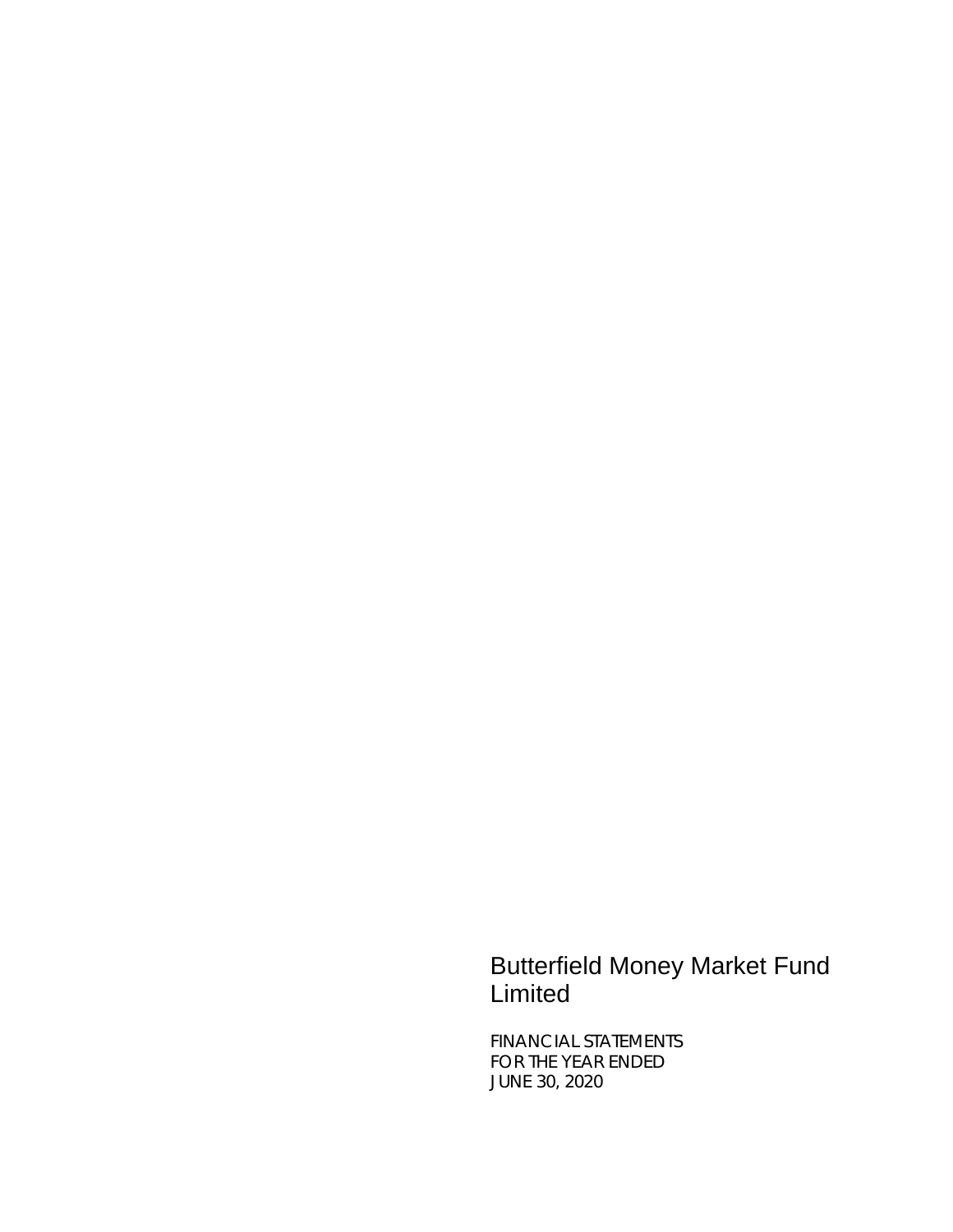# **JUNE 2020 ANNUAL REPORT**

# USD CLASS

This past financial year was a complete 180 degree turn from the previous one. Sentiment in 2019 had changed from optimism to prudence. The Fed Funds rate began this financial year at 2.25 – 2.5%, however the FOMC decided an insurance rate cut was necessary in July of 2019 to stay ahead of unforeseen trouble. 2020 brought with it a series of unpredictable events that left us all guessing what would happen next. Emanating out of China, the Coronavirus quickly spread around the world, infecting millions of people during the year. Governments, in an attempt to slow this infectious disease, decided to implement a lockdown. While a justifiable move in disease prevention, it had knock on effects to the economy. The resultant reduction in activity led to a severe plummet in GDP and a sharp rise in unemployment. Therefore, the government took further action to support businesses that were struggling to survive without the consumer activity to generate income. The high level of uncertainty regarding what might happen day to day created a great deal of volatility in the market place with Wall Street even having to halt trading temporarily to cope with panicked markets.

Part of the response to mitigate the swift decline of economic activity was for the Fed to cut rates effectively to 0% within the span of a few weeks. Given the strong link between the Fed Funds rate and short-term rates, the Class yields have also declined steadily throughout the first half of 2020. Average life hovered around neutral of 30 days whilst A-1+ rated securities, S&P's top rating, improved to 83%. In uncertain times, there is a flight to quality to ensure invested funds are as safe as possible. Hence, US Treasury bills were introduced into the portfolio. Previously, these were the lowest yielding option due to their perception as the risk-free asset. However, all investments now have depressed yield levels, making Treasury bills a comparable return asset with less risk involved. Liquidity was boosted to approximately 15% of the portfolio maturing daily to ensure adequate coverage of redemptions should a series of outflows by nervous investors occur. Fortunately, this issue did not present itself during the financial year.

Since the end of June, the Class yield has continued to fall. A review of the fees was conducted and it was decided to incrementally trim the management fees and also decrease the custody fees. The country-wide lockdown has lifted and the individual States began re-opening. The future is just as uncertain as some states have fully embraced re-opening whereas others have chosen to be more prudent. Cases of newly infected people are surging again which has halted or even reversed some of the loosened restrictions. Furthermore, the US has an election in November to decide whether Donald Trump remains president or Joe Biden brings a win for the Democrats. Despite the hazy outlook, forecasters agree that the Fed is unlikely to hike the Fed Funds rate until at least 2022.

# Canadian Dollar Class

When the financial year began, global issues were set to outweigh the domestic issues that Canada faced. Proven correct, Canada found itself tackling obstacles time and again throughout the financial year. During the third quarter of 2019, the Canadian economy was actually faring pretty well. The main domestic concern continued to be the high level of debt-to-income and consumers ability to manage these debt loads. However, this risk was lessened by regulations enacted to ensure responsible lending and borrowing. By the fourth quarter; the trade war between the US and China was taking its toll on Canadian trade, but Trump and Xi had called a ceasefire by the end of 2019. CUSMA, the replacement for NAFTA, was near completion adding another positive for future trading potential. 2020 brought more challenges when OPEC and Russia failed to agree a supply deal on oil and commodity prices tumbled. Even after a deal was reached, demand for oil was extremely low as Canada was dealt another blow. A global pandemic would lead to a countrywide lockdown and therefore one of oil's strongest demand drivers, travel whether daily commuting or for vacation purposes, was abruptly halted. Add to that, the sharp drop in consumer activity when everyone was forced to stay home in an already flailing economy and Canada is now in a struggle to prove they can withstand the hard times.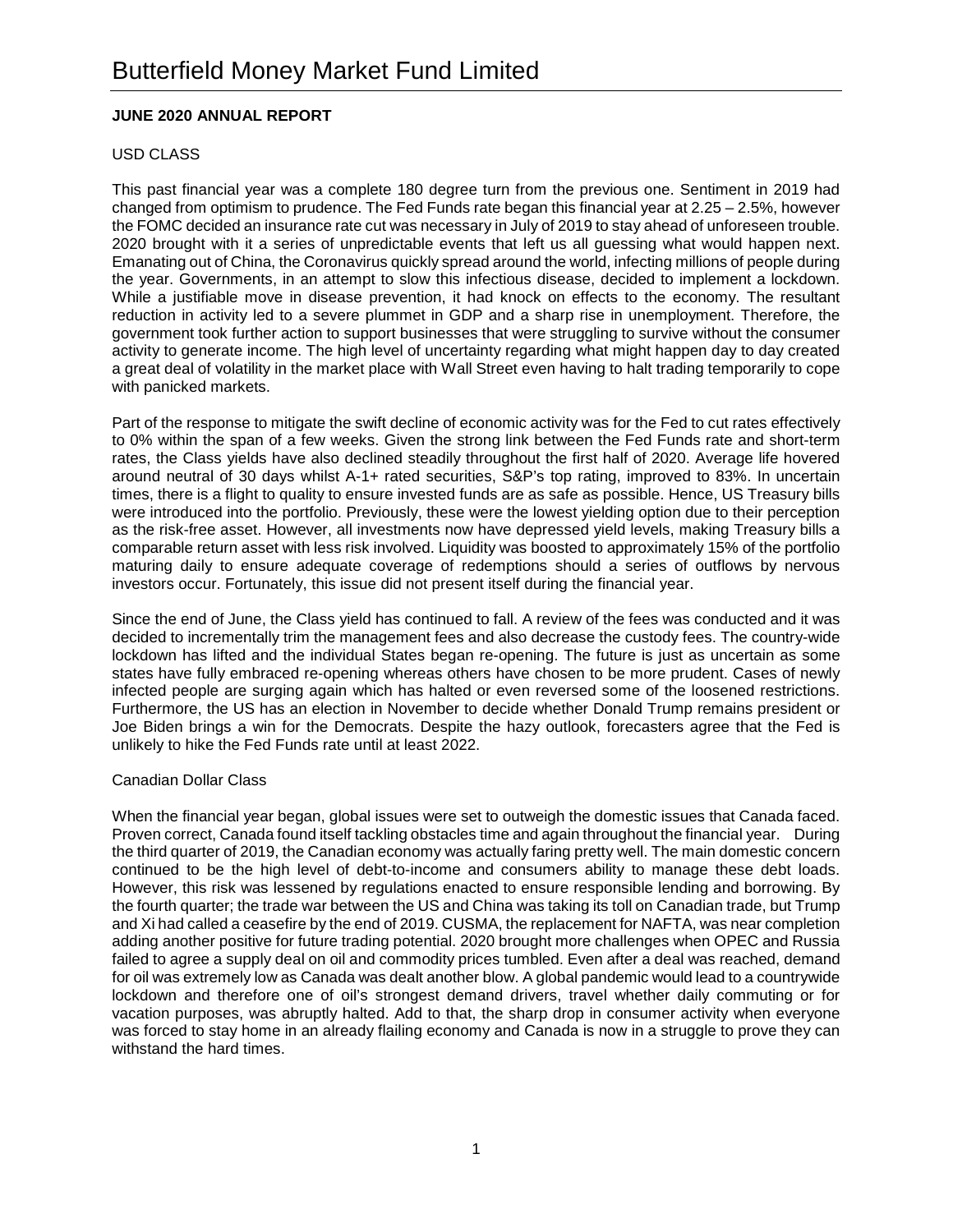Part of the response to the pandemic was for central banks to cut their rates and the Bank of Canada was no exception. The base rate was slashed in a matter of weeks to 0.25% from the 1.75% at the start of 2020. While the speed at which this happened was surprising, the US response all but cemented the nosedive in rates for Canada. Consequently, the yield on the Class has fallen in line with the rate cuts. Duration remained close to neutral because the yield curve is flat and removed the benefits of extending. The credit quality of the portfolio is intact with investments mostly in Canadian Banks, Provinces or Treasury bills. The latter also ensure adequate liquidity along with a deposit to supplement should the need arise.

The pandemic has caused a lot of volatility and uncertainty on a global scale. No longer deemed as a passing threat, governments have had to set a strategy for dealing with the highly infectious virus. Some provinces have decided to resume lockdown precautions while another countrywide lockdown is probable. So far, the bounce back in the economy has been encouraging but a second lockdown could unravel the progress made since the country re-opened. Despite the ambiguous outlook, the Canadian government has shown a determination to weather this storm and come out a thriving economy. At this time, it appears the Bank of Canada will remain on hold for the foreseeable future. With negative rates not a topic of discussion, there is nowhere for the rate to move since hikes are not a viable option until there is a longterm resolution to the pandemic.

# Sterling Class

Brexit was the hot topic in the UK at the start of the financial year. Prime Minister Theresa May struggled to cement a deal and was replaced by Boris Johnson. Even with his zeal for completing the negotiations in a timely manner, the Halloween deadline proved too short for him and the deadline was extended yet again. Undaunted, a general election was called in the 4th quarter of 2019 which led to a landslide victory for the Conservatives. Having garnered more support, Prime Minister Johnson was finally able to secure Parliamentary approval for the Withdrawal Agreement. The official leave date for Britain was the end of January 2020 with the remainder of this year designated to the transition and sorting out particulars like trading with the EU. The EU has stated upfront their skepticism at completing such a monumental task in such a short time frame especially when both sides are strong-willed and determined to see their own agenda triumph. Little did they know that a larger obstacle was on the horizon? WHO would declare a global pandemic in 2020 and the country would be locked down by the end of the first quarter. Even Prime Minister Boris Johnson contracted the virus and was hospitalized briefly.

The Bank of England was in a tough spot for 2020. While other countries were slashing their central bank rates, their official rate was a mere 0.75%. Still, the central bank did cut the rate right down to 0.1% in a coordinated effort with fiscal policy to mitigate the economic damage of the mandated lockdown. Consequently, the Class yields gradually slid downward as maturities were reinvested at lower rates. This Class is mostly comprised of UK Treasury Bills. The advantage of T-bills is their strong credit quality and good liquidity which make them an ideal choice for a daily Fund. Furthermore, there is primary access to issuance through weekly auctions which alleviates some of the dependence on the secondary market. The dominance of T-bill holdings led to a 92% A-1+ rating at the end of June. A-1+ is the highest rating assigned by S&P.

The UK is once again tightening restrictions on people's movements. The COVID-19 virus is taken seriously by those in charge and they are determined to find the best method of handling this threat. Speculation has increased on whether the BoE will delve into negative rates as their counterpart, the ECB has. Whereas this notion was once thought implausible; in fact, the BoE sold their first bond at a negative yield in May. That move alters the perception of what tools will be utilized in the future if deemed appropriate. Against this backdrop, short-term yields are mostly negative. We have therefore suspended subscriptions until further notice to protect the fund and current fund holders. Fees have been waived on this Class, and the yield is constant at zero supported by the investment advisor subsidizing the Class.

Dwayne Outerbridge President Butterfield Money Market Fund Limited November 4, 2020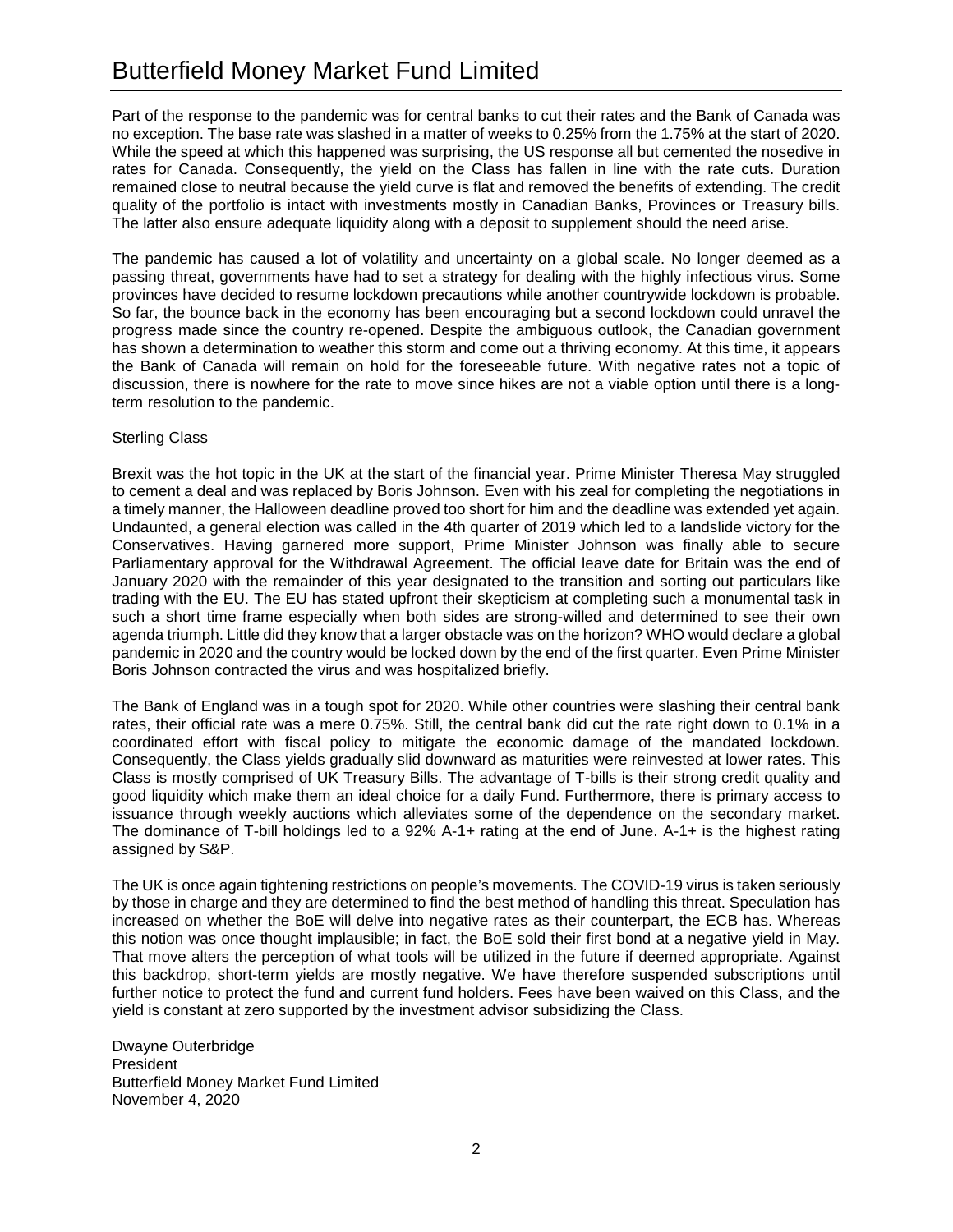

Ernst & Young Ltd. 3 Bermudiana Road Hamilton HM 08 P.O. Box HM 463 Hamilton HM BX BERMUDA

Tel: +1 441 295 7000 Fax: +1 441 295 5193 ey.com

# Independent Auditor's Report

The Board of Directors Butterfield Money Market Fund Limited, comprising US\$ Class, CDN\$ Class and GBP£ Class

#### **Opinion**

We have audited the financial statements of Butterfield Money Market Fund Limited, comprising US\$ Class, CDN\$ Class and GBP£ Class (collectively referred to as the Fund), which comprise the statement of financial position as at June 30, 2020, and the statements of comprehensive income, changes in net assets attributable to shareholders and cash flows for the year then ended, and notes to the financial statements, including a summary of significant accounting policies.

In our opinion, the accompanying financial statements present fairly, in all material respects, the financial position of the Fund as at June 30, 2020, and its financial performance and its cash flows for the year then ended in accordance with International Financial Reporting Standards (IFRSs).

#### **Basis for Opinion**

We conducted our audit in accordance with Canadian generally accepted auditing standards. Our responsibilities under those standards are further described in the *Auditor's Responsibilities for the Audit of the Financial Statements* section of our report. We are independent of the Fund in accordance with the ethical requirements that are relevant to our audit of the financial statements in Canada, and we have fulfilled our other ethical responsibilities in accordance with these requirements. We believe that the audit evidence we have obtained is sufficient and appropriate to provide a basis for our opinion.

#### **Other Information**

Management is responsible for the other information. The other information comprises the information, other than the financial statements and our auditor's report thereon, in the Annual Report.

Our opinion on the financial statements does not cover the other information and we do not express any form of assurance conclusion thereon. In connection with our audit of the financial statements, our responsibility is to read the other information identified above and, in doing so, consider whether the other information is materially inconsistent with the financial statements or our knowledge obtained in the audit, or otherwise appears to be materially misstated.

We obtained the Annual Report prior to the date of this auditor's report. If, based on the work we have performed on this other information, we conclude that there is a material misstatement of this other information, we are required to report that fact in this auditor's report. We have nothing to report in this regard.

#### **Responsibilities of Management and the Board of Directors for the Financial Statements**

Management is responsible for the preparation and fair presentation of these financial statements in accordance with IFRSs, and for such internal control as management determines is necessary to enable the preparation of financial statements that are free from material misstatement, whether due to fraud or error.

In preparing the financial statements, management is responsible for assessing the Fund's ability to continue as a going concern, disclosing, as applicable, matters related to going concern and using the going concern basis of accounting unless management either intends to liquidate the Fund or to cease operations, or has no realistic alternative but to do so.

The Board of Directors is responsible for overseeing the Fund's financial reporting process.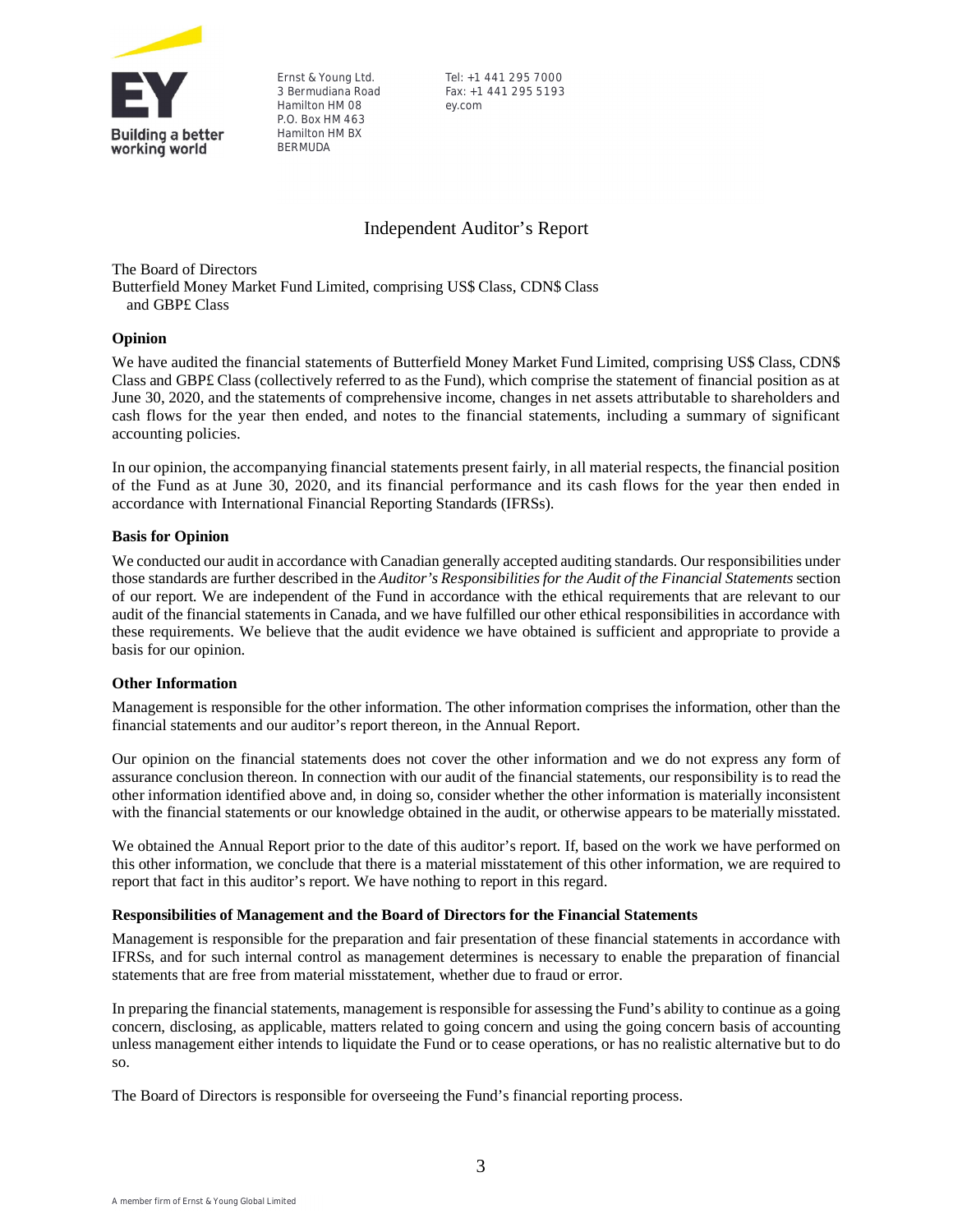

#### **Auditors' Responsibilities for the Audit of the Financial Statements**

Our objectives are to obtain reasonable assurance about whether the financial statements as a whole are free from material misstatement, whether due to fraud or error, and to issue an auditor's report that includes our opinion. Reasonable assurance is a high level of assurance, but is not a guarantee that an audit conducted in accordance with Canadian generally accepted auditing standards will always detect a material misstatement when it exists. Misstatements can arise from fraud or error and are considered material if, individually or in the aggregate, they could reasonably be expected to influence the economic decisions of users taken on the basis of these financial statements.

As part of an audit in accordance with Canadian generally accepted auditing standards, we exercise professional judgment and maintain professional skepticism throughout the audit. We also:

- Identify and assess the risks of material misstatement of the financial statements, whether due to fraud or error, design and perform audit procedures responsive to those risks, and obtain audit evidence that is sufficient and appropriate to provide a basis for our opinion. The risk of not detecting a material misstatement resulting from fraud is higher than for one resulting from error, as fraud may involve collusion, forgery, intentional omissions, misrepresentations, or the override of internal control.
- Obtain an understanding of internal control relevant to the audit in order to design audit procedures that are appropriate in the circumstances, but not for the purpose of expressing an opinion on the effectiveness of the Fund's internal control.
- Evaluate the appropriateness of accounting policies used and the reasonableness of accounting estimates and related disclosures made by management.
- Conclude on the appropriateness of management's use of the going concern basis of accounting and, based on the audit evidence obtained, whether a material uncertainty exists related to events or conditions that may cast significant doubt on the Fund's ability to continue as a going concern. If we conclude that a material uncertainty exists, we are required to draw attention in our auditors' report to the related disclosures in the financial statements or, if such disclosures are inadequate, to modify our opinion. Our conclusions are based on the audit evidence obtained up to the date of our auditors' report. However, future events or conditions may cause the Fund to cease to continue as a going concern.
- Evaluate the overall presentation, structure and content of the financial statements, including the disclosures, and whether the financial statements represent the underlying transactions and events in a manner that achieves fair presentation.

We communicate with the Board of Directors regarding, among other matters, the planned scope and timing of the audit and significant audit findings, including any significant deficiencies in internal control that we identify during our audit.

We also provide those charged with governance with a statement that we have complied with relevant ethical requirements regarding independence, and to communicate with them all relationships and other matters that may reasonably be thought to bear on our independence, and where applicable, related safeguards.

The engagement partner on the audit resulting in this auditor's report is Cordelia Davis.

Ennet + Young Atd.

November 9, 2020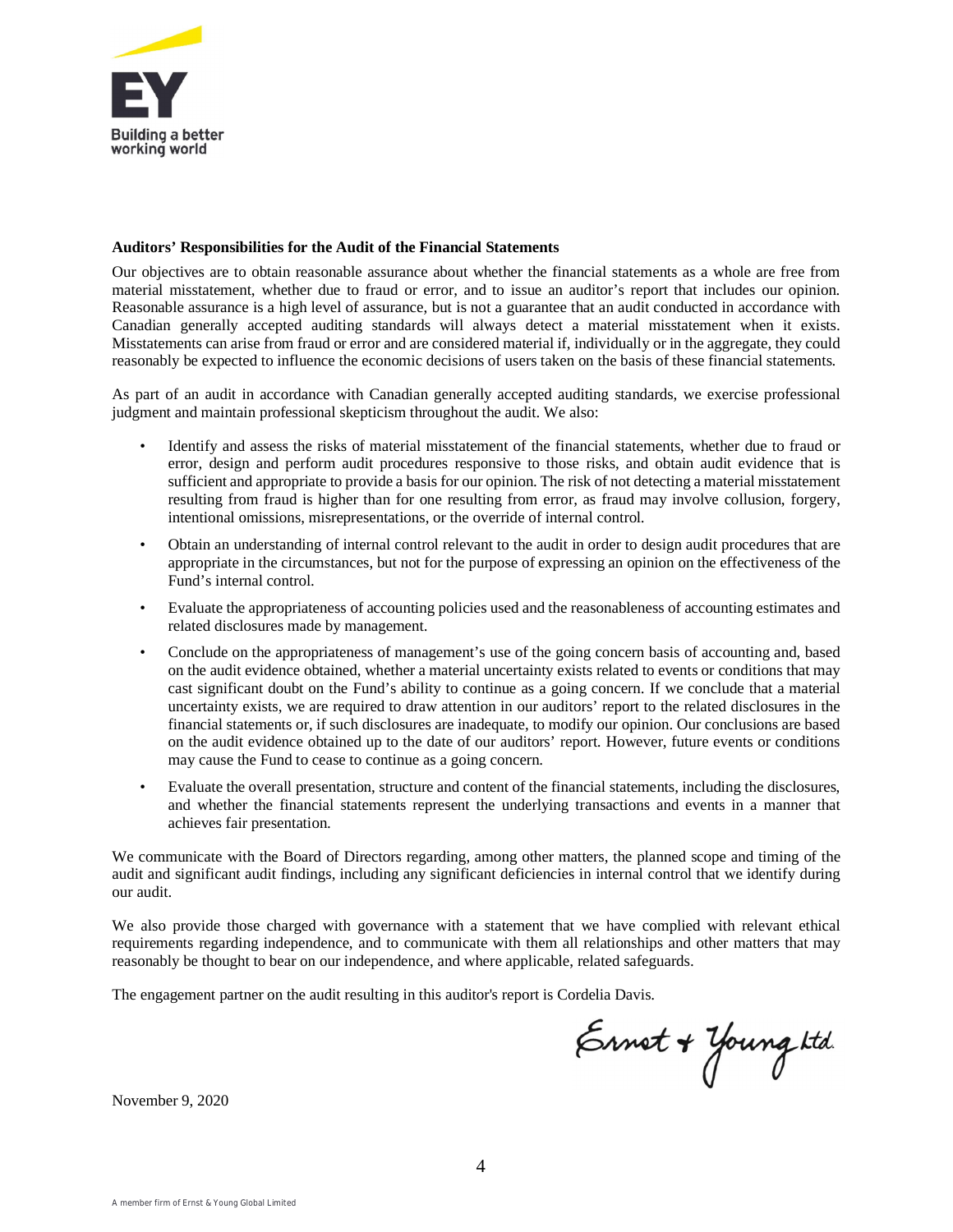# **DIRECTORS**

David Ware Dawn Griffiths (alternative: Elizabeth Denman) Jeffrey Abbott Nigel Garrard Dwayne Outerbridge (alternative: Michael Neff)

# **INVESTMENT ADVISER**

Butterfield Asset Management Limited 65 Front Street Hamilton HM 12 Bermuda

# **CUSTODIAN**

The Bank of N.T. Butterfield & Son Limited 65 Front Street Hamilton HM12 Bermuda

# **REGISTRAR, TRANSFER AGENT AND ADMINISTRATOR**

MUFG Fund Services (Bermuda) Limited The Belvedere Building 69 Pitts Bay Road Pembroke HM 08 Bermuda

# **AUDITORS**

Ernst & Young Ltd. 3 Bermudiana Hamilton HM 08 Bermuda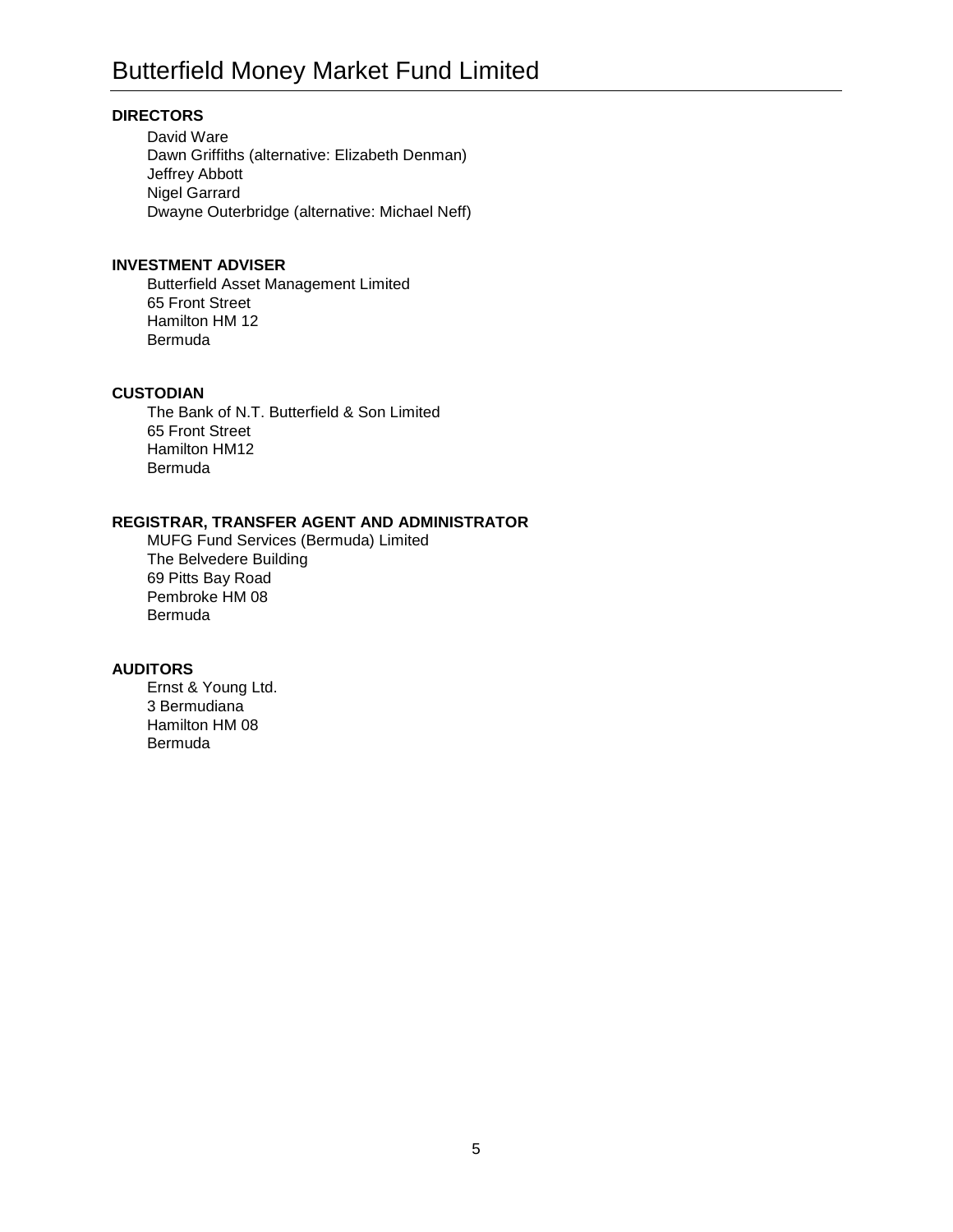# **STATEMENT OF FINANCIAL POSITION**

**As at June 30, 2020**

|                                                       |              | June 30, 2020<br>US\$ | June 30, 2019<br>US\$ |
|-------------------------------------------------------|--------------|-----------------------|-----------------------|
|                                                       | <b>Notes</b> |                       |                       |
| <b>Assets</b>                                         |              |                       |                       |
| Cash and cash equivalents                             | $2h$ )       | 233,098               | 103,776               |
| Financial assets at fair value through profit or loss | 3, 4         | 1,634,711,331         | 1,553,225,198         |
| Interest receivable                                   |              | 197,938               | 408,846               |
| Prepaid expenses                                      |              | 112,749               | 73,273                |
| <b>Total assets</b>                                   |              | 1,635,255,116         | 1,553,811,093         |
|                                                       |              |                       |                       |
| <b>Liabilities</b>                                    |              |                       |                       |
| Accrued expenses                                      | 6, 7         | 827,032               | 858,699               |
| Due to Broker                                         | 2 i)         | 39,992,667            |                       |
| <b>Total liabilities</b>                              |              | 40,819,699            | 858,699               |
|                                                       |              |                       |                       |
| Organisational shares                                 | 5            | 12,000                | 12,000                |
| <b>Total liabilities and equity (including</b>        |              |                       |                       |
| net assets attributable to shareholders)              |              | 1,635,255,116         | 1,553,811,093         |
|                                                       |              |                       |                       |
| Net assets attributable to shareholders               |              | 1,594,423,417         | 1,552,940,394         |
| Net assets available to shareholders - Sub-Class A    |              |                       |                       |
|                                                       |              | 645,525,368           | 671,702,637           |
| Number of redeemable shares in issue - Sub-Class A    | 5            | 25,152,210            | 26,490,240            |
|                                                       |              |                       |                       |
| Net asset value per redeemable share - Sub-Class A    |              | 25.6648               | 25.3566               |
|                                                       |              |                       |                       |
| Net assets available to shareholders - Sub-Class B    |              | 948,898,049           | 881,237,757           |
|                                                       |              |                       |                       |
| Number of redeemable shares in issue - Sub-Class B    | 5            | 36,270,501            | 34,127,997            |
|                                                       |              |                       |                       |
| Net asset value per redeemable share - Sub-Class B    |              | 26.1617               | 25.8215               |

**US\$ CLASS**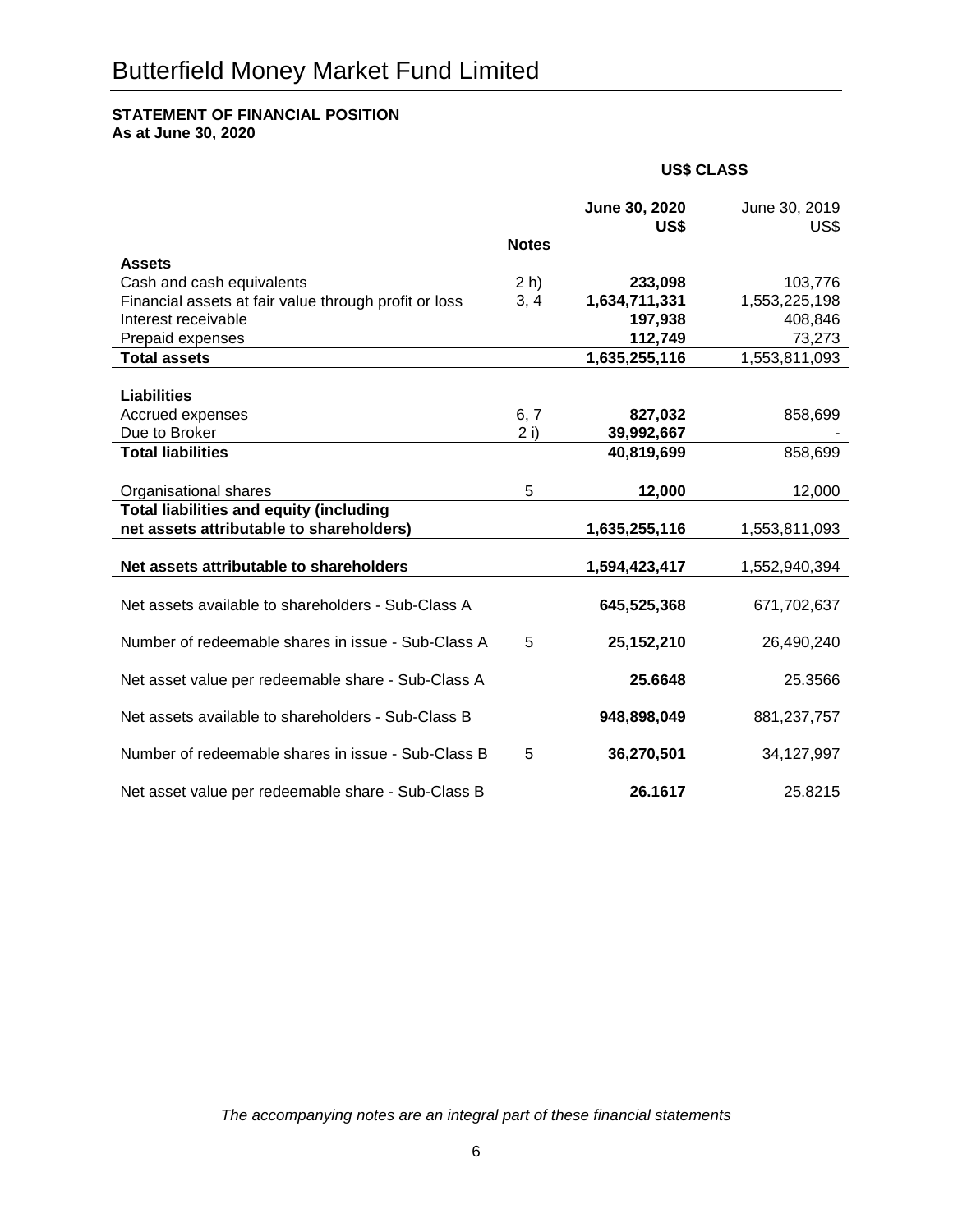# **STATEMENT OF FINANCIAL POSITION (Continued)**

**As at June 30, 2020**

|                                                       |              | June 30, 2020<br><b>CDN\$</b> | June 30, 2019<br>CDN\$ |
|-------------------------------------------------------|--------------|-------------------------------|------------------------|
|                                                       | <b>Notes</b> |                               |                        |
| <b>Assets</b>                                         |              |                               |                        |
| Cash and cash equivalents                             | $2h$ )       | 18,576                        | 41,224                 |
| Financial assets at fair value through profit or loss | 3, 4         | 24,805,198                    | 54,565,562             |
| Interest receivable                                   |              | 10,787                        | 35,058                 |
| Prepaid expenses                                      |              | 20,911                        | 12,678                 |
| <b>Total assets</b>                                   |              | 24,855,472                    | 54,654,522             |
|                                                       |              |                               |                        |
| Liabilities                                           |              |                               |                        |
| Accrued expenses                                      | 6, 7         | 11,465                        | 30,165                 |
| Due to broker                                         | 2 i)         | 1,239,473                     | 1,000,538              |
| <b>Total liabilities</b>                              |              | 1,250,938                     | 1,030,703              |
|                                                       |              |                               |                        |
| Net assets attributable to shareholders               |              | 23,604,534                    | 53,623,819             |
|                                                       |              |                               |                        |
|                                                       |              |                               |                        |
| Net assets available to shareholders - Sub-Class A    |              | 23,583,814                    | 26,815,261             |
|                                                       |              |                               |                        |
| Number of redeemable shares in issue - Sub-Class A    | 5            | 1,365,548                     | 1,567,262              |
|                                                       |              |                               |                        |
| Net asset value per redeemable share - Sub-Class A    |              | 17.2706                       | 17.1096                |
| Net assets available to shareholders - Sub-Class B    |              | 20,720                        | 26,808,558             |
|                                                       |              |                               |                        |
| Number of redeemable shares in issue - Sub-Class B    | 5            | 1,168                         | 1,527,598              |
| Net asset value per redeemable share - Sub-Class B    |              | 17.7365                       | 17.5495                |

**CDN\$ CLASS**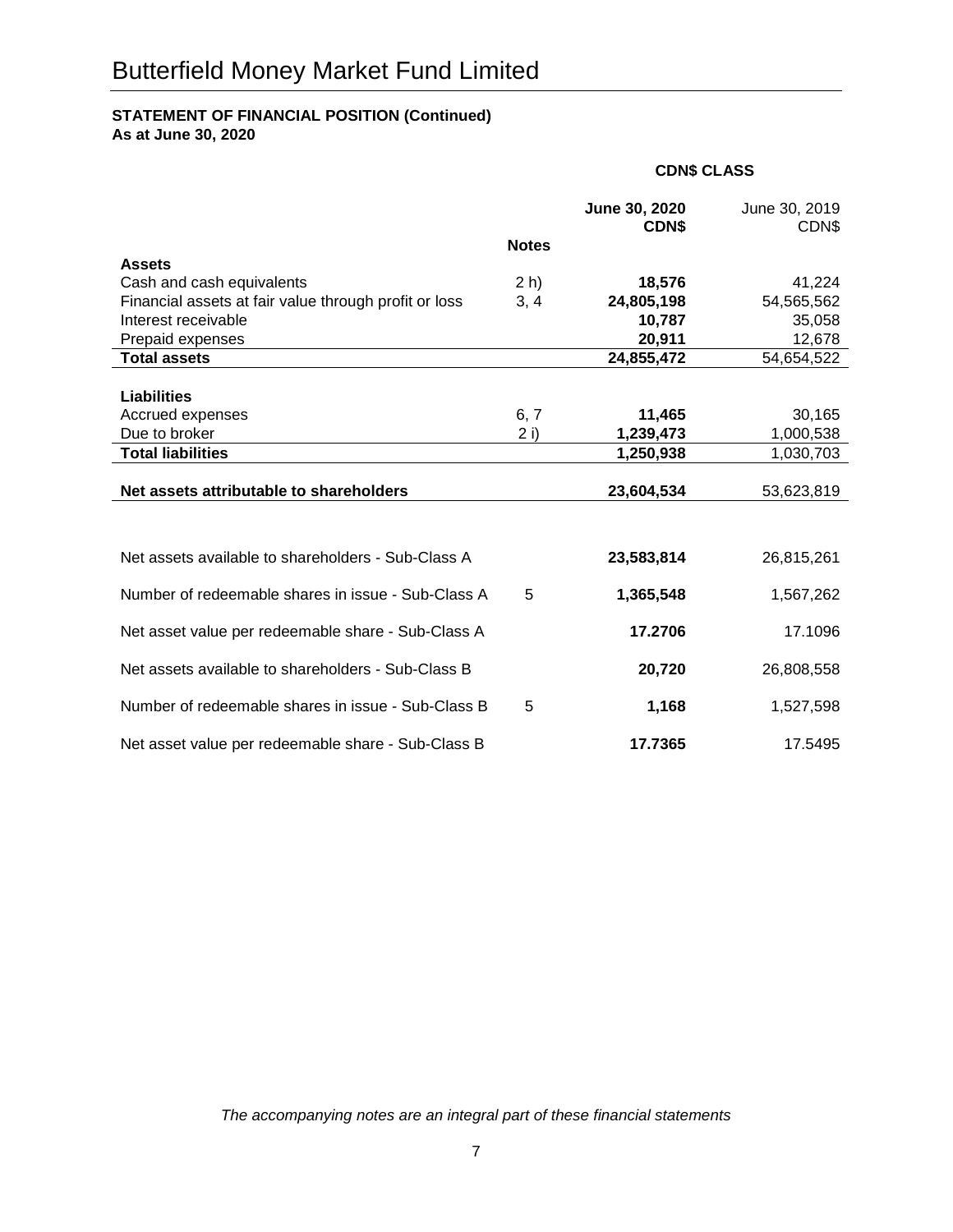# **STATEMENT OF FINANCIAL POSITION (Continued)**

**As at June 30, 2020**

|                                                       |              | June 30, 2020<br><b>GBP£</b> | June 30, 2019<br><b>GBP£</b> |
|-------------------------------------------------------|--------------|------------------------------|------------------------------|
|                                                       | <b>Notes</b> |                              |                              |
| <b>Assets</b>                                         |              |                              |                              |
| Cash and cash equivalents                             | $2 h$ )      | 16,400                       | 26,590                       |
| Financial assets at fair value through profit or loss | 3, 4         | 22,811,030                   | 40,480,300                   |
| Interest receivable                                   |              | 6,561                        | 45,184                       |
| Prepaid expenses and receivables                      |              | 32,826                       | 25,837                       |
| <b>Total assets</b>                                   |              | 22,866,817                   | 40,577,911                   |
| <b>Liabilities</b>                                    |              |                              |                              |
| Accrued expenses                                      | 6, 7         | 5,862                        | 11,364                       |
| Due to broker                                         | 2 i)         |                              | 1,200,245                    |
| <b>Total liabilities</b>                              |              | 5,862                        | 1,211,609                    |
| Net assets attributable to shareholders               |              | 22,860,955                   | 39,366,302                   |
| Net assets available to shareholders - Sub-Class A    |              | 22,091,392                   | 28,225,920                   |
| Number of redeemable shares in issue - Sub-Class A    | 5            | 1,078,872                    | 1,383,595                    |
| Net asset value per redeemable share - Sub-Class A    |              | 20.4764                      | 20.4004                      |
| Net assets available to shareholders - Sub-Class B    |              | 769,563                      | 11,140,382                   |
| Number of redeemable shares in issue - Sub-Class B    | 5            | 36,823                       | 535,514                      |
| Net asset value per redeemable share - Sub-Class B    |              | 20.8990                      | 20.8031                      |

**GBP£ CLASS**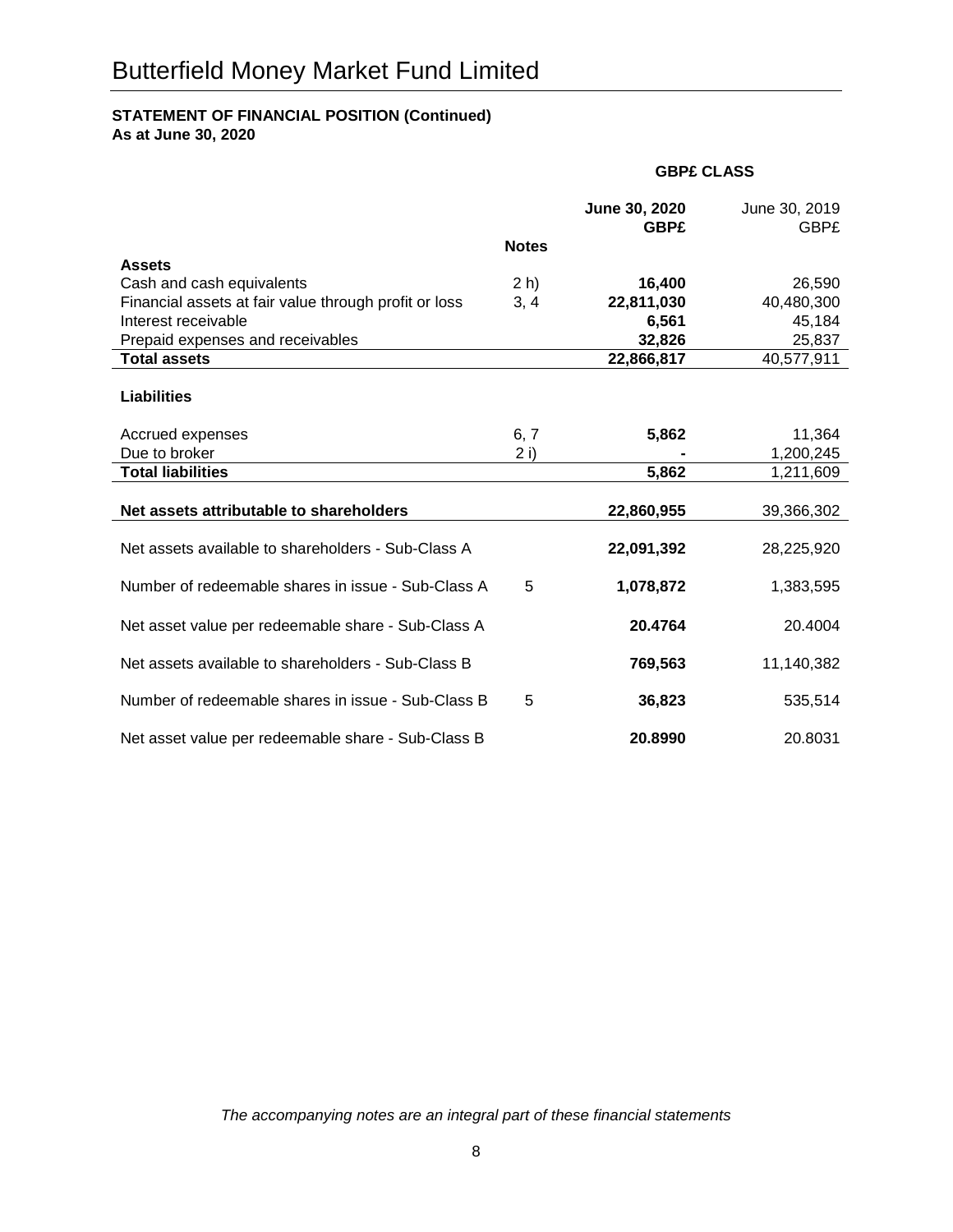#### **SCHEDULE OF PORTFOLIO INVESTMENTS – US\$ CLASS As at June 30, 2020**

|                                |                                                 |               |            |                         | Fair          | <b>Percent of</b>      |
|--------------------------------|-------------------------------------------------|---------------|------------|-------------------------|---------------|------------------------|
| <b>Nominal US\$</b>            | <b>Issuer</b>                                   | S&P<br>Rating | Yield<br>% | <b>Maturity</b><br>Date | Value<br>US\$ | <b>Net Assets</b><br>% |
| <b>INVESTMENTS</b>             |                                                 |               |            |                         |               |                        |
| <b>Certificates of Deposit</b> |                                                 |               |            |                         |               |                        |
|                                | 102,919,957 Canadian Imperial Bank of Commerce  | A-1           | 0.0800     | 1-Jul-20                | 102,919,957   | 6.45                   |
|                                | 20,000,000 Nationwide Building Society          | A-1           | 0.2100     | 9-Sep-20                | 20,000,394    | 1.26                   |
|                                |                                                 |               |            |                         | 122,920,351   | 7.71                   |
|                                | <b>Euro-Commercial Paper and Euro-Notes</b>     |               |            |                         |               |                        |
|                                | 35,000,000 Austria (Republic of)                | $A - 1 +$     | 0.1700     | 6-Jul-20                | 34,999,008    | 2.20                   |
|                                | 30,000,000 Austria (Republic of)                | $A - 1 +$     | 0.2000     | $1-Sep-20$              | 29,989,504    | 1.88                   |
|                                | 35,000,000 DNB Bank ASA                         | $A - 1 +$     | 0.1600     | 19-Aug-20               | 34,992,224    | 2.19                   |
| 35,000,000 Eurofima            |                                                 | $A - 1 +$     | 0.9500     | 16-Jul-20               | 34,985,228    | 2.19                   |
|                                | 35,000,000 Landeskreditbank Baden-Wurttemberg   | $A - 1 +$     | 0.2400     | 1-Jul-20                | 34,999,767    | 2.20                   |
|                                | 35,000,000 Landeskreditbank Baden-Wurttemberg   | $A - 1 +$     | 0.2500     | 4-Sep-20                | 34,983,966    | 2.19                   |
|                                | 35,000,000 Landwirtschaft Rentenbank            | $A-1+$        | 0.2250     | 15-Jul-20               | 34,996,719    | 2.19                   |
|                                | 20,000,000 Oesterreichische Kontrollbank        | $A-1+$        | 0.2200     | 28-Sep-20               | 19,989,006    | 1.25                   |
|                                | 25,000,000 SBAB Bank AB                         | $A-1$         | 0.7700     | 24-Jul-20               | 24,987,173    | 1.57                   |
|                                |                                                 |               |            |                         | 284,922,595   | 17.86                  |
|                                |                                                 |               |            |                         |               |                        |
|                                | <b>Commercial Paper and Banker's Acceptance</b> |               |            |                         |               |                        |
|                                | 11,700,000 Alberta (Province Of)                | $A - 1 +$     | 0.1200     | 2-Jul-20                | 11,699,922    | 0.73                   |
|                                | 35,000,000 Alberta (Province Of)                | $A - 1 +$     | 0.1500     | 29-Jul-20               | 34,995,771    | 2.19                   |
|                                | 25,000,000 BNG Bank NV                          | $A - 1 +$     | 1.0000     | 1-Sep-20                | 24,956,250    | 1.57                   |
|                                | 23,245,000 British Columbia (Province Of)       | $A - 1 +$     | 1.0000     | 2-Jul-20                | 23,243,709    | 1.46                   |
|                                | 41,500,000 British Columbia (Province Of)       | $A - 1 +$     | 0.9000     | 2-Sep-20                | 41,433,600    | 2.60                   |
|                                | 35,000,000 Caisse Des Depots et Consignations   | $A - 1 +$     | 0.2000     | 27-Jul-20               | 34,994,750    | 2.19                   |
|                                | 35,000,000 DNB BANK ASA                         | $A - 1 +$     | 0.1900     | 25-Aug-20               | 34,989,656    | 2.19                   |
|                                | 20,000,000 European Investment Bank             | $A - 1 +$     | 0.2000     | 1-Sep-20                | 19,993,000    | 1.25                   |
|                                | 18,000,000 European Investment Bank             | $A-1+$        | 0.7000     | $2-Sep-20$              | 17,977,600    | 1.13                   |
|                                | 30,000,000 European Investment Bank             | $A-1+$        | 0.2100     | 17-Sep-20               | 29,986,175    | 1.88                   |
|                                | 25,000,000 Finland (Republic of)                | $A - 1 +$     | 0.1905     | 16-Sep-20               | 24,989,688    | 1.57                   |
|                                | 35,000,000 HSBC Bank PLC                        | $A-1+$        | 1.3600     | 6-Jul-20                | 34,992,067    | 2.19                   |
| 10,000,000 KFW                 |                                                 | $A - 1 +$     | 1.1000     | 22-Jul-20               | 9,993,278     | 0.63                   |
| 40,000,000 KFW                 |                                                 | $A - 1 +$     | 1.5000     | 24-Aug-20               | 39,908,333    | 2.50                   |
|                                | 40,000,000 Kingdom of Denmark                   | $A - 1 +$     | 0.8900     | 1-Jul-20                | 39,999,011    | 2.51                   |
|                                | 25,200,000 Kingdom of Denmark                   | $A - 1 +$     | 0.2000     | 5-Aug-20                | 25,194,960    | 1.58                   |
|                                | 40,000,000 Kingdom of Denmark                   | $A-1+$        | 0.1500     | 14-Aug-20               | 39,992,667    | 2.51                   |
|                                | 25,000,000 MUFG Bank                            | $A-1$         | 0.1900     | 20-Jul-20               | 24,997,361    | 1.57                   |
|                                | 40,000,000 MUFG Bank                            | $A-1$         | 0.1900     | 3-Aug-20                | 39,992,822    | 2.51                   |
|                                | 30,000,000 National Australia Bank              | $A - 1 +$     | 1.7800     | 1-Jul-20                | 29,998,517    | 1.88                   |
|                                | 24,180,000 National Australia Bank              |               |            |                         |               |                        |
|                                | 20,800,000 National Bank of Canada              | $A - 1 +$     | 1.0000     | 7-Jul-20                | 24,175,298    | 1.52                   |
|                                | 30,750,000 Nationwide Building Society          | $A-1$         | 0.1850     | 22-Jul-20<br>8-Jul-20   | 20,797,648    | 1.30                   |
|                                |                                                 | A-1           | 0.6500     |                         | 30,745,558    | 1.93                   |
|                                | 20,700,000 Nationwide Building Society          | A-1           | 0.2000     | 10-Jul-20               | 20,698,850    | 1.30                   |
|                                | 16,400,000 NRW Bank                             | $A - 1 +$     | 0.2200     | 8-Sep-20                | 16,392,984    | 1.03                   |
|                                | 25,000,000 NRW Bank                             | $A - 1 +$     | 0.2000     | 21-Sep-20               | 24,988,472    | 1.57                   |
|                                | 10,000,000 NRW Bank                             | $A - 1 +$     | 0.2200     | 22-Sep-20               | 9,994,867     | 0.63                   |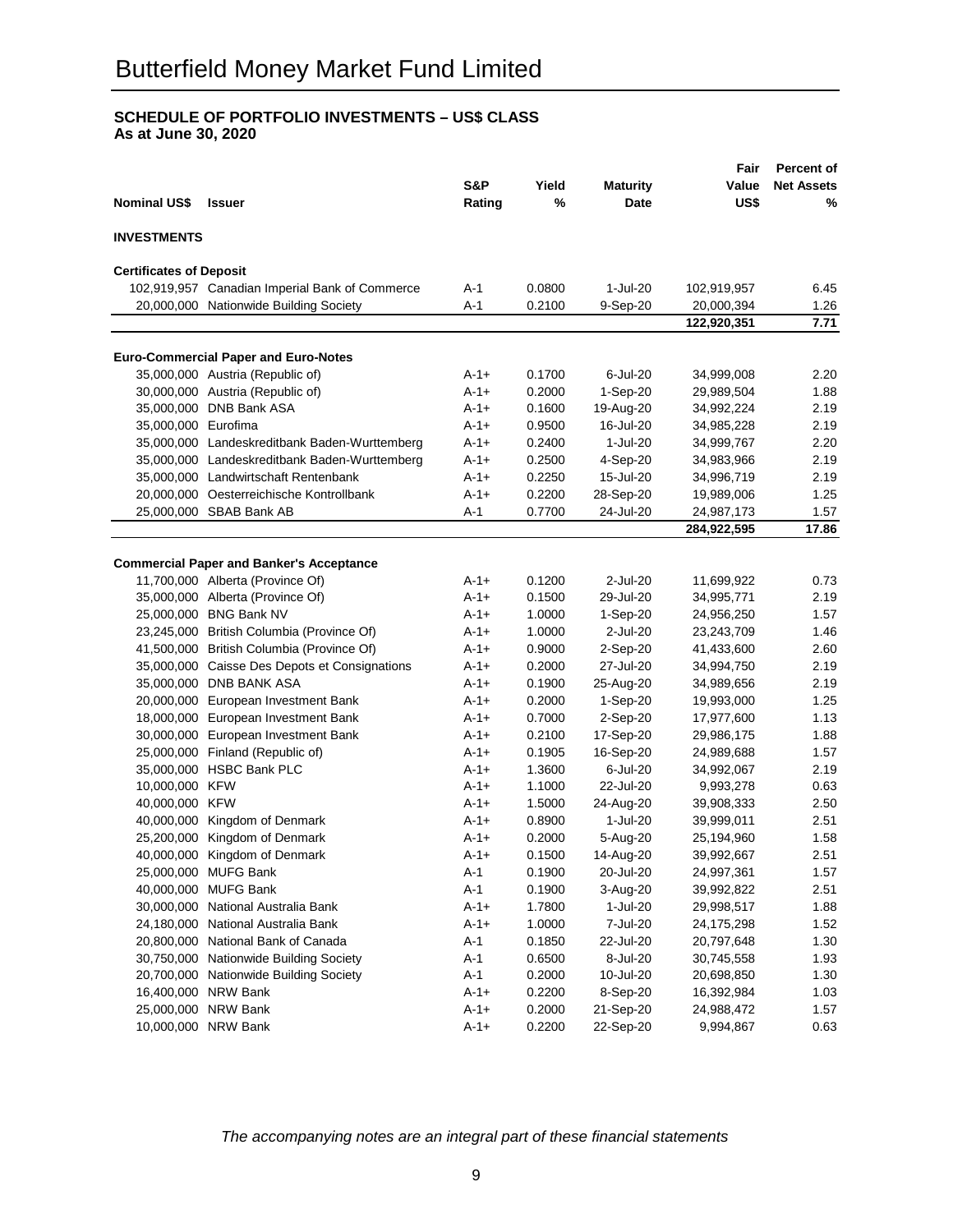#### **SCHEDULE OF PORTFOLIO INVESTMENTS – US\$ CLASS (Continued) As at June 30, 2020**

 **Fair Percent of**  S&P Yield Maturity **Value Net Assets Nominal US\$** Issuer **Nominal US\$** % **Date** US\$ % % **INVESTMENTS (continued) Commercial Paper and Banker's Acceptance** Oesterreichische Kontrollbank A-1+ 0.1400 13-Jul-20 19,998,989 20,000,000 1.25 29,700,000 Quebec (Province of)  $A-1+$  0.7000  $A-Au$ g-20 29,679,788 1.86 34,100,000 Quebec (Province of)  $A-1+$  0.1600 11-Sep-20 34,088,936 2.14 Svenska Handelsbanken A-1+ 1.2600 7-Jul-20 34,991,425 35,000,000 2.19 Toronto Dominion Bank A-1+ 0.1500 7-Jul-20 39,998,834 40,000,000 2.51 30,000,000 Toronto Dominion Bank  $A-1+$  1.6100 3-Aug-20 29,954,383 1.88 US Treasury A-1+ 0.0900 2-Jul-20 25,299,874 25,300,000 1.59 19,500,000 US Treasury 1.22 1.22 A-1+ 0.0910 2-Jul-20 19,499,901 1.22 US Treasury A-1+ 0.0945 14-Jul-20 41,498,475 41,500,000 2.60 US Treasury A-1+ 0.1050 11-Aug-20 47,594,169 47,600,000 2.99 US Treasury A-1+ 0.1325 18-Aug-20 69,987,376 70,000,000 4.39 25,000,000 US Treasury 20 1.57  **72.11 1,149,711,081 Bonds - Fixed** Finland (Republic of) A-1+ 0.1864 21-Sep-20 37,109,511 37,000,000 2.33  **2.33 37,109,511 Floating Rate Notes** Land Nordrhein-Westfalen A-1+ 0.2966 16-Oct-20 20,830,435 20,800,000 1.31 19,200,000 NRW Bank  $A-1+$  0.2505 26-Oct-20 19,217,358 1.21  **2.52 40,047,793 TOTAL INVESTMENTS** 1,634,711,331 102.53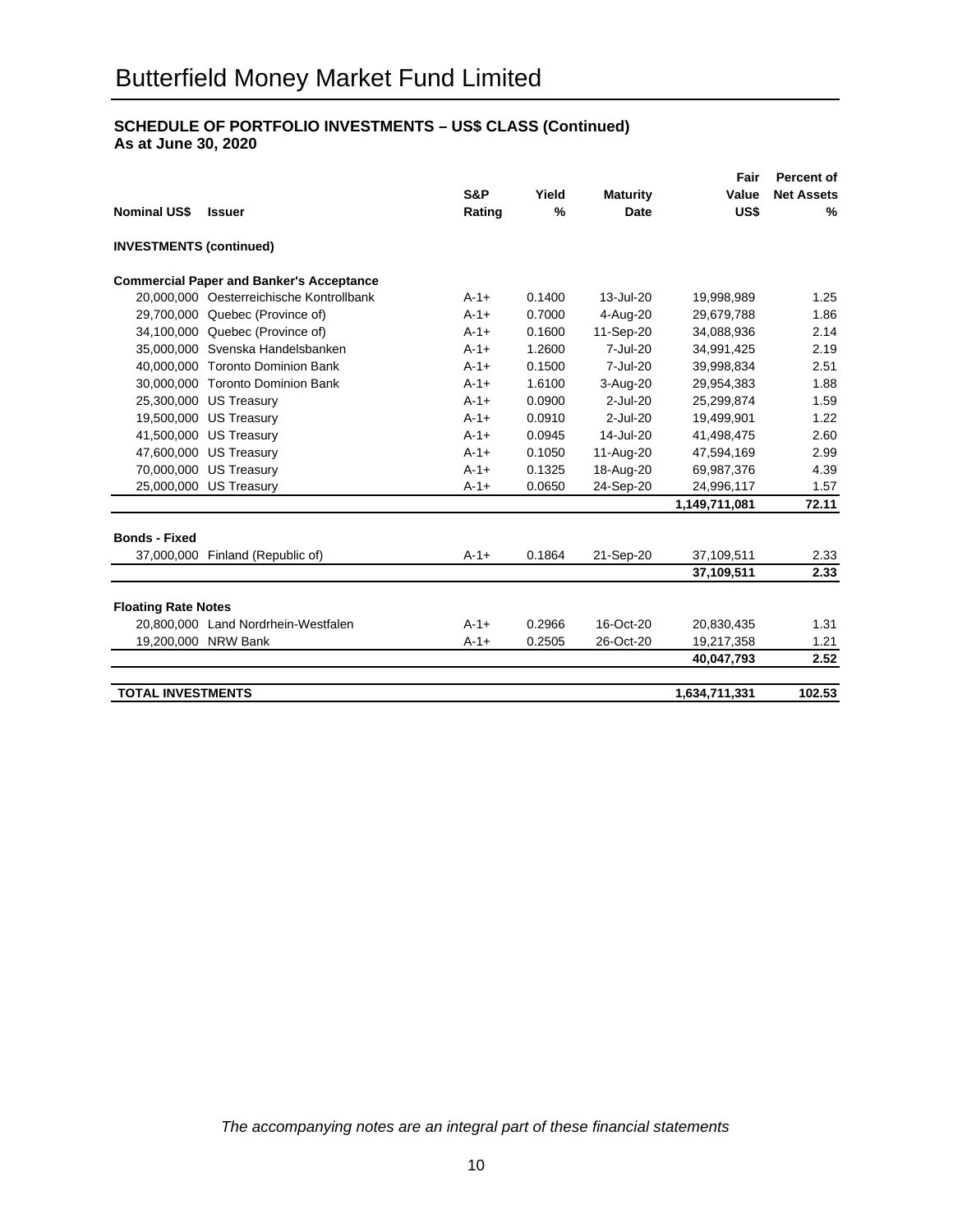# **SCHEDULE OF PORTFOLIO INVESTMENTS – CDN\$ CLASS As at June 30, 2020**

|                                   |                                                     |           |        |                 | Fair        | <b>Percent of</b> |
|-----------------------------------|-----------------------------------------------------|-----------|--------|-----------------|-------------|-------------------|
| <b>Nominal</b>                    |                                                     | S&P       | Yield  | <b>Maturity</b> | Value       | <b>Net Assets</b> |
| <b>CDNS</b>                       | <b>Issuer</b>                                       | Rating    | %      | <b>Date</b>     | <b>CDNS</b> | %                 |
| <b>INVESTMENTS</b>                |                                                     |           |        |                 |             |                   |
| <b>Bonds - Fixed</b>              |                                                     |           |        |                 |             |                   |
|                                   | 1,000,000 Bank of Nova Scotia                       | $A-1$     | 1.2762 | 9-Sep-20        | 1,001,531   | 4.24              |
|                                   | 900,000 HSBC Bank PLC                               | $A - 1 +$ | 1.5207 | 7-Jul-20        | 900,050     | 3.82              |
|                                   |                                                     |           |        |                 | 1,901,581   | 8.06              |
|                                   |                                                     |           |        |                 |             |                   |
|                                   | <b>Canadian Treasury Bills and Commercial Paper</b> |           |        |                 |             |                   |
|                                   | 1,000,000 Alberta (Province of)                     | $A - 1 +$ | 0.3900 | 28-Jul-20       | 999,701     | 4.24              |
|                                   | 1,000,000 Bank of Montreal                          | $A-1$     | 0.3694 | 15-Jul-20       | 999,848     | 4.24              |
|                                   | 740,000 British Columbia (Province of)              | $A - 1 +$ | 0.2191 | 25-Sep-20       | 739,623     | 3.13              |
|                                   | 1,700,000 Canada T-Bill                             | $A - 1 +$ | 0.1802 | 9-Jul-20        | 1,699,924   | 7.20              |
|                                   | 1,730,000 Canada T-Bill                             | $A-1+$    | 0.2260 | 23-Jul-20       | 1,729,754   | 7.33              |
|                                   | 650,000 Canada T-Bill                               | $A - 1 +$ | 0.2247 | 6-Aug-20        | 649,852     | 2.75              |
|                                   | 1,250,000 Canada T-Bill                             | $A-1+$    | 0.2488 | 13-Aug-20       | 1,249,625   | 5.29              |
|                                   | 1,070,000 Canada T-Bill                             | $A - 1 +$ | 0.1886 | 27-Aug-20       | 1,069,679   | 4.53              |
|                                   | 1,000,000 Canada T-Bill                             | $A - 1 +$ | 0.1900 | 3-Sep-20        | 999,662     | 4.24              |
|                                   | 670,000 Canada T-Bill                               | $A - 1 +$ | 0.3003 | 15-Oct-20       | 669,411     | 2.84              |
|                                   | 1,000,000 Manitoba (Province of)                    | $A-1$     | 0.2522 | $2-Sep-20$      | 999,558     | 4.23              |
|                                   | 500,000 New Brunswick (Province of)                 | $A - 1 +$ | 0.2724 | 2-Jul-20        | 499,993     | 2.12              |
|                                   | 500,000 New Brunswick (Province of)                 | $A-1+$    | 0.3479 | 9-Jul-20        | 499,957     | 2.12              |
|                                   | 500,000 New Brunswick (Province of)                 | $A - 1 +$ | 0.2028 | 25-Aug-20       | 499,850     | 2.12              |
|                                   | 1,000,000 Newfoundland (Province)                   | $A-1$     | 0.2408 | 10-Sep-20       | 999,525     | 4.23              |
|                                   | 1,000,000 Nova Scotia (Province of)                 | $A - 1 +$ | 0.2501 | $1-Sep-20$      | 999,569     | 4.23              |
|                                   | 1,000,000 Ontario (Province of)                     | $A-1$     | 0.6010 | 19-Aug-20       | 999,177     | 4.23              |
|                                   | 1,000,000 Quebec (Province of)                      | $A - 1 +$ | 0.2609 | 24-Jul-20       | 999,829     | 4.24              |
|                                   | 1,000,000 Toronto Dominion Bank                     | $A-1+$    | 0.2896 | 21-Aug-20       | 999,589     | 4.23              |
|                                   |                                                     |           |        |                 | 18,304,126  | 77.54             |
| <b>Certificates of Deposit</b>    |                                                     |           |        |                 |             |                   |
|                                   | 1,600,041 Canadian Imperial Bank of Commerce        | A-1       | 0.0000 | 2-Jul-20        | 1,600,041   | 6.78              |
|                                   |                                                     |           |        |                 | 1,600,041   | 6.78              |
|                                   |                                                     |           |        |                 |             |                   |
| <b>Notes and Provincial Paper</b> |                                                     |           |        |                 |             |                   |
|                                   | 740,000 British Columbia (Province of)              | $A - 1 +$ | 0.2534 | 2-Jul-20        | 739,990     | 3.13              |
|                                   | 260,000 British Columbia (Province of)              | $A - 1 +$ | 0.2608 | 3-Jul-20        | 259,994     | 1.10              |
|                                   | 250,000 Prince Edward Island                        | $A-1$     | 0.4001 | 13-Jul-20       | 249,964     | 1.06              |
|                                   | 750,000 Prince Edward Island                        | $A-1$     | 0.3202 | 28-Jul-20       | 749,816     | 3.18              |
|                                   | 1,000,000 Saskatchewan (Province of)                | $A - 1 +$ | 0.8810 | 13-Jul-20       | 999,686     | 4.24              |
|                                   |                                                     |           |        |                 | 2,999,450   | 12.71             |
|                                   |                                                     |           |        |                 |             |                   |

| <b>TOTAL INVESTMENTS</b> | 24.805.198 | 105.09 |
|--------------------------|------------|--------|
|                          |            |        |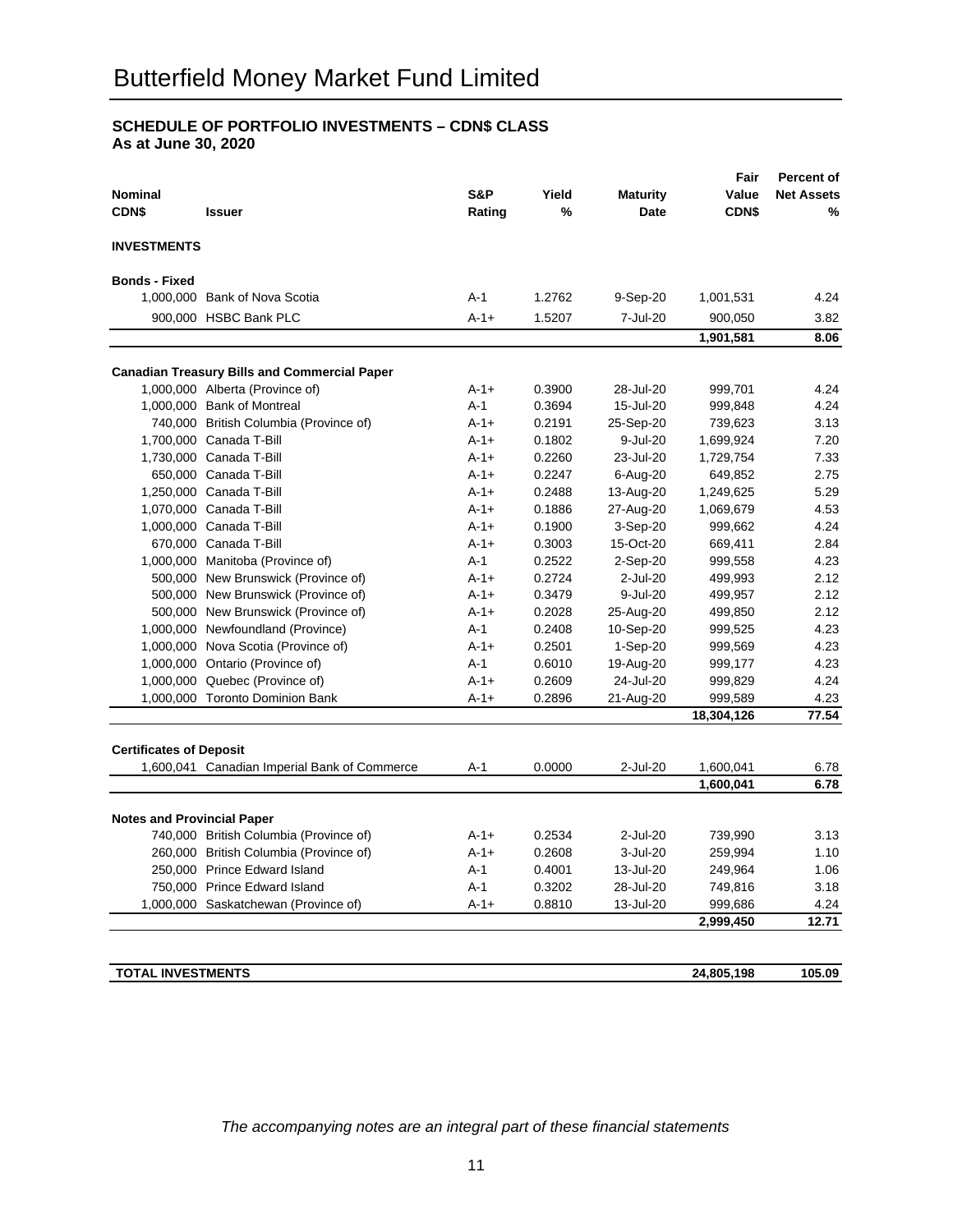# **SCHEDULE OF PORTFOLIO INVESTMENTS – GBP£ CLASS As at June 30, 2020**

|                                |                                |           |        |                 | Fair       | <b>Percent of</b> |
|--------------------------------|--------------------------------|-----------|--------|-----------------|------------|-------------------|
| <b>Nominal</b>                 |                                | S&P       | Yield  | <b>Maturity</b> | Value      | <b>Net Assets</b> |
| <b>GBP£</b>                    | <b>Issuer</b>                  | Rating    | $\%$   | Date            | GBP£       | %                 |
| <b>INVESTMENTS</b>             |                                |           |        |                 |            |                   |
| <b>Certificates of Deposit</b> |                                |           |        |                 |            |                   |
|                                | 1,000,000 Bank of Nova Scotia  | $A-1$     | 0.7600 | 6-Jul-20        | 1,000,013  | 4.37              |
|                                | 700,000 Nordea Bank AB         | $A - 1 +$ | 0.8650 | 9-Jul-20        | 699,851    | 3.06              |
|                                | 1,040,675 Royal Bank of Canada | $A - 1 +$ | 0.0000 | 1-Jul-20        | 1,040,675  | 4.55              |
|                                |                                |           |        |                 | 2,740,539  | 11.98             |
|                                |                                |           |        |                 |            |                   |
| <b>Floating Rate Note</b>      | 800,000 Ontario (Province of)  | A-1       | 0.1358 | 10-Nov-20       | 800,774    | 3.50              |
|                                |                                |           |        |                 | 800,774    | 3.50              |
|                                |                                |           |        |                 |            |                   |
| <b>UK Treasury Bills</b>       |                                |           |        |                 |            |                   |
|                                | 929,000 UK Treasury Bill       | $A - 1 +$ | 0.0800 | 20-Jul-20       | 928,960    | 4.06              |
|                                | 250,000 UK Treasury Bill       | $A - 1 +$ | 0.0900 | 17-Aug-20       | 249,970    | 1.09              |
|                                | 2,100,000 UK Treasury Bill     | $A - 1 +$ | 0.0271 | 21-Sep-20       | 2,099,870  | 9.19              |
|                                | 700,000 UK Treasury Bill       | $A - 1 +$ | 0.0950 | 6-Jul-20        | 699,990    | 3.06              |
|                                | 1,950,000 UK Treasury Bill     | $A - 1 +$ | 0.1254 | 13-Jul-20       | 1,949,913  | 8.53              |
|                                | 1,500,000 UK Treasury Bill     | $A - 1 +$ | 0.1100 | 27-Jul-20       | 1,499,879  | 6.56              |
|                                | 1,895,000 UK Treasury Bill     | $A - 1 +$ | 0.0565 | 3-Aug-20        | 1,894,900  | 8.29              |
|                                | 2,254,000 UK Treasury Bill     | $A - 1 +$ | 0.0616 | 10-Aug-20       | 2,253,844  | 9.86              |
|                                | 1,489,000 UK Treasury Bill     | $A - 1 +$ | 0.0828 | 24-Aug-20       | 1,488,814  | 6.51              |
|                                | 1,070,000 UK Treasury Bill     | $A - 1 +$ | 0.1280 | 1-Sep-20        | 1,069,764  | 4.68              |
|                                | 930,000 UK Treasury Bill       | $A - 1 +$ | 0.1599 | 14-Sep-20       | 929,690    | 4.07              |
|                                | 500,000 UK Treasury Bill       | $A - 1 +$ | 0.2800 | 28-Sep-20       | 499,655    | 2.19              |
|                                | 1,300,000 UK Treasury Bill     | $A-1+$    | 0.2200 | 5-Oct-20        | 1,299,708  | 5.69              |
|                                | 1,200,000 UK Treasury Bill     | $A-1+$    | 0.0000 | 12-Oct-20       | 1,200,000  | 5.25              |
|                                | 700,000 UK Treasury Bill       | $A-1+$    | 0.1900 | 2-Nov-20        | 699,545    | 3.05              |
|                                |                                |           |        |                 | 18,764,502 | 82.08             |
| <b>Bonds - Fixed</b>           |                                |           |        |                 |            |                   |
| 500,000                        | Svenska Handelsbanken          | $A - 1 +$ | 0.3115 | 20-Nov-20       | 505,215    | 2.21              |
|                                |                                |           |        |                 | 505,215    | 2.21              |
|                                |                                |           |        |                 |            |                   |
| <b>TOTAL INVESTMENTS</b>       |                                |           |        |                 | 22,811,030 | 99.77             |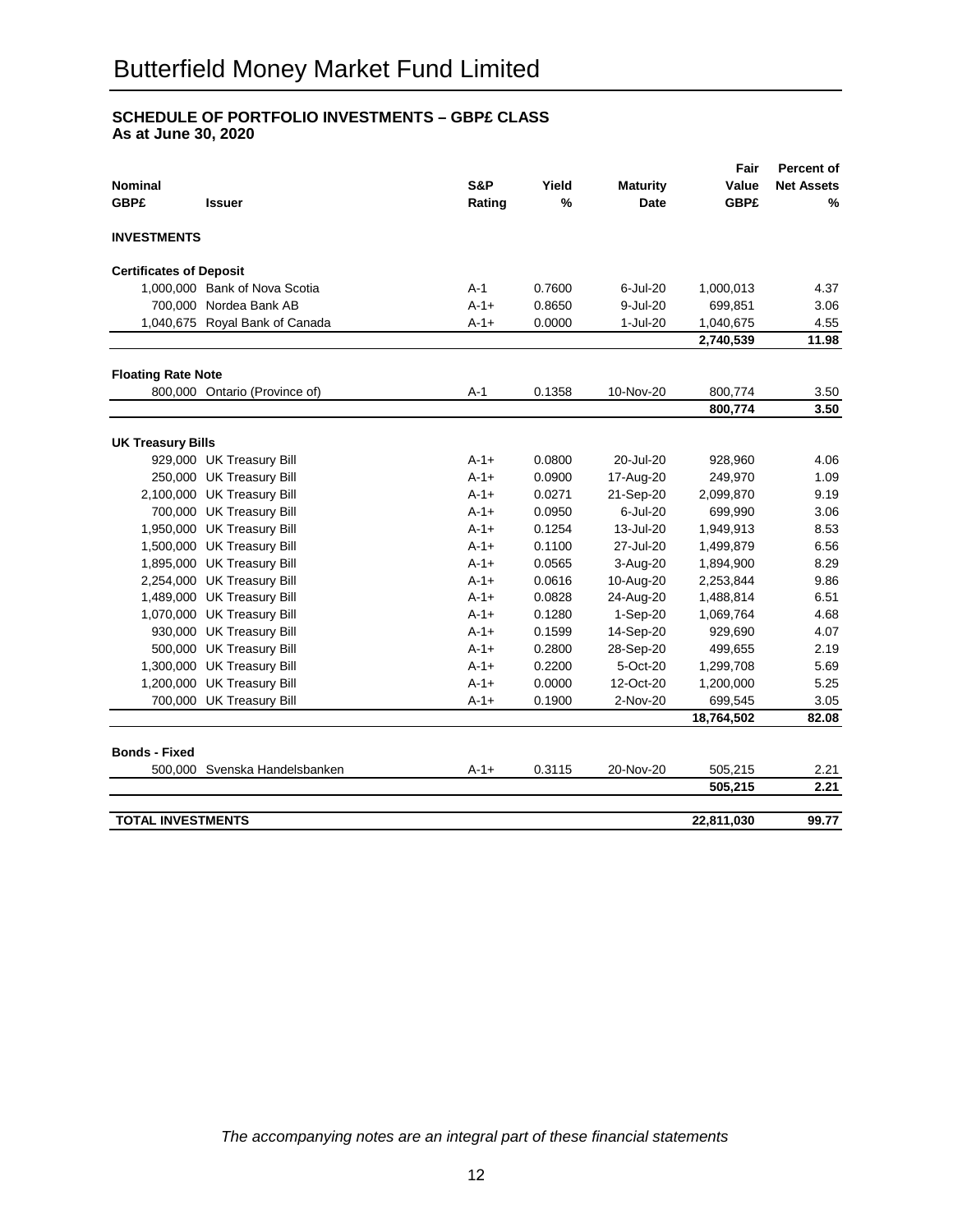# **STATEMENT OF COMPREHENSIVE INCOME**

**For the year ended June 30, 2020**

|                                                        | <b>US\$ CLASS</b> |              |              |  |
|--------------------------------------------------------|-------------------|--------------|--------------|--|
|                                                        | <b>Notes</b>      | 2020<br>US\$ | 2019<br>US\$ |  |
| <b>Income</b>                                          |                   |              |              |  |
| Interest                                               |                   | 27,625,362   | 37,389,861   |  |
| <b>Expenses</b>                                        |                   |              |              |  |
| Management fee                                         | 6 a)              | 4,571,859    | 4,571,591    |  |
| Administration fee                                     |                   | 1,019,369    | 1,014,442    |  |
| Audit fee                                              |                   | 72,069       | 71,286       |  |
| Custodian fee                                          | 6 b)              | 1,000,263    | 990,394      |  |
| Miscellaneous                                          |                   | 205,504      | 171,997      |  |
| <b>Total expenses</b>                                  |                   | 6,869,064    | 6,819,710    |  |
| Increase in net assets attributable to<br>shareholders |                   | 20,756,298   | 30,570,151   |  |

# **CDN\$ CLASS**

|                                        | <b>Notes</b>   | 2020<br><b>CDN\$</b> | 2019<br>CDN\$ |
|----------------------------------------|----------------|----------------------|---------------|
| <b>Income</b>                          |                |                      |               |
| Interest                               |                | 472,601              | 761,374       |
| <b>Expenses</b>                        |                |                      |               |
| Management fee                         | 6 a)           | 99,984               | 141,383       |
| Administration fee                     | 7              | 18,459               | 27,359        |
| Audit fee                              |                | 5,420                | 5,362         |
| Custodian fee                          | 6 <sub>b</sub> | 20,184               | 29,164        |
| <b>Miscellaneous</b>                   |                | 8,073                | 31,562        |
| <b>Total expenses</b>                  |                | 152,120              | 234,830       |
| Increase in net assets attributable to |                |                      |               |
| shareholders                           |                | 320,481              | 526,544       |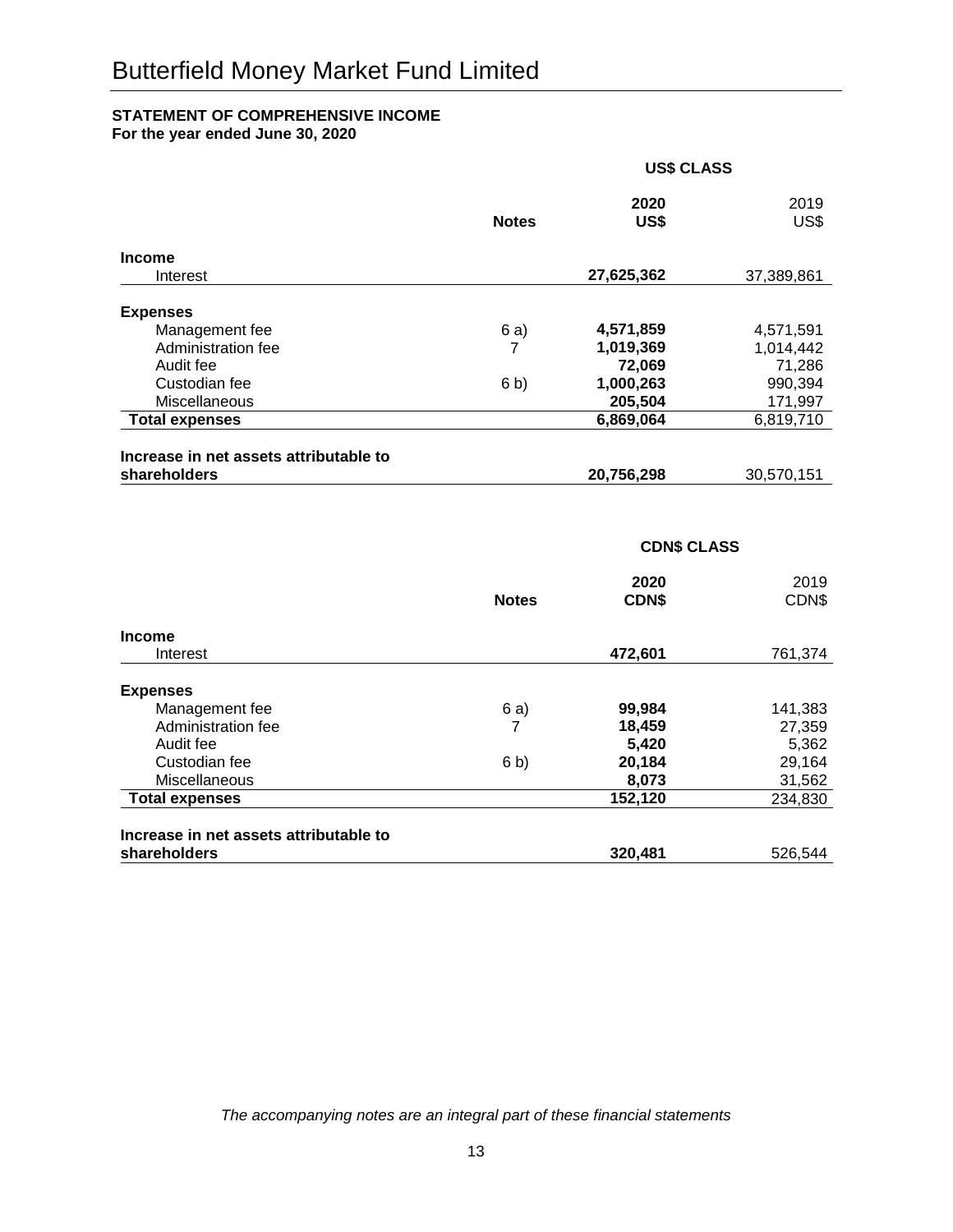# **STATEMENT OF COMPREHENSIVE INCOME (Continued) For the year ended June 30, 2020**

|                                        | <b>GBP£ CLASS</b> |                     |                     |
|----------------------------------------|-------------------|---------------------|---------------------|
|                                        | <b>Notes</b>      | 2020<br><b>GBP£</b> | 2019<br><b>GBP£</b> |
| <b>Income</b>                          |                   |                     |                     |
| Interest                               |                   | 209,782             | 245,966             |
| <b>Expenses</b>                        |                   |                     |                     |
| Management fee                         | 6 a)              | 25,193              | 25,571              |
| Administration fee                     | 7                 | 19,164              | 22,013              |
| Audit fee                              |                   | 913                 | 903                 |
| Custodian fee                          | 6 b)              | 19,102              | 22,584              |
| Miscellaneous                          |                   | 7,765               | 18,488              |
| <b>Total expenses</b>                  |                   | 72,137              | 89,559              |
| Increase in net assets attributable to |                   |                     |                     |
| shareholders                           |                   | 137,645             | 156,407             |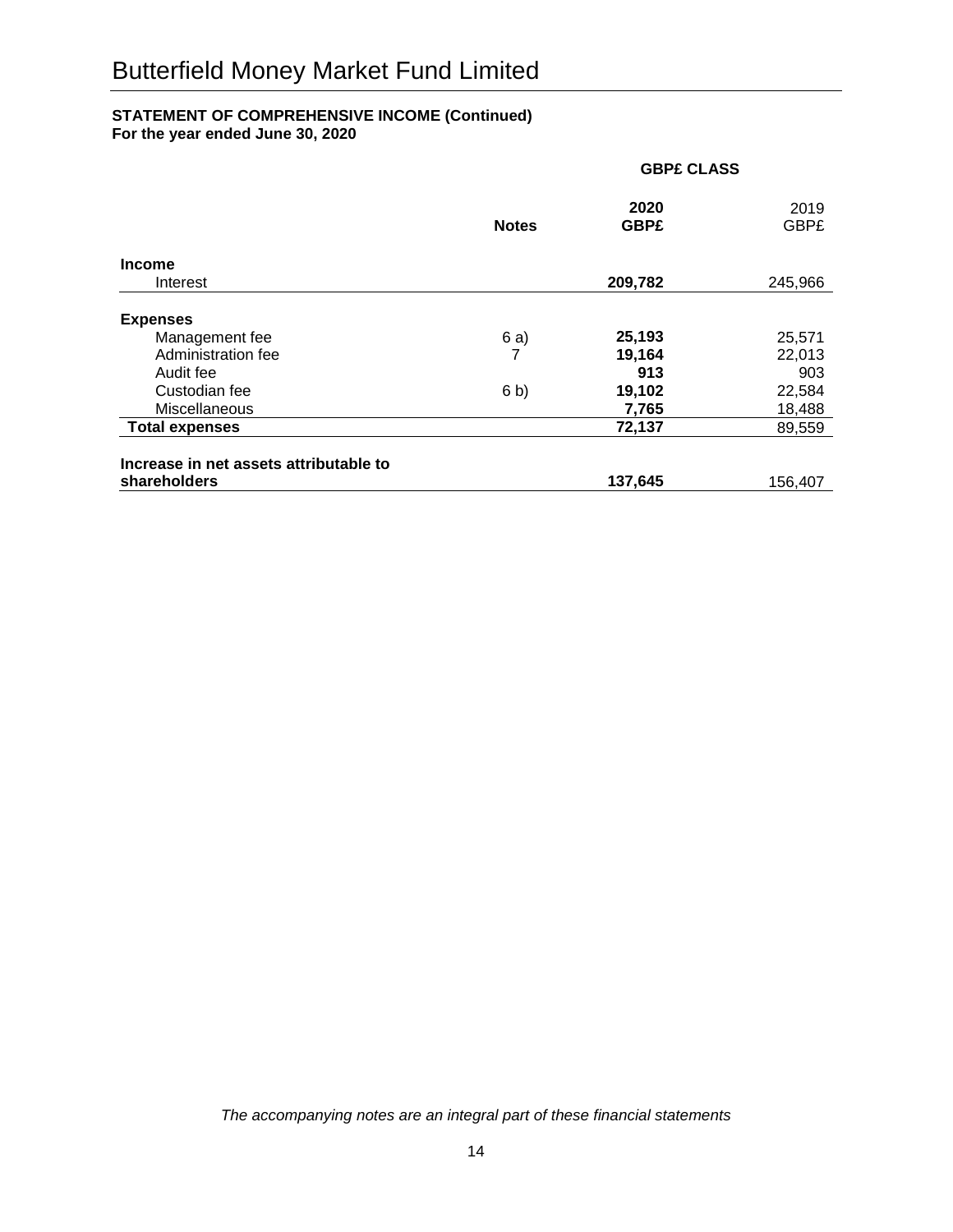# **STATEMENT OF CHANGES IN NET ASSETS ATTRIBUTABLE TO SHAREHOLDERS For the year ended June 30, 2020**

|                                                             | <b>US\$ CLASS</b> |                            |  |
|-------------------------------------------------------------|-------------------|----------------------------|--|
|                                                             | 2020<br>US\$      | 2019<br>US\$               |  |
| Increase in net assets attributable to shareholders         | 20,756,298        | 30,570,151                 |  |
| <b>Capital stock transactions</b>                           |                   |                            |  |
| Issue of redeemable shares                                  | 1,728,860,445     | 1,752,903,066              |  |
| Redemption of redeemable shares                             | (1,708,133,720)   | (1,820,845,756)            |  |
| Net capital stock transactions                              | 20,726,725        | (67, 942, 690)             |  |
| Net increase/(decrease) in net assets for the year          | 41,483,023        | (37, 372, 539)             |  |
| Net assets attributable to shareholders - beginning of year | 1,552,940,394     | 1,590,312,933              |  |
| Net assets attributable to shareholders - end of year       | 1,594,423,417     | 1,552,940,394              |  |
|                                                             | 2020              | <b>CDN\$ CLASS</b><br>2019 |  |
|                                                             | CDN\$             | CDN\$                      |  |
| Increase in net assets attributable to shareholders         | 320,481           | 526,544                    |  |
| <b>Capital stock transactions</b>                           |                   |                            |  |
| Issue of redeemable shares                                  | 8,413,496         | 63,649,115                 |  |
| Redemption of redeemable shares                             | (38, 753, 262)    | (53,924,169)               |  |
| Net capital stock transactions                              | (30, 339, 766)    | 9,724,946                  |  |
| Net (decrease)/increase in net assets for the year          | (30,019,285)      | 10,251,490                 |  |
| Net assets attributable to shareholders - beginning of year | 53,623,819        | 43,372,329                 |  |
| Net assets attributable to shareholders - end of year       | 23,604,534        | 53,623,819                 |  |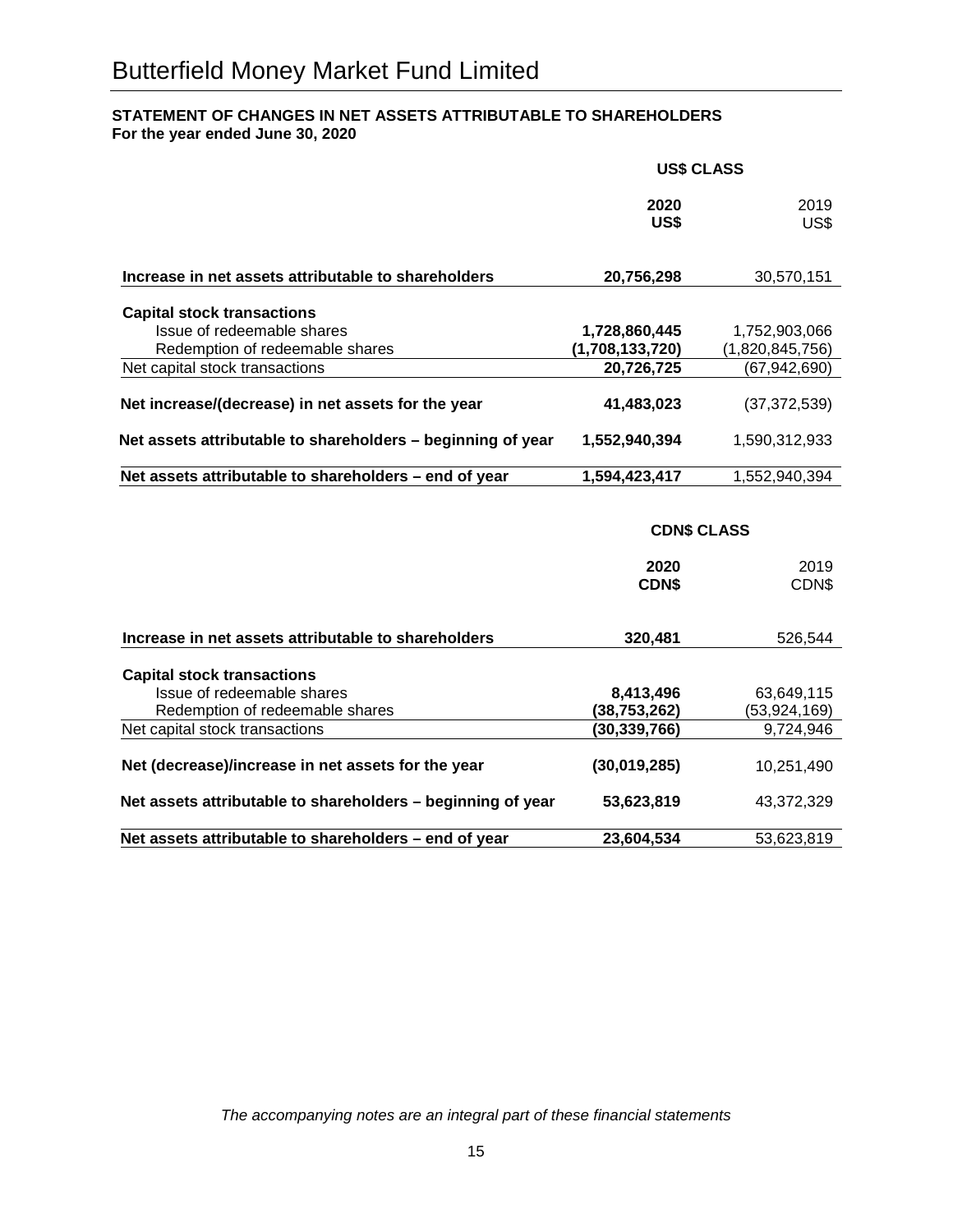# **STATEMENT OF CHANGES IN NET ASSETS ATTRIBUTABLE TO SHAREHOLDERS (Continued) For the year ended June 30, 2020**

|                                                             | <b>GBPE CLASS</b>   |                     |  |
|-------------------------------------------------------------|---------------------|---------------------|--|
|                                                             | 2020<br><b>GBP£</b> | 2019<br><b>GBP£</b> |  |
| Increase in net assets attributable to shareholders         | 137,645             | 156,407             |  |
| <b>Capital stock transactions</b>                           |                     |                     |  |
| Issue of redeemable shares                                  | 16,755,009          | 25,528,514          |  |
| Redemption of redeemable shares                             | (33,398,001)        | (20,434,729)        |  |
| Net capital stock transactions                              | (16,642,992)        | 5,093,785           |  |
| Net (decrease)/increase in net assets for the year          | (16, 505, 347)      | 5,250,192           |  |
| Net assets attributable to shareholders – beginning of year | 39,366,302          | 34,116,110          |  |
| Net assets attributable to shareholders - end of year       | 22,860,955          | 39,366,302          |  |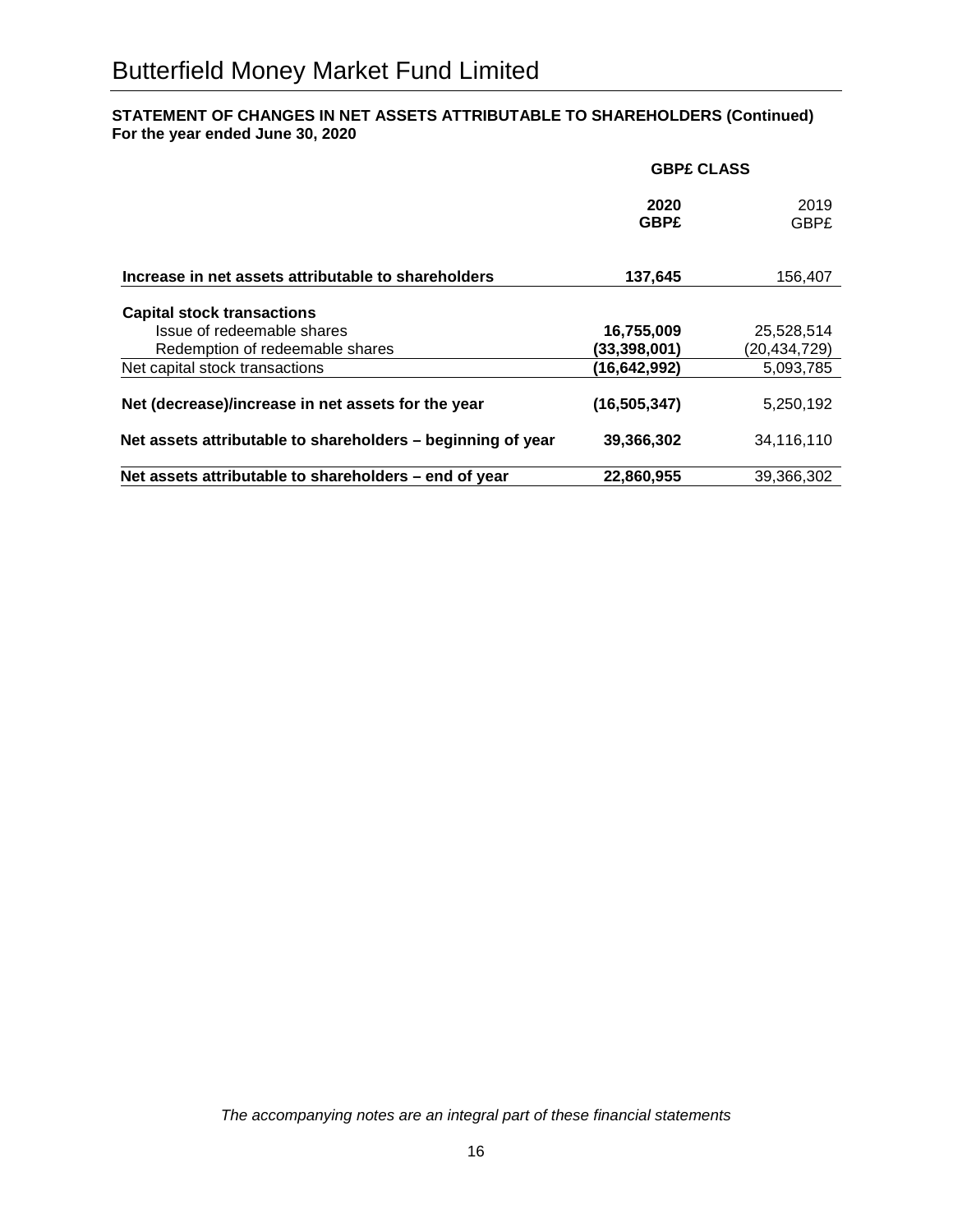# **STATEMENT OF CASH FLOWS**

**For the year ended June 30, 2020**

|                                                      | <b>US\$ CLASS</b>       |                     |  |  |
|------------------------------------------------------|-------------------------|---------------------|--|--|
|                                                      | 2020<br>US\$            | 2019<br>US\$        |  |  |
| Cash flows from operating activities                 |                         |                     |  |  |
| Net increase in net assets resulting from operations |                         |                     |  |  |
| attributable to shareholders                         | 20,756,298              | 30,570,151          |  |  |
| Adjustments for:                                     |                         |                     |  |  |
| Purchase of financial assets                         | (69, 457, 086, 188)     | (65, 128, 706, 319) |  |  |
| Net proceeds from sale of financial assets           | 69,375,600,055          | 65,165,438,643      |  |  |
| Changes in:                                          |                         |                     |  |  |
| Interest receivable                                  | 210,908                 | 613,442             |  |  |
| Prepaid expenses                                     | (39, 476)               | (58, 828)           |  |  |
| Accrued expenses<br>Due to broker                    | (31, 667)<br>39,992,667 | (7, 348)            |  |  |
| Net cash (used in)/provided by operating activities  | (20, 597, 403)          | 67,849,741          |  |  |
|                                                      |                         |                     |  |  |
| Cash flows from financing activities                 |                         |                     |  |  |
| Proceeds from issue of redeemable shares             | 1,728,860,445           | 1,752,903,066       |  |  |
| Payments from redemption of redeemable shares        | (1,708,133,720)         | (1,820,845,756)     |  |  |
| Net cash provided by/(used in) financing activities  | 20,726,725              | (67, 942, 690)      |  |  |
|                                                      |                         |                     |  |  |
| Net increase/(decrease) in cash and cash equivalents | 129,322                 | (92, 949)           |  |  |
|                                                      |                         |                     |  |  |
| Cash and cash equivalents - beginning of year        | 103,776                 | 196,725             |  |  |
| Cash and cash equivalents - end of year              | 233,098                 | 103,776             |  |  |
|                                                      |                         |                     |  |  |
| Supplemental cash flow information:                  |                         |                     |  |  |
| Interest received                                    | 27,836,270              | 38,003,303          |  |  |
|                                                      |                         |                     |  |  |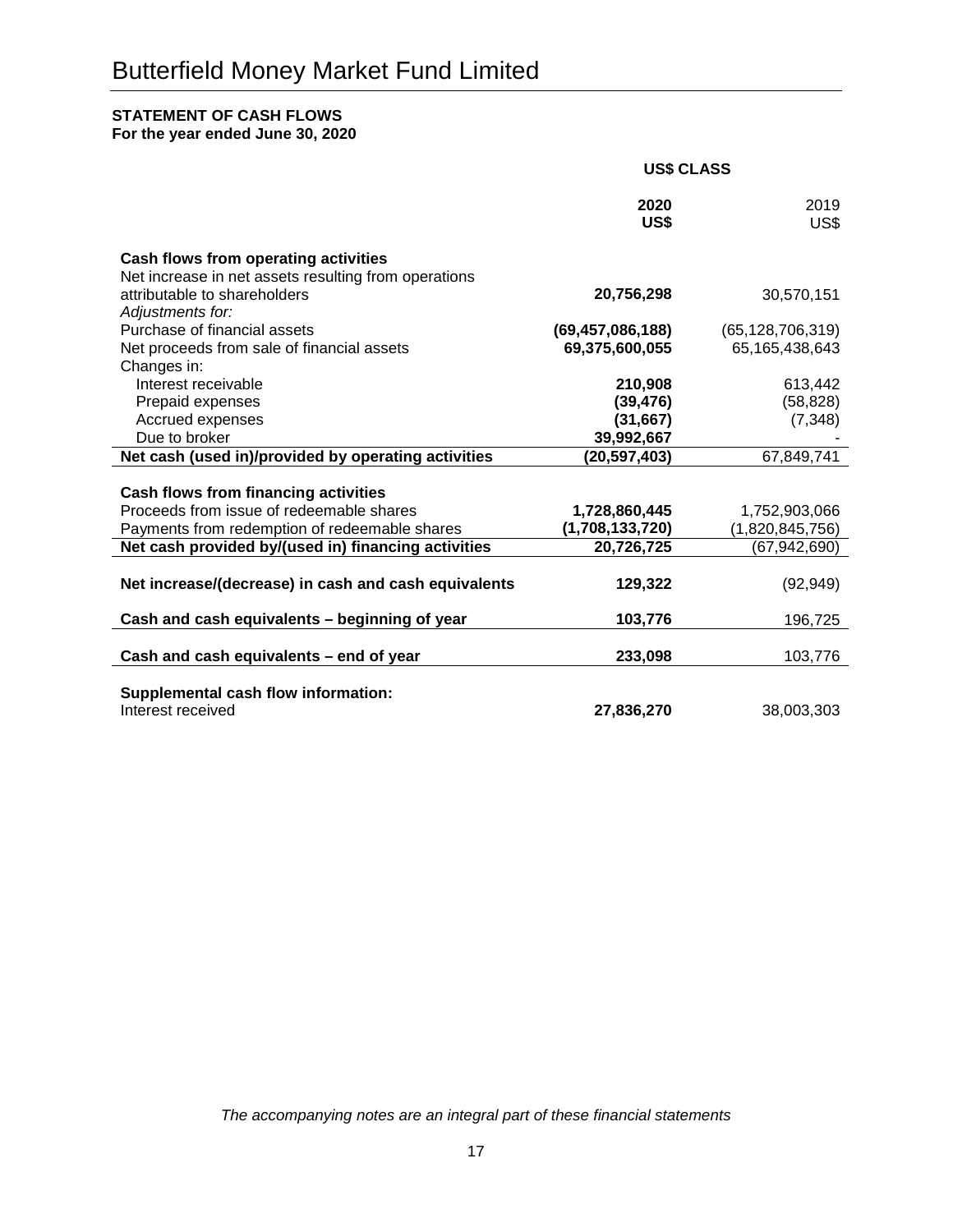# **STATEMENT OF CASH FLOWS (Continued)**

**For the year ended June 30, 2020**

|                                                      | <b>CDN\$ CLASS</b>  |                 |  |  |
|------------------------------------------------------|---------------------|-----------------|--|--|
|                                                      | 2020<br><b>CDNS</b> | 2019<br>CDN\$   |  |  |
|                                                      |                     |                 |  |  |
| Cash flows from operating activities                 |                     |                 |  |  |
| Net increase in net assets resulting from operations |                     |                 |  |  |
| attributable to shareholders                         | 320,481             | 526,544         |  |  |
| Adjustments for:                                     |                     |                 |  |  |
| Purchase of financial assets                         | (648, 799, 284)     | (1,210,988,500) |  |  |
| Net proceeds from sale of financial assets           | 678,559,648         | 1,199,720,432   |  |  |
| Changes in:                                          |                     |                 |  |  |
| Interest receivable                                  | 24,271              | 24,773          |  |  |
| Prepaid expenses                                     | (8, 233)            | 2,501           |  |  |
| Accrued expenses                                     | (18, 700)           | 4,403           |  |  |
| Due to broker                                        | 238,935             | 1,000,538       |  |  |
| Net cash provided by/(used in) operating activities  | 30,317,118          | (9,709,309)     |  |  |
|                                                      |                     |                 |  |  |
| Cash flows from financing activities                 |                     |                 |  |  |
| Proceeds from issue of redeemable shares             | 8,413,496           | 63,649,115      |  |  |
| Payments from redemption of redeemable shares        | (38, 753, 262)      | (53, 924, 169)  |  |  |
| Net cash (used in)/provided by financing activities  | (30, 339, 766)      | 9,724,946       |  |  |
|                                                      |                     |                 |  |  |
| Net (decrease)/increase in cash and cash equivalents | (22, 648)           | 15,637          |  |  |
| Cash and cash equivalents – beginning of year        | 41,224              | 25,587          |  |  |
|                                                      |                     |                 |  |  |
| Cash and cash equivalents - end of year              | 18,576              | 41,224          |  |  |
|                                                      |                     |                 |  |  |
| Supplemental cash flow information:                  |                     |                 |  |  |
| Interest received                                    | 496,872             | 788,287         |  |  |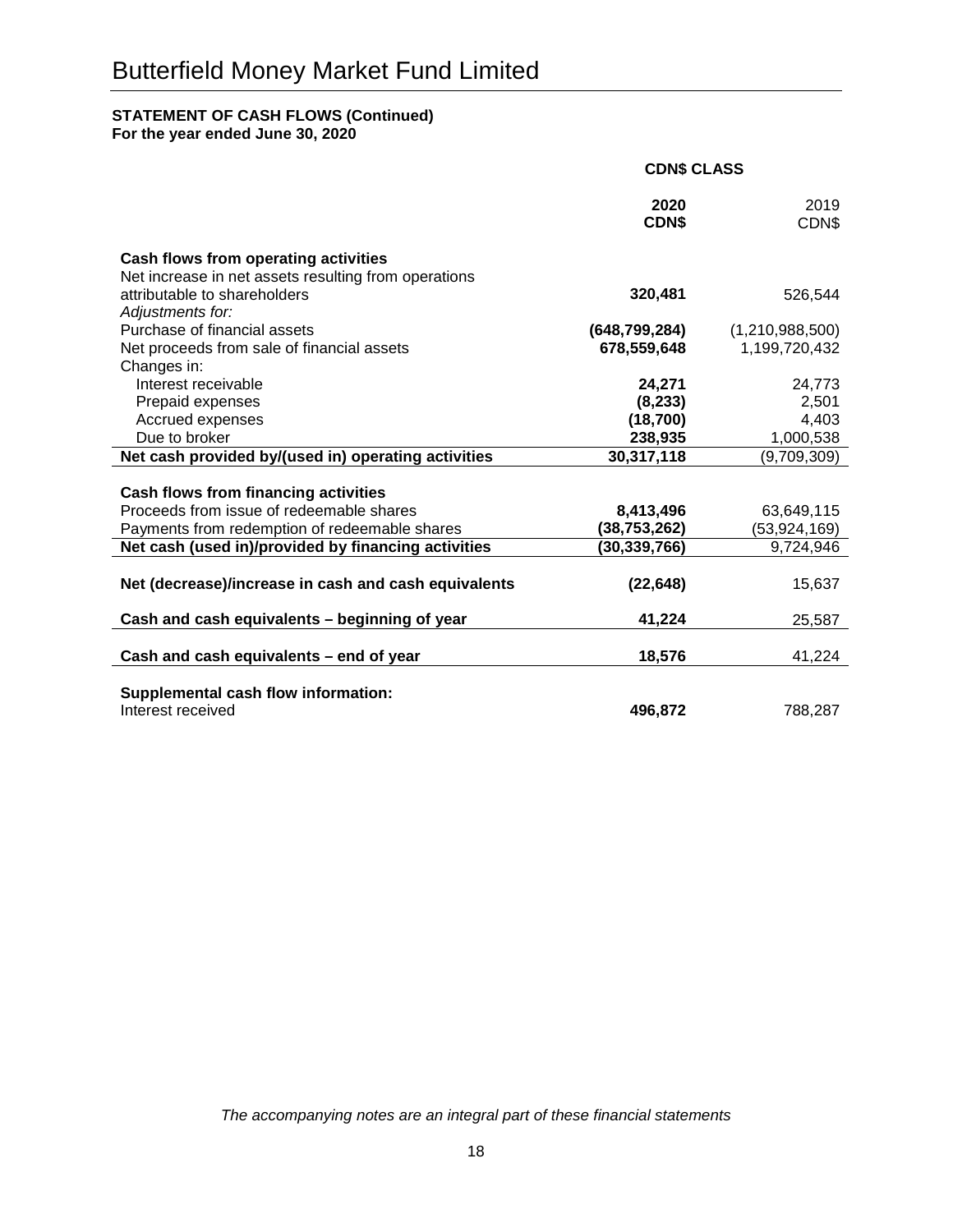# **STATEMENT OF CASH FLOWS (Continued)**

**For the year ended June 30, 2020**

|                                                      | <b>GBPE CLASS</b>   |                     |  |  |
|------------------------------------------------------|---------------------|---------------------|--|--|
|                                                      | 2020<br><b>GBP£</b> | 2019<br><b>GBP£</b> |  |  |
|                                                      |                     |                     |  |  |
| Cash flows from operating activities                 |                     |                     |  |  |
| Net increase in net assets resulting from operations |                     |                     |  |  |
| attributable to shareholders                         | 137,645             | 156,407             |  |  |
| Adjustments for:                                     |                     |                     |  |  |
| Purchase of financial assets                         | (532, 986, 817)     | (584,536,733)       |  |  |
| Net proceeds from sale of financial assets           | 550,656,087         | 582,557,745         |  |  |
| Changes in:                                          |                     |                     |  |  |
| Interest receivable                                  | 38,623              | 14,731              |  |  |
| Prepaid expenses                                     | (6,989)             | (4, 443)            |  |  |
| Accrued expenses                                     | (5,502)             | (55)                |  |  |
| Due to broker                                        | (1, 200, 245)       | (3,254,847)         |  |  |
| Net cash provided by/(used in) operating activities  | 16,632,802          | (5,067,195)         |  |  |
|                                                      |                     |                     |  |  |
| Cash flows from financing activities                 |                     |                     |  |  |
| Proceeds from issue of redeemable shares             | 16,755,009          | 25,528,514          |  |  |
| Payments from redemption of redeemable shares        | (33, 398, 001)      | (20, 434, 729)      |  |  |
| Net cash (used in)/provided by financing activities  | (16,642,992)        | 5,093,785           |  |  |
|                                                      |                     |                     |  |  |
| Net (decrease)/increase in cash and cash equivalents | (10, 190)           | 26,590              |  |  |
| Cash and cash equivalents – beginning of year        | 26,590              |                     |  |  |
| Cash and cash equivalents - end of year              | 16,400              | 26,590              |  |  |
|                                                      |                     |                     |  |  |
| Supplemental cash flow information:                  |                     |                     |  |  |
| Interest received/(paid)                             | 248,405             | 260,697             |  |  |
|                                                      |                     |                     |  |  |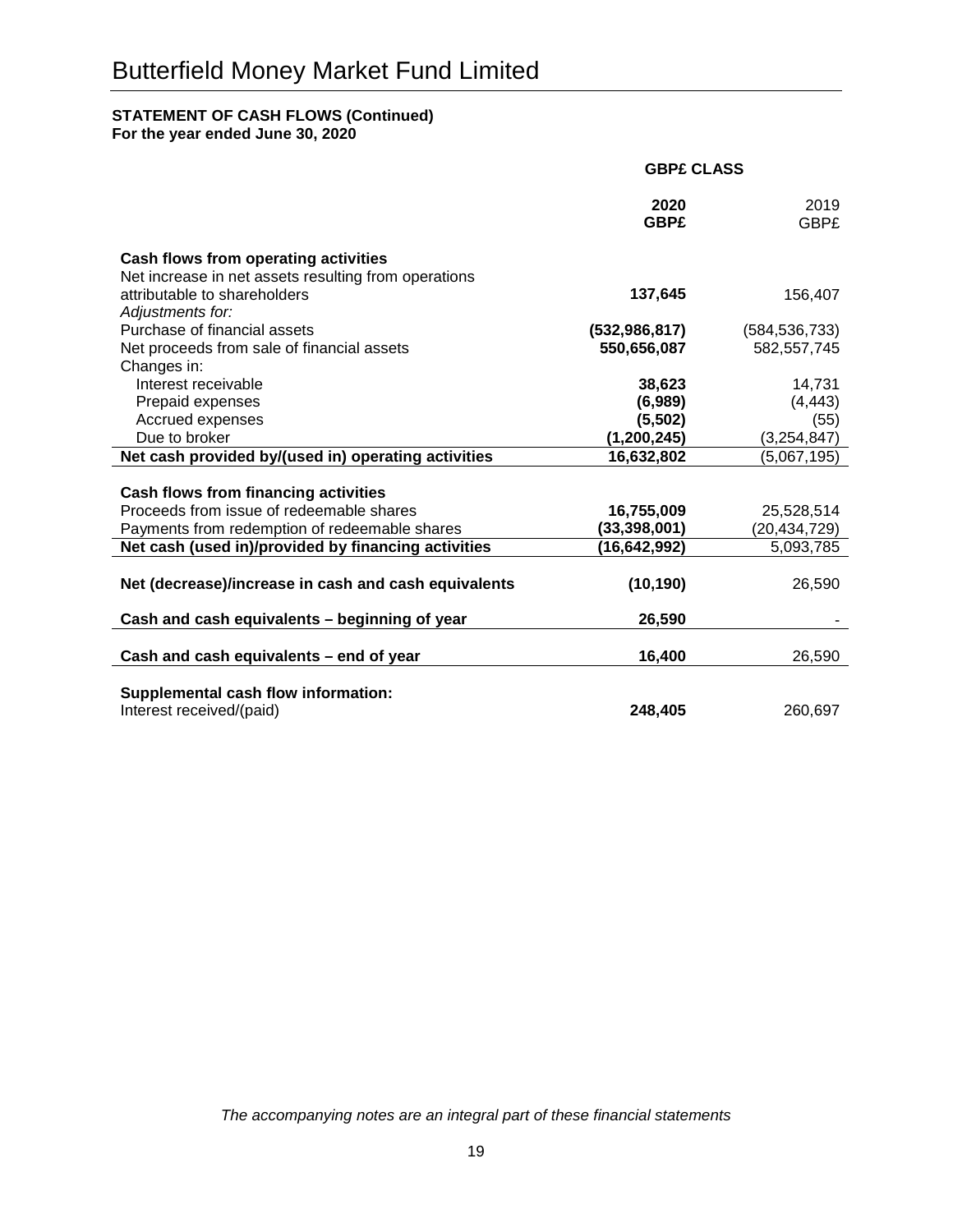# **1. CORPORATE INFORMATION**

Butterfield Money Market Fund Limited (the "Fund") is an open-ended investment company which was incorporated under the laws of Bermuda on May 24, 1988.

The Fund commenced operations on July 11, 1988. The Bank of N. T. Butterfield & Son Limited acts as custodian (the "Custodian"). Butterfield Asset Management Limited acts as investment adviser (the "Investment Adviser"). MUFG Fund Services (Bermuda) Limited acts as registrar and transfer agent and as accountants/administrator (the "Registrar and Transfer Agent" or "Administrator") for the Fund. The Custodian and Investment Adviser are wholly owned subsidiaries of The Bank of N.T. Butterfield & Son Limited (the "Bank").

The registered address of the Fund is c/o MUFG Fund Services (Bermuda) Limited, Cedar House, 4<sup>th</sup> Floor North, 41 Cedar Avenue, Hamilton HM 12, Bermuda.

The Investment Adviser, Custodian and Bank each maintains separate business units, roles and responsibilities to ensure segregation between different functions.

The investment objective of the Fund is to seek as high an overall rate of return as is consistent with maintaining liquidity and security of principal. To achieve this objective, the Fund mainly invests in a portfolio of money market instruments. Such instruments are those of issuers whose credit is first class or guaranteed by a first class guarantor or which, in the opinion of the Investment Adviser, meet the high standard of credit worthiness and safety required by the Fund.

# **2. BASIS OF PREPARATION**

#### **Accounting convention**

The financial statements have been prepared in accordance with International Financial Reporting Standards ("IFRS") issued by the International Accounting Statements Board ("IASB"). The financial statements have been prepared on a historical-cost basis, except for financial assets held at fair value through profit or loss.

The financial statements are presented in United States Dollars (US\$ Class), Canadian Dollars (CDN\$ Class) and Great British Pound Sterling (GBP£ Class), which are also the functional currencies of each class and all values are rounded to the nearest currency unit.

#### **Summary of significant accounting polices**

#### **a) Significant accounting judgements, estimates and assumptions**

The preparation of financial statements in conformity with IFRS requires the Fund's management to make judgements, estimates and assumptions that affect the amounts reported and disclosures made in the financial statements, and accompanying notes. Management believes that the estimates and judgements utilised in preparing the Fund's financial statements are reasonable and prudent. Actual results could differ from these estimates.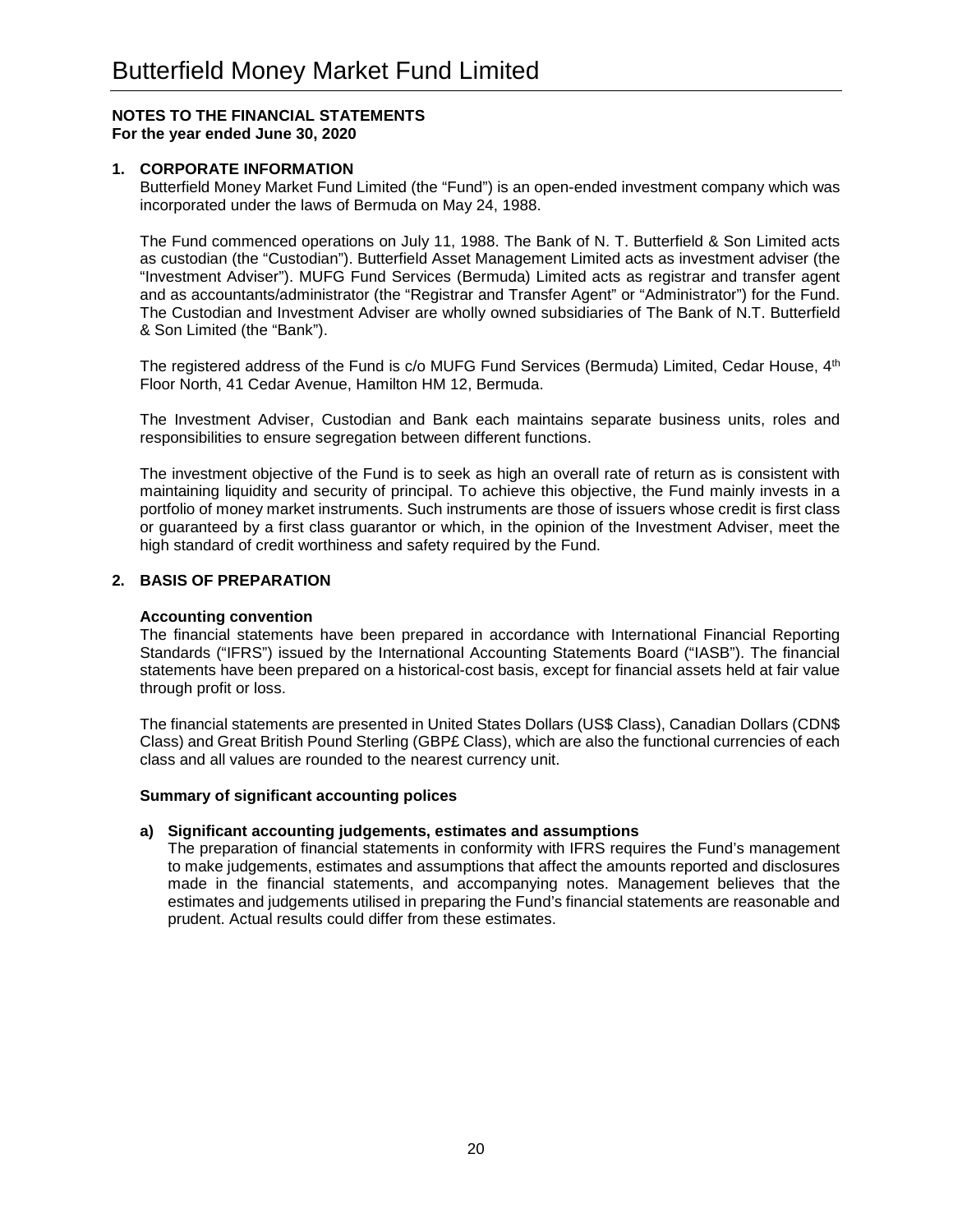# **2. BASIS OF PREPARATION (Continued)**

#### **Summary of significant accounting polices (continued)**

- **b) Financial instruments**
	- **i. Classification**

In accordance with IFRS 9, the Fund classifies its financial assets and financial liabilities at initial recognition into the categories of financial assets and financial liabilities discussed below.

In applying that classification, a financial asset or financial liability is considered to be held for trading if:

- (a) It is acquired or incurred principally for the purpose of selling or repurchasing it in the near term or
- (b) On initial recognition, it is part of a portfolio of identified financial instruments that are managed together and for which, there is evidence of a recent actual pattern of short-term profit-taking or
- (c) It is a derivative (except for a derivative that is a financial guarantee contract or a designated and effective hedging instrument)

#### **Financial assets**

The Fund classifies its financial assets as subsequently measured at amortised cost or measured at fair value through profit or loss on the basis of both:

- The entity's business model for managing the financial assets
- The contractual cash flow characteristics of the financial asset

#### *Financial assets measured at amortised cost*

A debt instrument is measured at amortised cost if it is held within a business model whose objective is to hold financial assets in order to collect contractual cash flows and its contractual terms give rise on specified dates to cash flows that are solely payments of principal and interest on the principal amount outstanding. The Fund includes in this category short-term non-financing receivables including cash collateral posted on derivative contracts, accrued income and other receivables.

#### *Financial assets measured at fair value through profit or loss (FVPL)*

A financial asset is measured at fair value through profit or loss if:

- (a) Its contractual terms do not give rise to cash flows on specified dates that are solely payments of principal and interest (SPPI) on the principal amount outstanding or
- (b) It is not held within a business model whose objective is either to collect contractual cash flows, or to both collect contractual cash flows and sell or
- (c) At initial recognition, it is irrevocably designated as measured at FVPL when doing so eliminates or significantly reduces a measurement or recognition inconsistency that would otherwise arise from measuring assets or liabilities or recognising the gains and losses on them on different bases.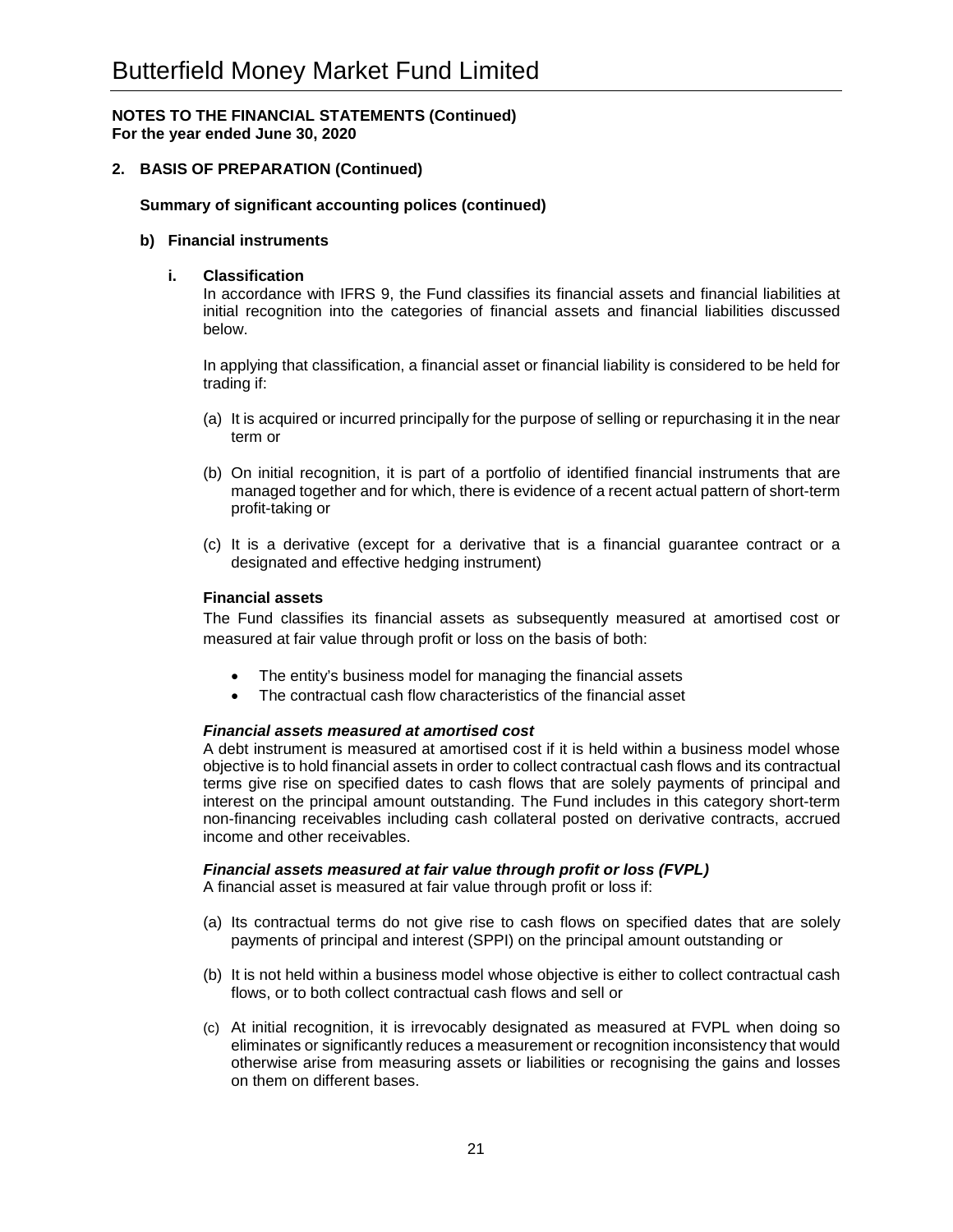# **2. BASIS OF PREPARATION (Continued)**

**Summary of significant accounting polices (continued)**

- **b) Financial instruments (continued)**
	- **i. Classification (continued)**

*Financial assets measured at fair value through profit or loss (FVPL) (continued)* The Fund includes in this category:

*Debt instruments:* These include investments that are held under a business model to manage them on a fair value basis for investment income and fair value gains.

*Instruments held for trading:* This category includes equity instruments and debt instruments which are acquired principally for the purpose of generating a profit from short-term fluctuations in price. This category also includes derivative contracts in an asset position.

# **Financial liabilities**

#### *Financial liabilities measured at fair value through profit or loss (FVPL)*

A financial liability is measured at FVPL if it meets the definition of held for trading.

The Fund includes in this category, derivative contracts in a liability position and equity and debt instruments sold short since they are classified as held for trading.

#### *Financial liabilities measured at amortised cost*

This category includes all financial liabilities, other than those measured at fair value through profit or loss. The Fund includes in this category convertible bonds, debentures, and other short-term payables.

#### **Receivables and loans**

Receivables and loans are non-derivative financial assets with fixed or determinable payments that are not quoted in an active market. The Fund includes in this category collateral on derivatives, securities borrowed and other short-term receivables.

#### **Other financial liabilities**

This category includes all financial liabilities, other than those classified at FVPL. The Fund includes in this category debentures, collateral on derivatives, securities lent and other shortterm payables.

#### **ii. Recognition**

The Fund recognises a financial asset or a financial liability when it becomes a party to the contractual provisions of the instrument.

Purchases or sales of financial assets that require delivery of assets within the time frame generally established by regulation or convention in the market place (regular way trades) are recognised on the trade date, i.e., the date that the Fund commits to purchase or sell the asset.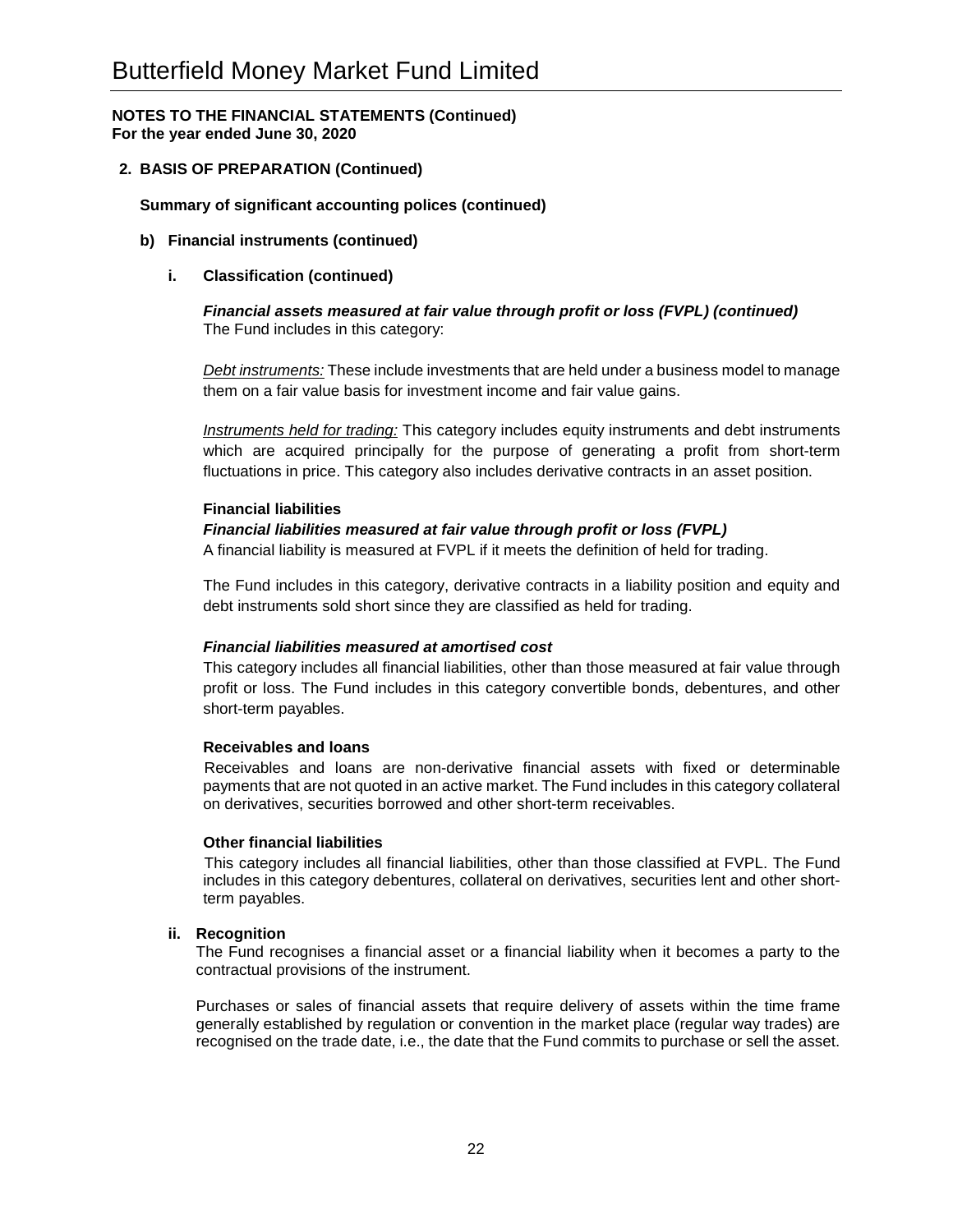# **2. BASIS OF PREPARATION (Continued)**

### **Summary of significant accounting polices (continued)**

# **b) Financial instruments (continued)**

#### **iii. Initial measurement**

Financial assets and financial liabilities at FVPL are recorded in the statement of financial position at fair value. All transaction costs for such instruments are recognised directly in profit or loss.

Financial assets and liabilities (other than those classified at FVPL) are measured initially at their fair value plus any directly attributable incremental costs of acquisition or issue.

#### **iv. Subsequent measurement**

After initial measurement, the Fund measures financial instruments which are classified at FVPL, at fair value. Subsequent changes in the fair value of those financial instruments are recorded in net gain or loss on financial assets and liabilities at FVPL in the statement of comprehensive income. Interest and dividends earned or paid on these instruments are recorded separately in interest revenue or expense and dividend revenue or expense in the statement of comprehensive income.

Financial liabilities, other than those classified at FVPL, are measured at amortised cost using the effective interest method. Gains and losses are recognised in profit or loss when the liabilities are derecognised, as well as through the amortisation process.

The effective interest method (EIR) is a method of calculating the amortised cost of a financial asset or a financial liability and of allocating and recognising the interest income or interest expense in profit or loss over the relevant period. The effective interest rate is the rate that exactly discounts estimated future cash payments or receipts through the expected life of the financial asset or financial liability to the gross carrying amount of the financial asset or to the amortised cost of the financial liability. When calculating the effective interest rate, the Fund estimates cash flows considering all contractual terms of the financial instruments, but does not consider expected credit losses. The calculation includes all fees paid or received between parties to the contract that are an integral part of the effective interest rate, transaction costs and all other premiums or discounts.

#### **v. Derecognition**

A financial asset (or, where applicable, a part of a financial asset or a part of a group of similar financial assets) is derecognised when the rights to receive cash flows from the asset have expired, or the Fund has transferred its rights to receive cash flows from the asset, or has assumed an obligation to pay the received cash flows in full without material delay to a third party under a pass-through arrangement and the Fund has:

(a) Transferred substantially all of the risks and rewards of the asset, or

(b) Neither transferred nor retained substantially all the risks and rewards of the asset, but has transferred control of the asset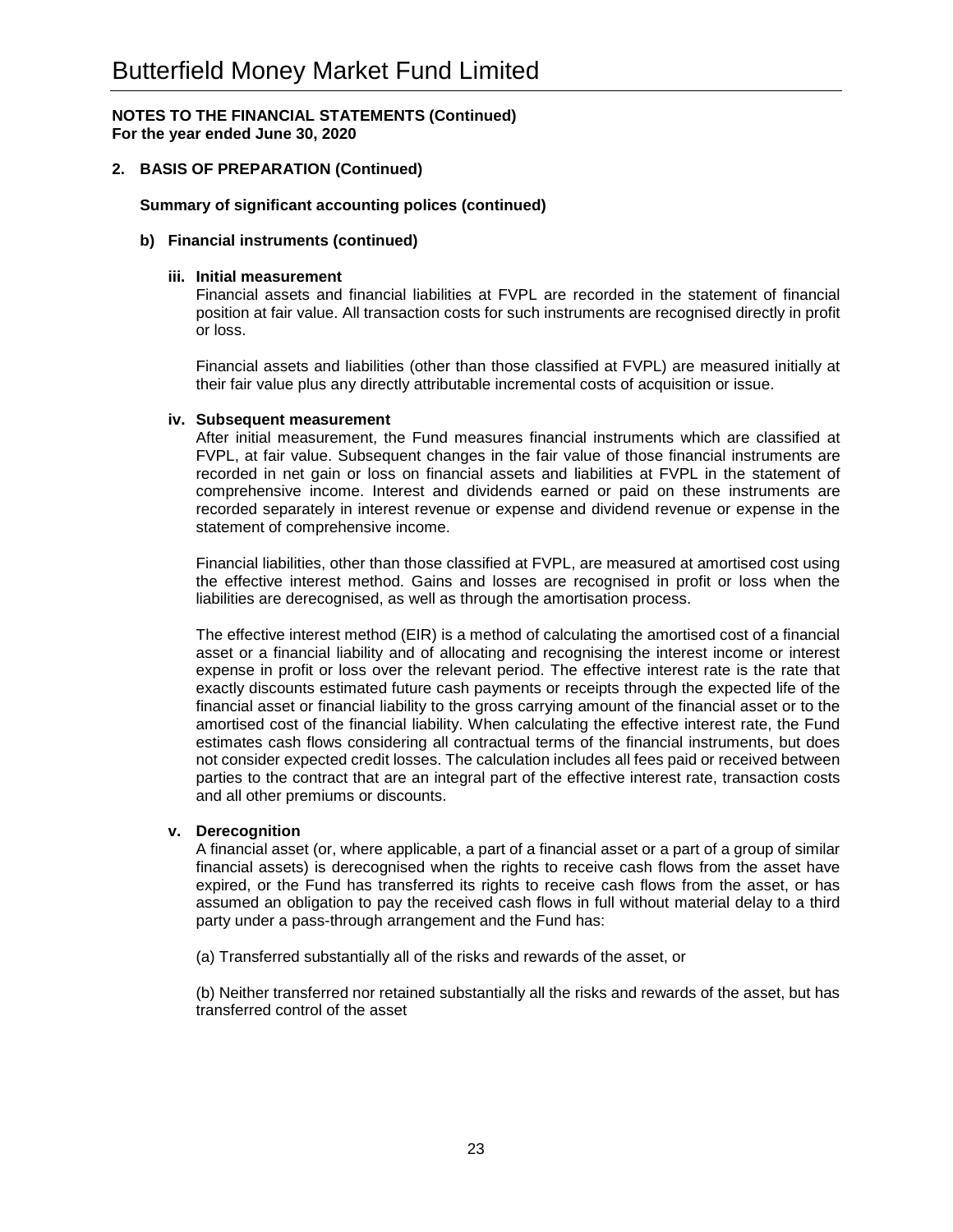# **2. BASIS OF PREPARATION (Continued)**

### **Summary of significant accounting polices (continued)**

### **b) Financial instruments (continued)**

### **v. Derecognition (continued)**

When the Fund has transferred its right to receive cash flows from an asset (or has entered into a pass-through arrangement), and has neither transferred nor retained substantially all of the risks and rewards of the asset nor transferred control of the asset, the asset is recognised to the extent of the Fund's continuing involvement in the asset. In that case, the Fund also recognises an associated liability. The transferred asset and the associated liability are measured on a basis that reflects the rights and obligations that the Fund has retained.

The Fund derecognises a financial liability when the obligation under the liability is discharged, cancelled or expired.

# **c) Fair value measurement**

The fair value of an asset or a liability is measured using the assumptions that market participants would use when pricing the asset or liability, assuming that market participants act in their economic best interest. The fair value for financial instruments traded in active markets at the reporting date is based on their quoted price or dealer price quotations, without any deduction for transaction costs.

Investments are valued at amortised cost which approximates fair value because of the short term nature of the investments.

The Directors at their absolute discretion may permit some other method of valuation to that described above if they consider such valuation better reflects the fair value of any investment.

#### **d) Impairment of financial assets**

The Fund holds only trade receivables with no financing component and which have maturities of less than 12 months at amortised cost and, as such, has chosen to apply an approach similar to the simplified approach for expected credit losses (ECL) under IFRS 9 to all its trade receivables. Therefore the Fund does not track changes in credit risk, but instead recognises a loss allowance based on lifetime ECLs at each reporting date. As at June 30, 2020, the Fund had no ECLs and had, therefore, not recognised a loss allowance.

The Fund's approach to ECLs reflects a probability-weighted outcome, the time value of money and reasonable and supportable information that is available without undue cost or effort at the reporting date about past events, current conditions and forecasts of future economic conditions.

The Fund uses the provision matrix as a practical expedient to measuring ECLs on trade receivables, based on days past due for groupings of receivables with similar loss patterns. Receivables are grouped based on their nature. The provision matrix is based on historical observed loss rates over the expected life of the receivables and is adjusted for forward-looking estimates.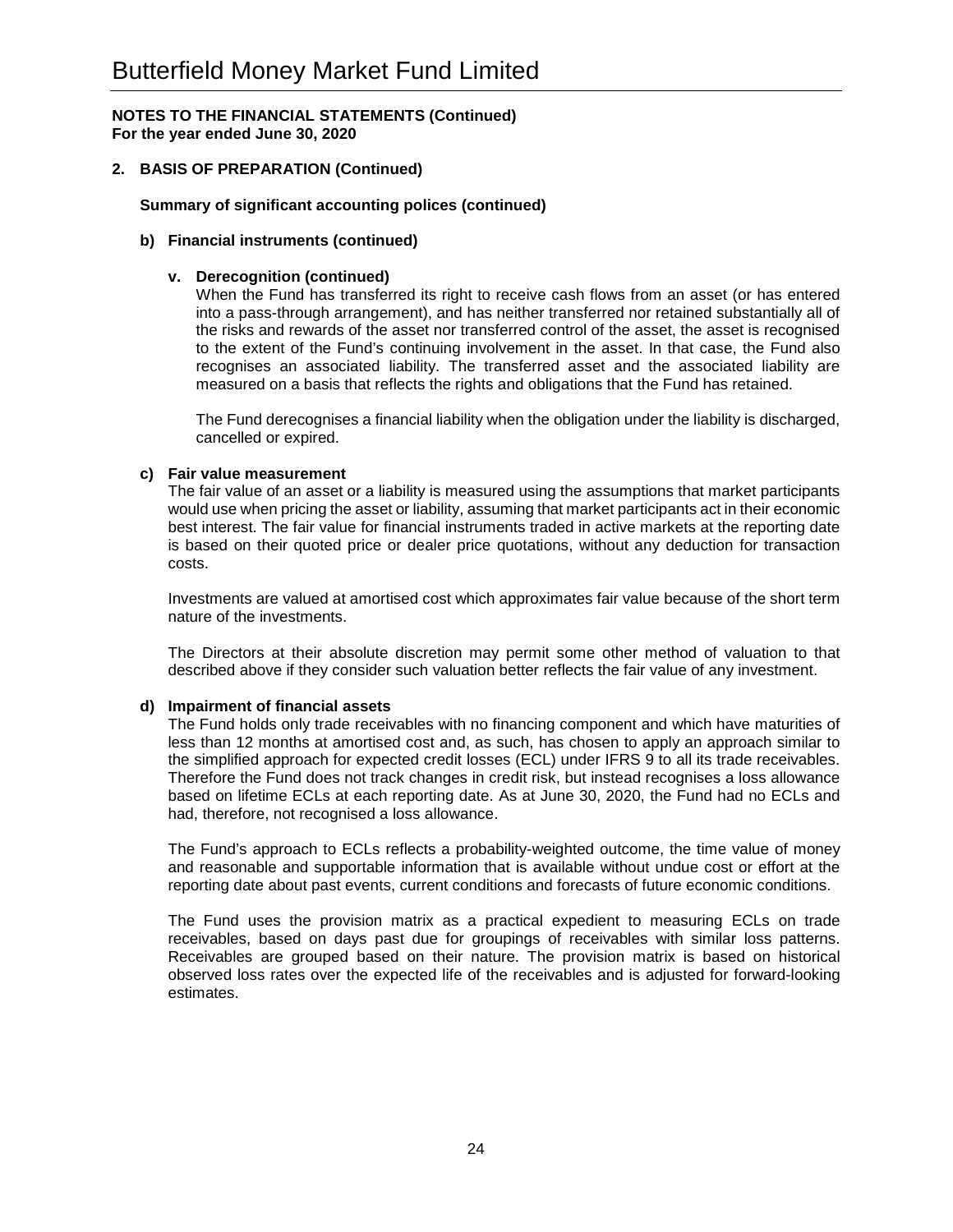# **2. BASIS OF PREPARATION (Continued)**

### **Summary of significant accounting polices (continued)**

### **e) Functional and presentation currency**

The financial statements are presented in the three different functional currencies of each Class, except where otherwise indicated. US\$ Class is presented in United States Dollars (US\$), CDN\$ Class is presented in Canadian Dollars (CDN\$), and GBP£ Class is presented in Great British Pound Sterling (GBP£). Each Class' performance is evaluated and its liquidity is managed in its functional currency. Therefore, each class' functional currency is considered as the currency that most faithfully represents the economic effects of the Class' underlying transactions, events and conditions.

# **f) Offsetting and financial instruments**

Financial assets and financial liabilities are offset and the net amount reported in the statement of financial position if there is a currently enforceable legal right to offset the recognized amounts and there is an intention to settle on a net basis, or to realize the asset and settle the liability simultaneously.

Management has determined that as at June 30, 2020 and 2019, there were no assets and liabilities offset in the statement of financial position, nor were there any assets or liabilities available for offset. The Fund does not have a legally enforceable right to offset, nor does it have master netting agreements or similar arrangements that would allow for related amounts to be set off.

#### **g) Foreign currency translations**

Assets and liabilities that are denominated in foreign currencies are translated into the respective currencies of each class at rates of exchange on the period end date. Transactions during the period are translated at the rate in effect at the date of the transaction. Foreign currency translation gains and losses are included in the statement of comprehensive income.

The Fund does not isolate that portion of gains and losses on investments which is due to changes in foreign exchange rates from that which is due to changes in market prices of the investments. Such fluctuations would be included in the net realized and change in unrealized gain/(loss) on investments in the statement of comprehensive income.

# **h) Cash and cash equivalents**

Cash and cash equivalents in the statement of financial position comprise cash on hand and shortterm deposits in banks that are readily convertible to known amounts of cash and which are subject to an insignificant risk of changes in value, with original maturities of three months or less.

Short-term investments that are not held for the purpose of meeting short-term cash commitments and restricted margin accounts are not considered as 'cash and cash equivalents'.

### **i) Due from and due to broker**

Amounts due from and to brokers represents cash held with brokers and receivables for securities sold and payables for securities purchased that have been contracted for but not settled or delivered on the statement of financial position date, respectively. These amounts are recognized at fair value.

# **j) Interest income and expense**

Interest income and expense are recognized in the statement of comprehensive income for all interest-bearing financial instruments using the effective interest method.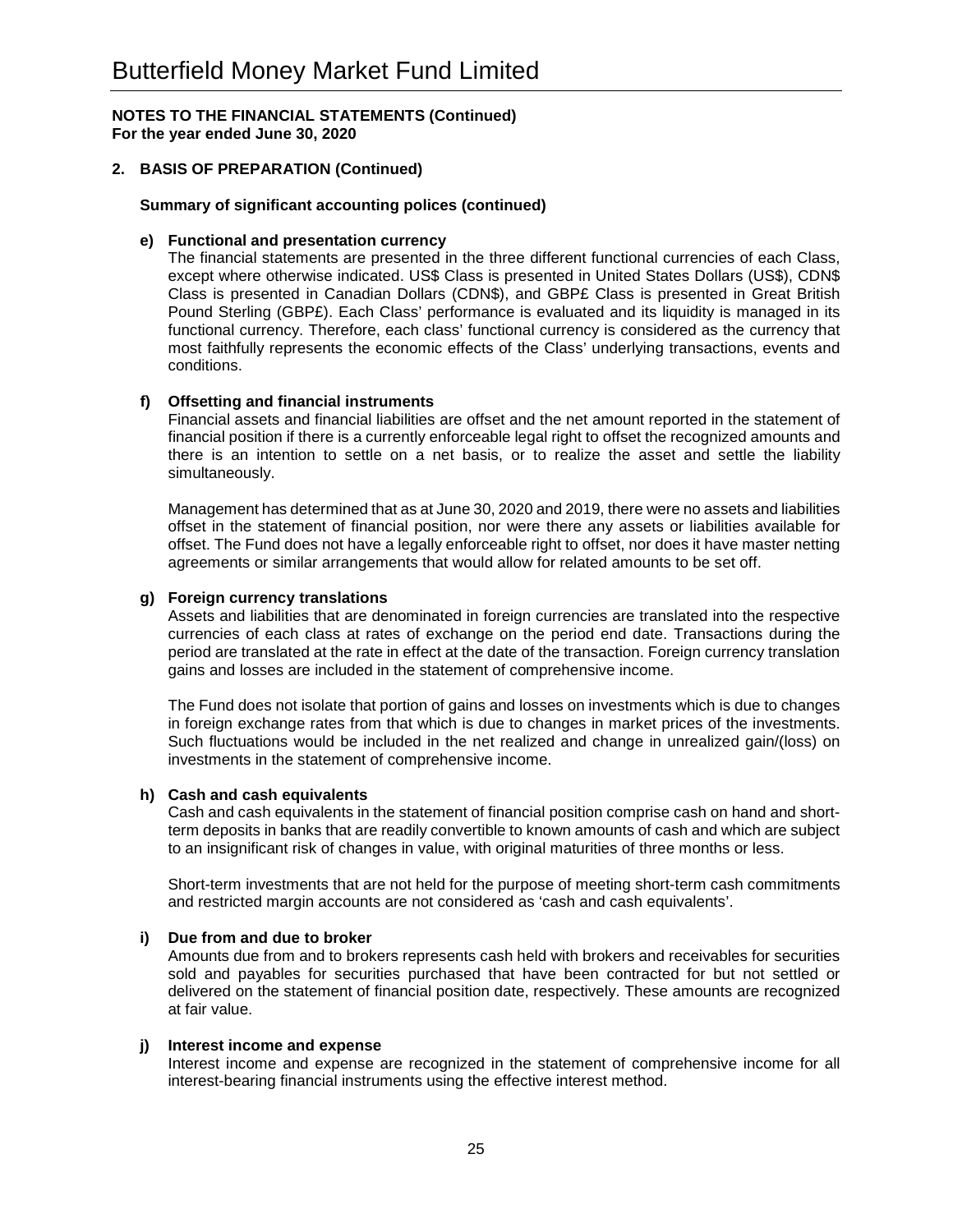# **2. BASIS OF PREPARATION (Continued)**

#### **Summary of significant accounting polices (continued)**

#### **k) Going concern**

The Fund's management has assessed the Fund's ability to continue as a going concern and is satisfied that the Fund has the resources to continue in business for the foreseeable future. Furthermore, management is not aware of any material uncertainties that may cast significant doubt upon the Fund's ability to continue as a going concern. Therefore, the financial statements continue to be prepared on the going concern basis.

#### **l) Expenses**

All expenses (including management fees) are recognized in the statement of comprehensive income on an accrual basis.

#### **m) Share capital**

The Fund's Organisational Shares are classified as equity in accordance with the Fund's articles of association and IFRS. These shares do not participate in the profits of the Fund.

#### **n) Redeemable participating shares**

Redeemable participating shares are redeemable at the shareholder's option and are classified as financial liabilities. The redeemable participating shares can be put back to the Fund on any dealing day (being any day that banks in Bermuda are open for business, excluding Saturdays) at a value equal to a proportionate share of the Fund's net asset value ("NAV"). The Fund's net asset value per share is calculated by dividing the net assets attributable to shareholders with the total number of outstanding redeemable shares.

#### **o) Investment entity**

IFRS 10 defines an investment entity and requires a reporting entity that meets the definition of an investment entity not to consolidate but instead to measure its investments at fair value through profit or loss in its financial statements.

To qualify as an investment entity, a reporting entity is required to:

- Obtain funds from one or more investors for the purpose of providing them with investment management services;
- Commit to its investor(s) that its business purpose is to invest funds solely for returns from capital appreciation, investment income, or both; and
- Measure and evaluate performance of substantially all of its investments on a fair value basis.

Management has determined that the Fund meets the definition of an investment entity and recognizes all investments at fair value through profit and loss.

# **p) Impact of new accounting pronouncements**

#### **IFRIC 23 - Uncertainty over income tax treatments**

On June 7, 2017, the IFRS Interpretations Committee (IFRS IC) issued IFRIC 23 'Uncertainty over income tax treatments' (''IFRIC 23''). IFRIC 23 clarifies how the recognition and measurement requirements of IAS 12 'Income taxes', are applied where there is uncertainty over income tax treatments. It is effective for annual periods beginning on or after January 1, 2019.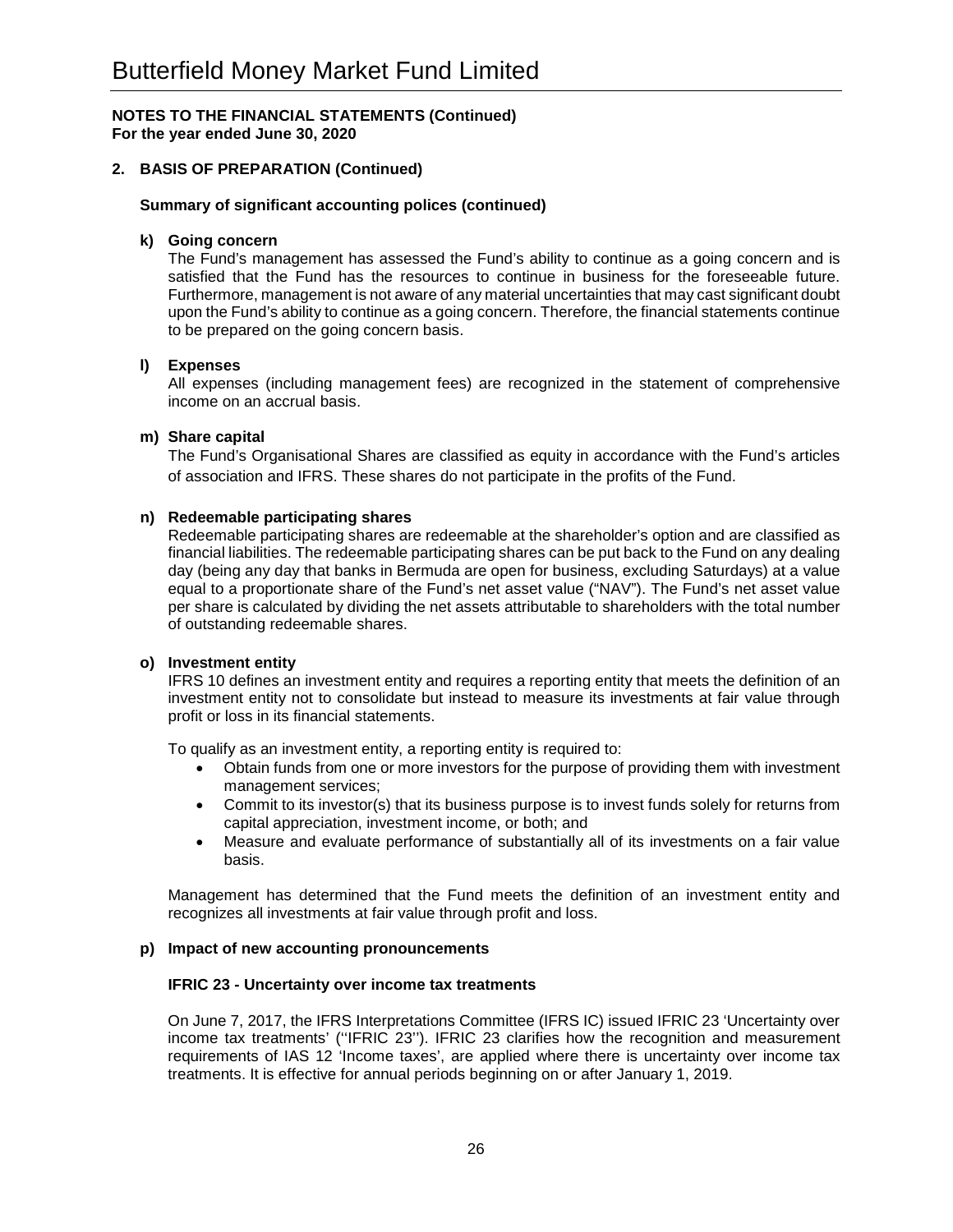# **2. BASIS OF PREPARATION (Continued)**

# **Summary of significant accounting polices (continued)**

# **p) Impact of new accounting pronouncements (continued)**

# **IFRIC 23 - Uncertainty over income tax treatments (continued)**

IFRIC 23 addresses:

(i) whether an entity considers uncertain tax treatments separately;

(ii) the assumptions an entity makes about the examination of tax treatments by taxation authorities; (iii) how an entity determines taxable profit (tax loss), tax bases, unused tax losses, unused tax credits and tax rates; and

(iv) how an entity considers changes in fact and circumstances.

The Fund has analyzed its tax positions and has concluded that no asset/liability for unrecognized tax benefits/obligations should be recorded relating to uncertain tax positions for the year ended June 30, 2020. Currently, the only taxes recorded by the Fund are withholding taxes applicable to certain income. For the year ended June 30, 2020, no other income tax liability or expense has been recorded in the accompanying financial statements.

The general tax position of the Fund is disclosed in note 8 to the financial statements.

# **q) Estimates and assumptions**

The key assumptions concerning the future and other key sources of estimation uncertainty at the reporting date, that have a significant risk of causing a material adjustment to the carrying amounts of assets and liabilities within the next financial year, are discussed below. The Fund based its assumptions and estimates on parameters available when the financial statements were prepared. However, existing circumstances and assumptions about future developments may change due to market changes or circumstances arising beyond the control of the Fund. Such changes are reflected in the assumptions when they occur.

# *Fair value*

For fair value of financial instruments please refer to Note 4.

# **3. FINANCIAL RISK MANAGEMENT**

The Fund's overall risk management approach includes formal guidelines to govern the extent of exposure to various types of risk. The Investment Adviser also has various internal controls to oversee the Fund's investment activities, including monitoring compliance with the investment objective and strategies, internal guidelines and securities regulations.

#### **Credit Risk**

Credit risk is the risk that a counterparty to a financial instrument will fail to discharge an obligation or commitment that it has entered into with the Fund. The value of such securities on the statement of portfolio investments includes consideration of the creditworthiness of the issuer, and, accordingly represents the maximum credit risk exposure of the Fund.

Credit ratings below represent ratings of short term securities provided by Standard & Poor's and are subject to change, which could be material.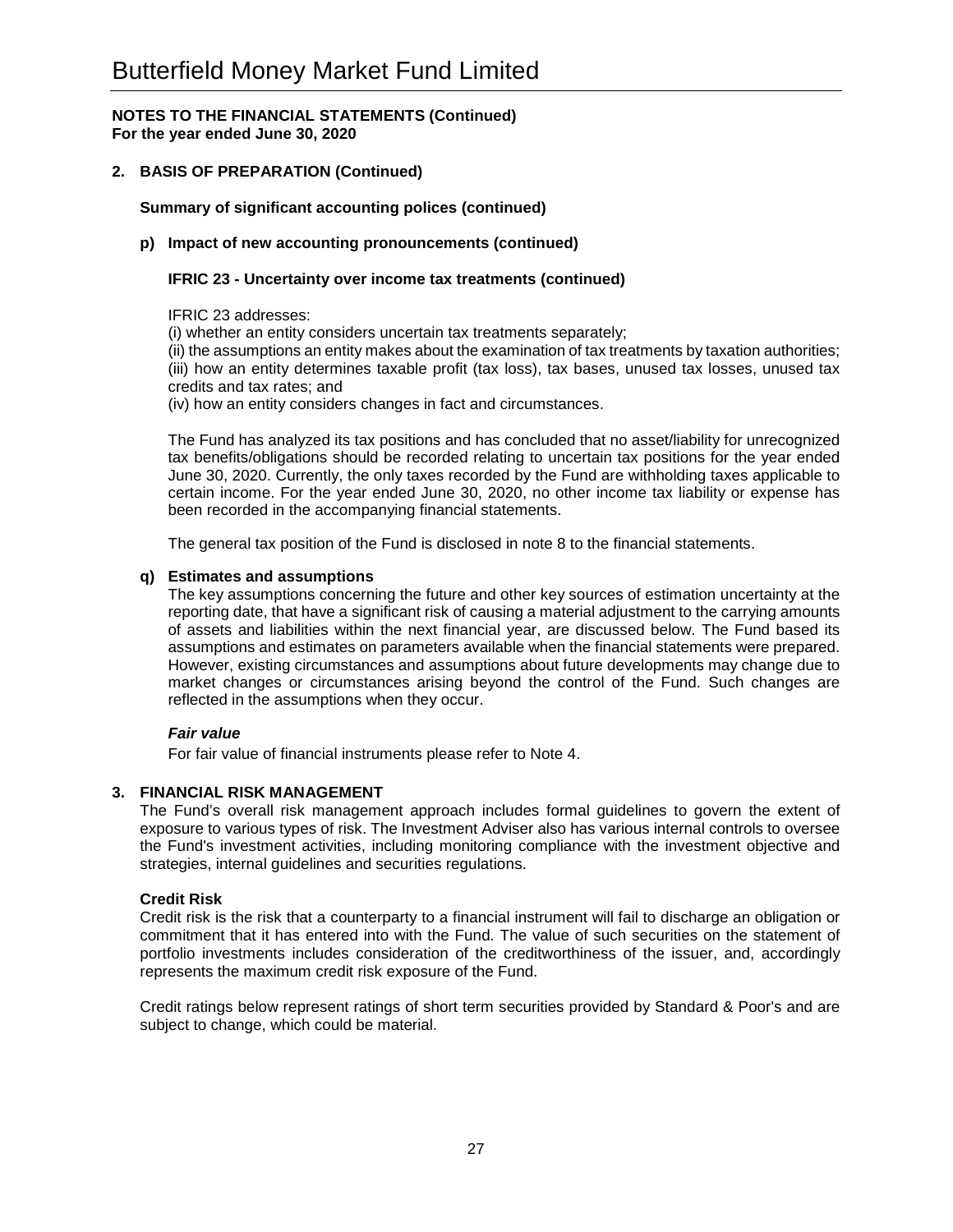# **3. FINANCIAL RISK MANAGEMENT (Continued)**

# **Credit Risk (continued)**

As at June 30, 2020 and 2019, the Fund invested in a range of debt securities with the following credit ratings:

| <b>US\$ CLASS</b>                      | % of Portfolio |      |  |
|----------------------------------------|----------------|------|--|
| Short-term Securities by Credit Rating | 2020           | 2019 |  |
| $A - 1 +$                              | 83             | 61   |  |
| $A-1$                                  | 17             | 39   |  |
|                                        | 100            | 100  |  |
| <b>CDN\$ CLASS</b>                     | % of Portfolio |      |  |
| Short-term Securities by Credit Rating | 2020           | 2019 |  |
| $A-1+$                                 | 69             | 65   |  |
| $A-1$                                  | 31             | 35   |  |
|                                        | 100            | 100  |  |
| <b>GBP£ CLASS</b>                      | % of Portfolio |      |  |
| Short-term Securities by Credit Rating | 2020           | 2019 |  |
| $A - 1 +$                              | 92             | 86   |  |
| $A-1$                                  | 8              | 14   |  |
|                                        | 100            | 100  |  |

Substantially all of the assets of the Fund are held by the Fund's Custodian and the Bank. The Fund monitors its risk by monitoring the credit quality of the Custodian and the Bank. As at June 30, 2020, the credit ratings of the Custodian and the Bank, as provided by Standard and Poor's, were both BBB+  $(2019 - BBB + ).$ 

#### **Currency Risk**

Currency risk is the risk that the value of an investment will fluctuate due to changes in foreign exchange rates. As at June 30, 2020 and 2019, the Fund's US\$ Class, CDN\$ Class, and GBP£ Class**,** did not have any significant exposure to currency risk. As at June 30, 2020 and 2019, all investments held in each Class were denominated in the currency of that Class.

#### **Interest Rate Risk**

Interest rate risk is the risk that the fair value of future cash flows of a financial instrument will fluctuate because of changes in market interest rates. Prices of fixed income securities generally increase when interest rates decline, and decrease when interest rates rise.

The table below summarizes the Fund's exposure to interest rate risk through its investments in fixed and floating rate notes, by the remaining term to maturity as at June 30, 2020 and 2019:

| <b>US\$ CLASS</b> | % of Portfolio |      |  |  |
|-------------------|----------------|------|--|--|
| Term to maturity  | 2020           | 2019 |  |  |
| $0 - 1$ month     | 48             | 50   |  |  |
| $1 - 3$ months    | 50             | 41   |  |  |
| $4 - 6$ months    |                |      |  |  |
| $7 - 12$ months   | $\blacksquare$ | ົ    |  |  |
|                   | 100            | 100  |  |  |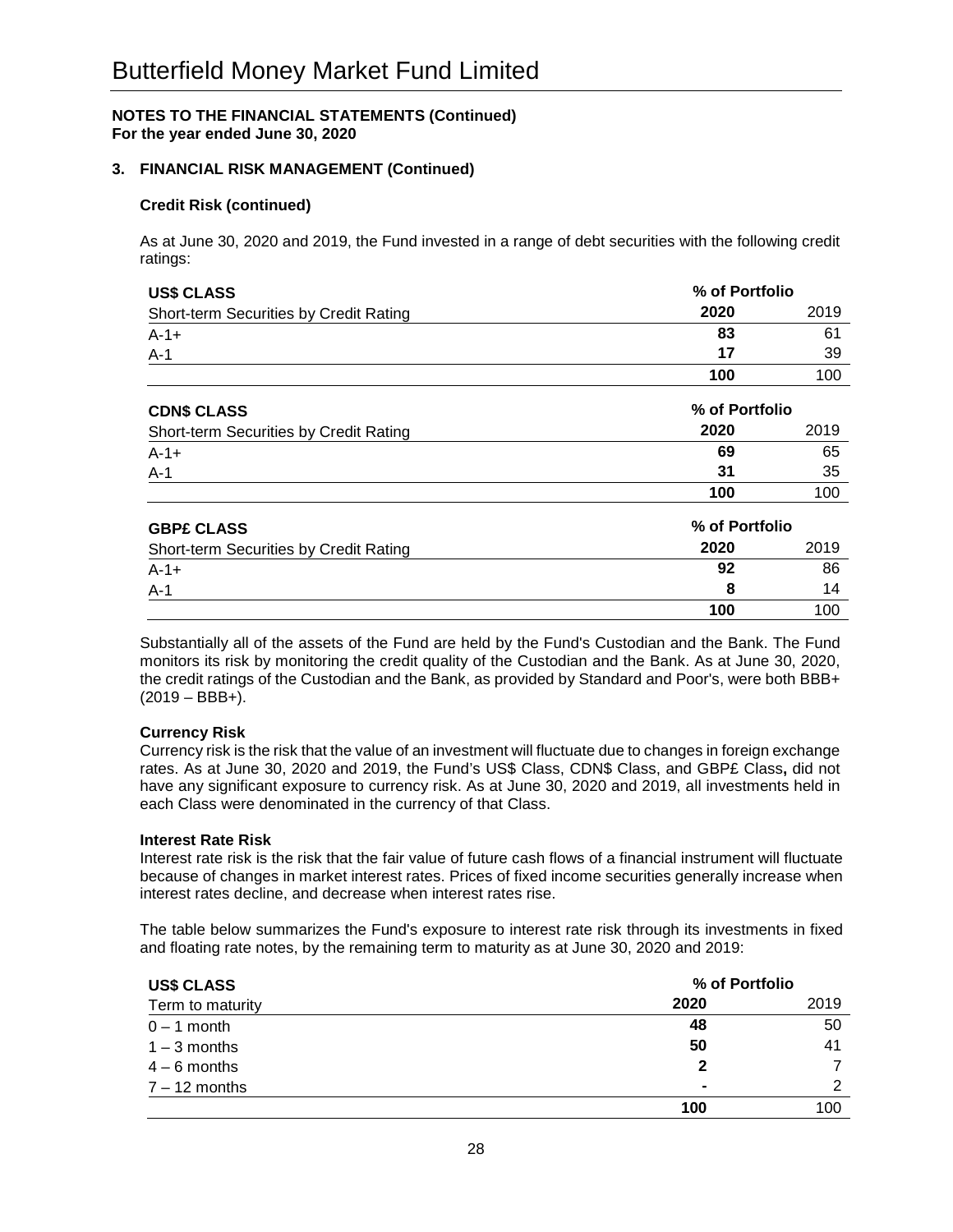# **3. FINANCIAL RISK MANAGEMENT (Continued)**

#### **Interest Rate Risk (continued)**

| <b>CDN\$ CLASS</b> | % of Portfolio |      |  |  |  |
|--------------------|----------------|------|--|--|--|
| Term to maturity   | 2020           | 2019 |  |  |  |
| $0 - 1$ month      | 52             | 60   |  |  |  |
| $1 - 3$ months     | 45             | 35   |  |  |  |
| $4 - 6$ months     |                | 5    |  |  |  |
| $7 - 12$ months    | $\blacksquare$ | ۰    |  |  |  |
|                    | 100            | 100  |  |  |  |

| <b>GBP£ CLASS</b> | % of Portfolio |      |  |  |  |
|-------------------|----------------|------|--|--|--|
| Term to maturity  | 2020           | 2019 |  |  |  |
| $0 - 1$ month     | 34             | 47   |  |  |  |
| $1 - 3$ months    | 46             | 35   |  |  |  |
| $4 - 6$ months    | 20             | 18   |  |  |  |
| $7 - 12$ months   | $\blacksquare$ | ٠    |  |  |  |
|                   | 100            | 100  |  |  |  |

As at June 30, 2020, had the interest rates increased or decreased by 25 basis points and assuming a direct impact to the net assets by 25 basis points, net assets would have decreased or increased by approximately US\$3,986,059 (2019: US\$3,882,351) for the US\$ Class, CDN\$59,011 (2019: CDN\$134,060) for the CDN\$ Class and GBP£57,152 (2019: GBP£98,416) for the GBP£ Class. This analysis assumes that all other variables remained unchanged. In practice, actual results may differ from this analysis and the difference could be material.

#### **Liquidity Risk**

Liquidity risk is the risk that the Fund will encounter difficulty in meeting obligations associated with financial liabilities. The Fund is exposed to daily cash redemptions of redeemable shares. The Fund maintains adequate liquidity through investments in the overnight market and cash and cash equivalent positions. The Fund also has a credit facility in place to assist in meeting short term liquidity requirements.

#### **Price/Market Risk**

Price/market risk is the risk that the value of investments will fluctuate as a result of market conditions. The Investment Adviser attempts to mitigate price/market risk by selecting appropriate portfolio investments based on the Fund's strategy.

#### **4. FAIR VALUE OF FINANCIAL ASSETS**

The Fund measures its investments in financial instruments at fair value at each reporting date. Refer to Note 2 (c) for details of how the investments are fair valued.

The following provides an analysis of financial instruments that are measured subsequent to initial recognition at fair value, grouped into Levels 1 to 3 based on the degree to which the fair value is observable: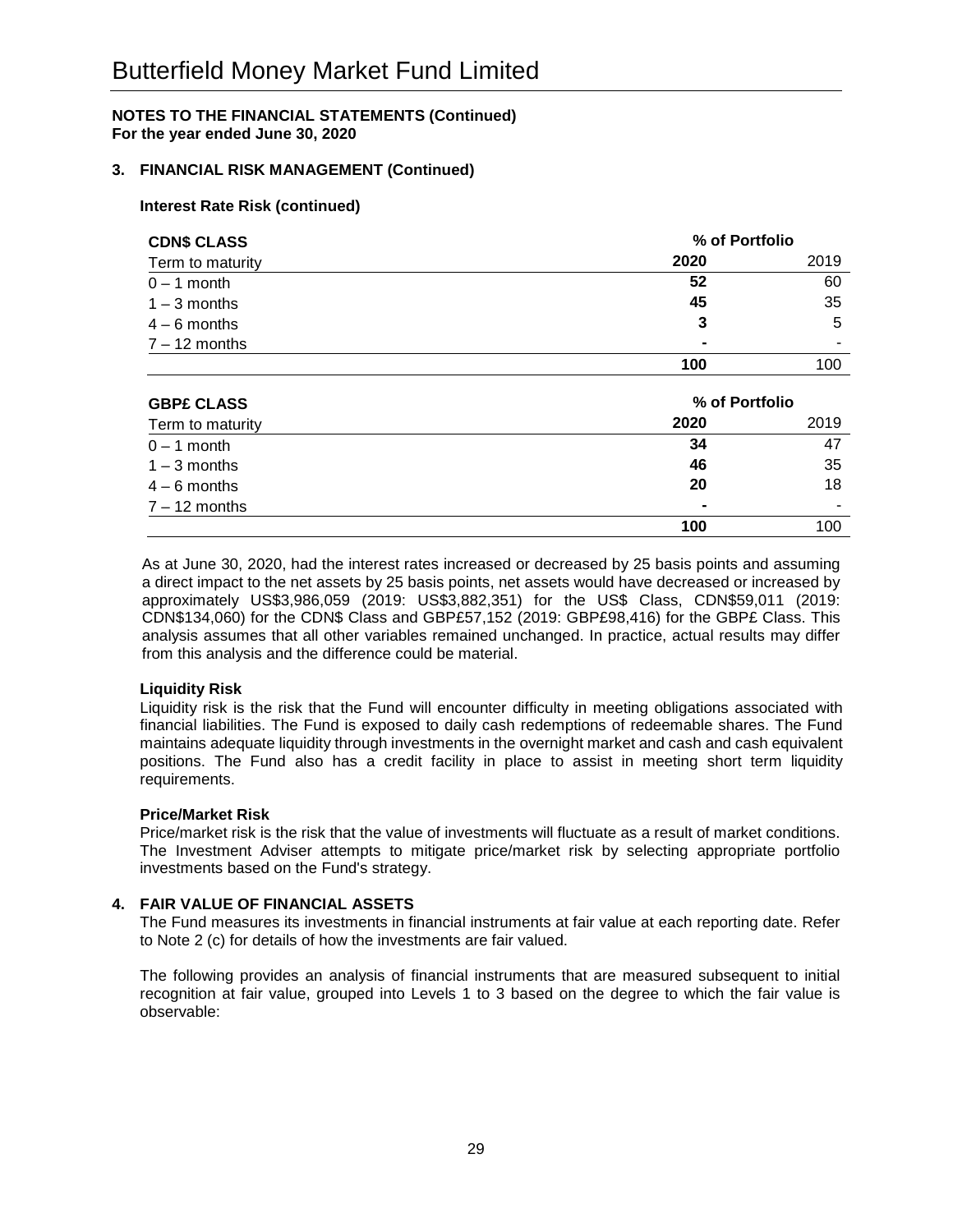# **4. FAIR VALUE OF FINANCIAL ASSETS (Continued)**

- Level 1 unadjusted quoted prices in active markets for identical assets or liabilities;
- Level 2 inputs other than quoted prices included within Level 1 that are observable for the asset or liability, either directly or indirectly; and
- Level 3 inputs for the asset or liability that are not based on observable market data, including the Fund's own assumptions in determining the fair value of investments.

All financial assets have been classified in Level 2 as all significant inputs used in the valuation technique are observable. Fair values of financial assets based on amortized cost approximate the financial asset's fair value.

Financial assets and liabilities transferred from Level 1 to Level 2 are the result of the securities no longer being traded in an active market. There were no transfers of financial assets and liabilities from Level 1 to Level 2 during the years ended June 30, 2020 and 2019. Financial assets and liabilities transferred from Level 2 to Level 1 are the result of the securities now being traded in an active market.

There were no transfers of financial assets and liabilities from Level 2 to Level 1 during the years ended June 30, 2020 and 2019. The Fund did not hold any Level 3 investments at the beginning, during, or at the end of the years ended June 30, 2020 and 2019.

# **5. SHARES ISSUED AND OUTSTANDING**

As at June 30, 2020 and June 30, 2019, the authorized share capital of the Fund is divided into US\$40,012,000, CDN\$20,000,000, and GBP£20,000,000 and further broken down into:

200,000,000 Sub-Class A redeemable, non-voting shares of a par value of US\$0.10 each share, 200,000,000 Sub-Class B redeemable, non-voting shares of a par value of US\$0.10 each share,

100,000,000 Sub-Class A redeemable, non-voting shares of a par value of CDN\$0.10 each share, 100,000,000 Sub-Class B redeemable, non-voting shares of a par value of CDN\$0.10 each share,

100,000,000 Sub-Class A redeemable, non-voting shares of a par value of GBP£0.10 each share, 100,000,000 Sub-Class B redeemable, non-voting shares of a par value of GBP£0.10 each share,

and 120,000 organisational non- redeemable, voting shares of a par value of US\$0.10 each share.

Organisational Shares are allocated to the Investment Adviser and its nominees. Under the Bye-Laws, the Organisational Shares have only nominal rights if and so long as there are any other shares of the Fund in issue.

The Fund plans to make a continuous offering of Shares on each valuation day (being any day that banks in Bermuda are open for business, excluding Saturdays) (each a "Valuation Day") at not less than the then net asset value.

Shares are allotted to subscribers at a value determined by reference to the daily valuation of the net assets of the relevant class of shares. The initial minimum amounts for subscriptions for the Sub-Class A Shares are US\$10,000, CDN\$10,000, and GBP£10,000. The initial minimum subscriptions for the Sub-Class B Shares are US\$5,000,000, CDN\$5,000,000, and GBP£5,000,000, subject to the discretion of the Directors to vary such minimum amounts from time to time. There are differences in the management fees payable to the Investment Adviser in respect of each class as described in Note 6a.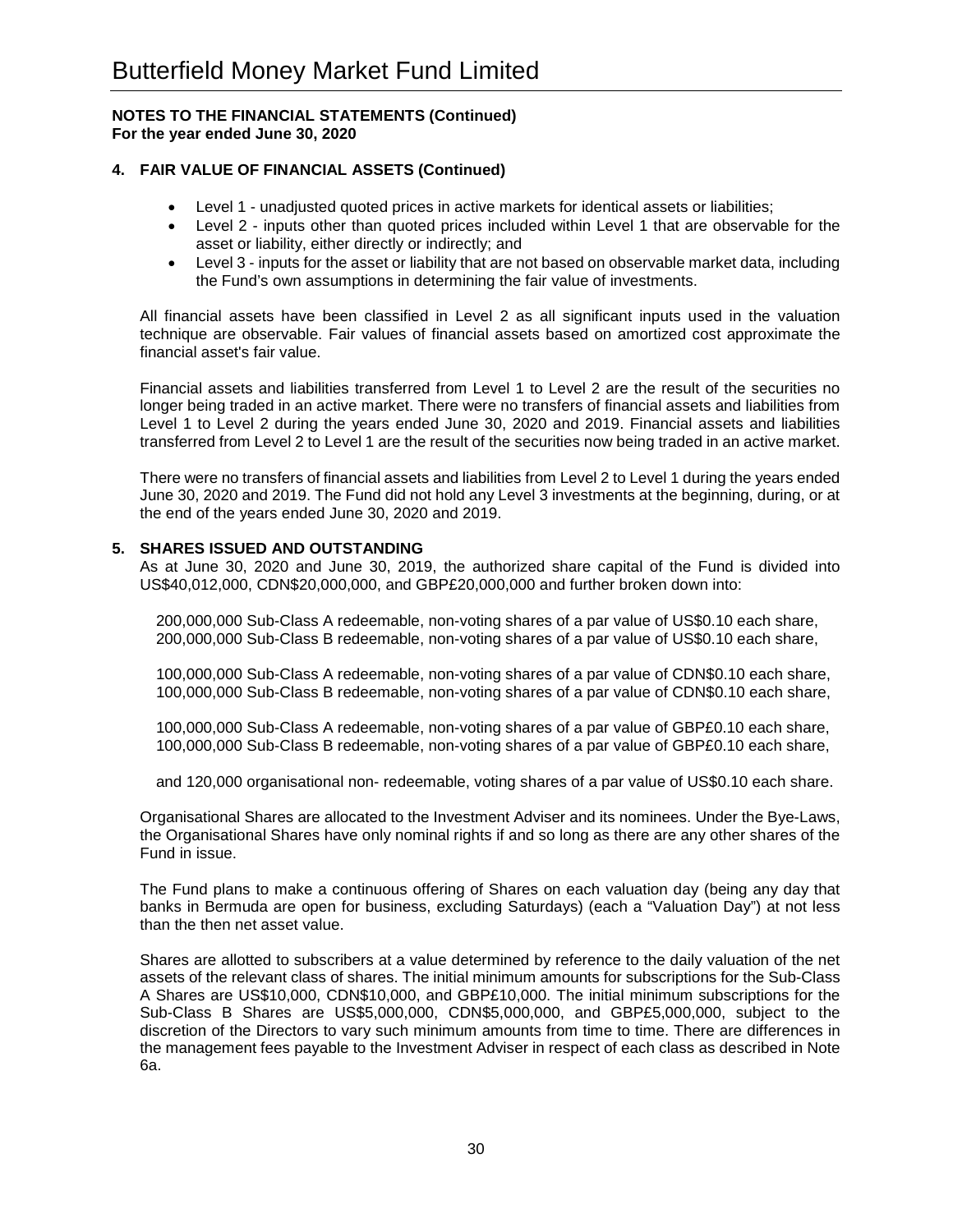# **5. SHARES ISSUED AND OUTSTANDING (Continued)**

Shares may be redeemed for an amount equal to the net asset value on the day corresponding to the date of receipt of the properly completed request for redemption. The US\$ and CDN\$ shares may be redeemed on the same Valuation Day if the redemption request is received by 12:00 noon, or on the next Valuation Day if the redemption request is received after 12:00 noon. GBP£ shares may be redeemed on the next Valuation Day if the redemption request is received by 12:00 noon or on the second Valuation Day hence if the redemption request is received after 12:00 noon.

#### **Capital Management**

As a result of the ability to issue, repurchase and resell shares, the capital of the Fund can vary depending on the demand for redemptions and subscriptions to the Fund. The Fund is not subject to externally imposed capital requirements and has no legal restrictions on the issue, repurchase or resale of redeemable shares beyond those included in the Fund's Prospectus.

Details of shares issued and outstanding during 2020 and 2019 were as follows:

| <b>US\$ CLASS</b>               |                |                |
|---------------------------------|----------------|----------------|
| <b>SUB-CLASS A</b>              |                |                |
|                                 | 2020           | 2019           |
| <b>Redeemable Shares</b>        |                |                |
| Balance - beginning of year     | 26,490,241     | 24,382,132     |
| Issue of redeemable shares      | 19,336,356     | 18,896,676     |
| Redemption of redeemable shares | (20, 674, 387) | (16,788,567)   |
| Balance - end of year           | 25,152,210     | 26,490,241     |
| Organisational shares           | 120,000        | 120,000        |
| <b>US\$ CLASS</b>               |                |                |
| <b>SUB-CLASS B</b>              |                |                |
|                                 | 2020           | 2019           |
| <b>Redeemable Shares</b>        |                |                |
| Balance - beginning of year     | 34,127,997     | 38,866,188     |
| Issue of redeemable shares      | 47,471,681     | 50,017,625     |
| Redemption of redeemable shares | (45, 329, 177) | (54, 755, 816) |
| Balance - end of year           | 36,270,501     | 34,127,997     |
| <b>CDNS CLASS</b>               |                |                |
| <b>SUB-CLASS A</b>              |                |                |
|                                 | 2020           | 2019           |
| <b>Redeemable Shares</b>        |                |                |
| Balance - beginning of year     | 1,567,262      | 1,732,750      |
| Issue of redeemable shares      | 488,845        | 2,119,619      |
| Redemption of redeemable shares | (690, 559)     | (2, 285, 107)  |
| Balance - end of year           | 1,365,548      | 1,567,262      |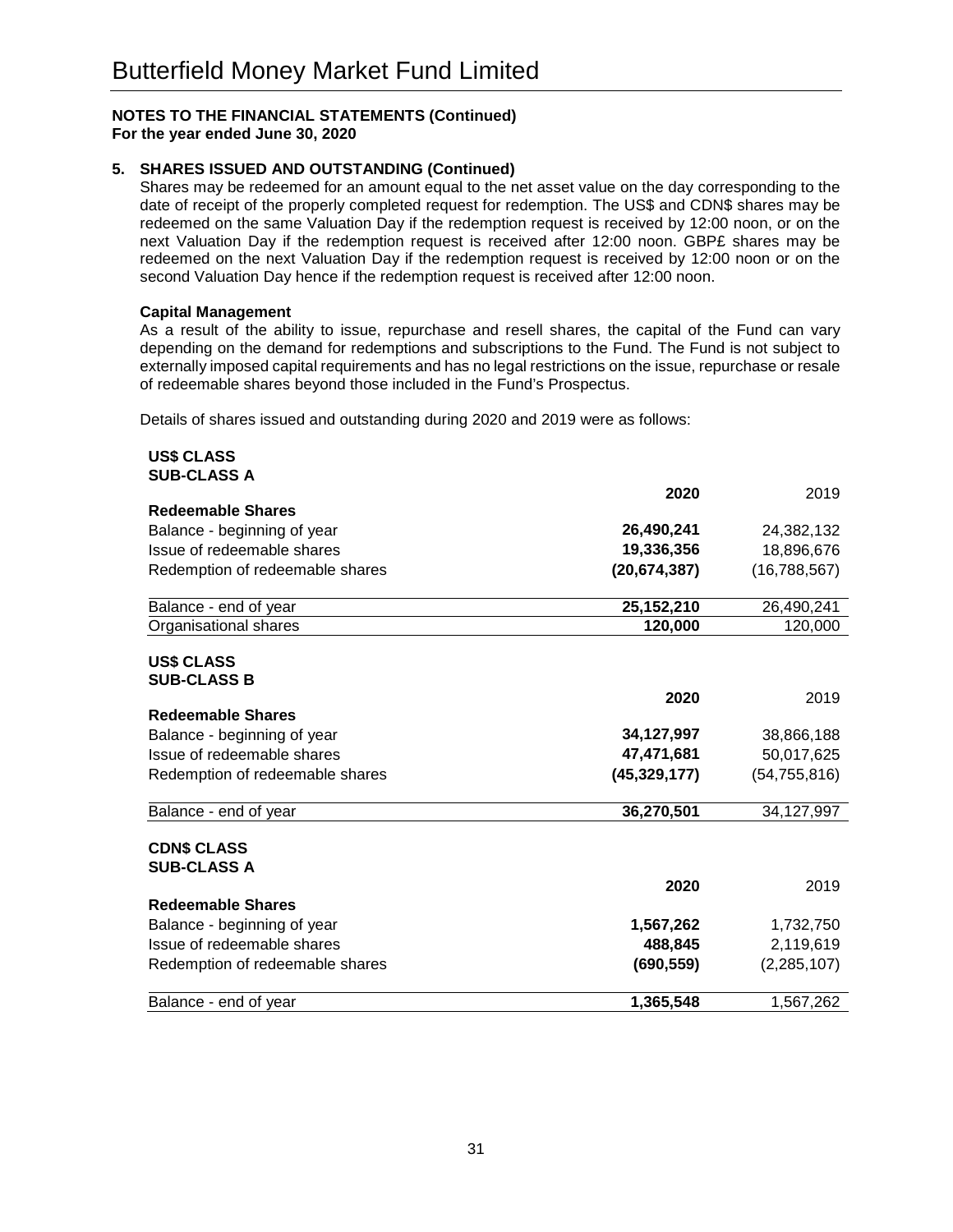# **5. SHARES ISSUED AND OUTSTANDING (Continued)**

#### **Capital Management (continued)**

CDN<sup>\$</sup> CLASS

| ULINJ ULAJJ<br><b>SUB-CLASS B</b> |               |             |
|-----------------------------------|---------------|-------------|
|                                   | 2020          | 2019        |
| <b>Redeemable Shares</b>          |               |             |
| Balance - beginning of year       | 1,527,598     | 810,271     |
| Issue of redeemable shares        |               | 1,588,556   |
| Redemption of redeemable shares   | (1,526,430)   | (871, 229)  |
| Balance - end of year             | 1,168         | 1,527,598   |
| <b>GBPE CLASS</b>                 |               |             |
| <b>SUB-CLASS A</b>                |               |             |
|                                   | 2020          | 2019        |
| <b>Redeemable Shares</b>          |               |             |
| Balance - beginning of year       | 1,383,595     | 1,131,089   |
| Issue of redeemable shares        | 820,044       | 1,253,846   |
| Redemption of redeemable shares   | (1, 124, 767) | (1,001,340) |
| Balance - end of year             | 1,078,872     | 1,383,595   |
| <b>GBP£ CLASS</b>                 |               |             |
| <b>SUB-CLASS B</b>                |               |             |
|                                   | 2020          | 2019        |
| <b>Redeemable Shares</b>          |               |             |
| Balance - beginning of year       | 535,514       | 537,752     |
| Issue of redeemable shares        |               |             |
| Redemption of redeemable shares   | (498, 691)    | (2, 238)    |
| Balance - end of year             | 36,823        | 535,514     |

# **6. RELATED PARTY TRANSACTIONS**

#### **a) Management Fee**

The Investment Adviser is related to the Fund through common directorship.

Under the terms of the investment advisory agreement, the Investment Adviser is entitled to receive a daily fee calculated in respect of each day at the rate of no more than 1/365th part of 1% of the net asset value of the assets at the end of the day determined by reference to the most recent valuation. The fee attributable to the Sub-Class A shares is currently 1/365th of 0.35% of net asset value of the Sub-Class A shares, and is accrued daily and paid on the last Valuation Day of each month. The fee attributable to the Sub-Class B shares is currently 1/365th part of 0.25% of net asset value of the Sub-Class B shares, and is accrued daily and paid on the last Valuation Day of each month.

During the years ended June 30, 2020 and 2019, the management fee rates were temporarily amended. The rates used to calculate the daily management fee follows: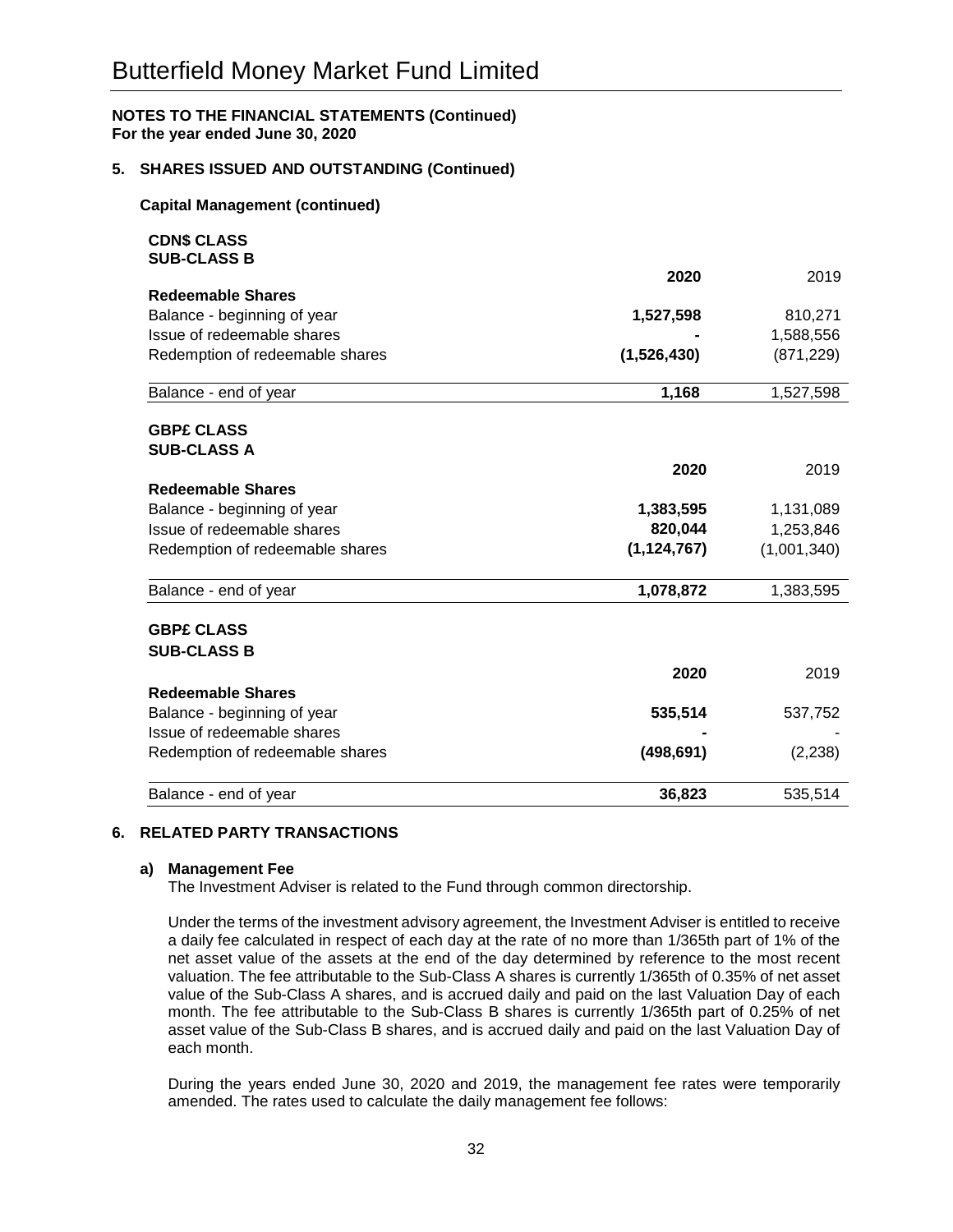# **6. RELATED PARTY TRANSACTIONS (Continued)**

# **a) Management Fee (continued)**

- US\$ Class Sub-Class A ranged from 0.14% to 0.35% (2019: 0.35%) and Sub-Class B ranged from 0.035% to 0.25% for (2019: 0.25%);
- CDN\$ Class Sub-Class A ranged from 0.08% to 0.35% (2019: 0.35%) and for Sub-Class B ranged from 0.00% to 0.25% (2019: 0.25%); and
- GBP£ Class Sub-Class A ranged from 0.00% to 0.10% (2019: 0.10%) and Sub-Class B 0.00% (2019: 0.00%).

Management fees are accrued daily and paid on the last valuation day of each month. Details of management fees charged and payable, as at June 30, 2020 and 2019 for each class are set out in the table below.

|              |    | <b>Management fees charged</b><br>during the year |    |           |    | <b>Management fees payable</b><br>at June 30 |         |
|--------------|----|---------------------------------------------------|----|-----------|----|----------------------------------------------|---------|
| <b>Class</b> |    | 2020                                              |    | 2019      |    | 2020                                         | 2019    |
| US\$         | \$ | 4,571,859                                         |    | 4.571.591 | \$ | 198,041                                      | 351,565 |
| CDN\$        | \$ | 99,984                                            | \$ | 141.383   | \$ | 3.475                                        | 12.348  |
| GBP£         | ᡗ  | 25.193                                            | £  | 25.571    | £  |                                              | 2,228   |

Management fees payable at June 30, 2020 and 2019 are included in accrued expenses in the statements of financial position.

The Investment Adviser reserves the right to rebate or waive any portion of the management fee at its sole discretion. There was no management fee waiver for the USD\$ and CDN\$ classes in either 2020 or 2019. In GBP£ class the Management fees were waived from May 30, 2020 onwards, no management fees were waived in 2019.

#### **b) Custodian Fee**

In accordance with the custodian agreement, the Custodian receives a fee based upon the nature and extent of the services provided. Relevant out-of-pocket expenses may also be charged to the Fund by the Custodian. Details of custodian fees charged and payable, as at June 30, 2020 and 2019 for each class are set out in the table below.

|              | Custodian fees charged during the<br>vear |    |         |    |        | <b>Custodian fees payable</b><br>at June 30 |        |
|--------------|-------------------------------------------|----|---------|----|--------|---------------------------------------------|--------|
| <b>Class</b> | 2020                                      |    | 2019    |    | 2020   |                                             | 2019   |
| US\$         | 1,000,263                                 | \$ | 990.394 | -S | 68.120 | \$                                          | 72,836 |
| CDN\$        | 20.184                                    | \$ | 29,164  | S  | 1.038  | \$                                          | 2.691  |
| GBP£         | 19.102                                    |    | 22.584  | £  | 904    | £                                           | 1,607  |

Custodian fees payable at June 30, 2020 and 2019 are included in accrued expenses in the statement of financial position.

# **c) Credit Facility**

On August 9, 2019 (2019: September 6, 2018), the Fund renewed the unsecured credit facility with the Bank in the amounts of US\$40 million for the US\$ Class, CDN\$5 million for the CDN\$ Class and GBP£4 million for the GBP£ Class, limited to 10% of the net assets. The renewed credit facility bears an interest rate of 1% per annum above the higher of the LIBOR or the funding cost incurred by the Bank in making the revolving facility available on any date of drawdown.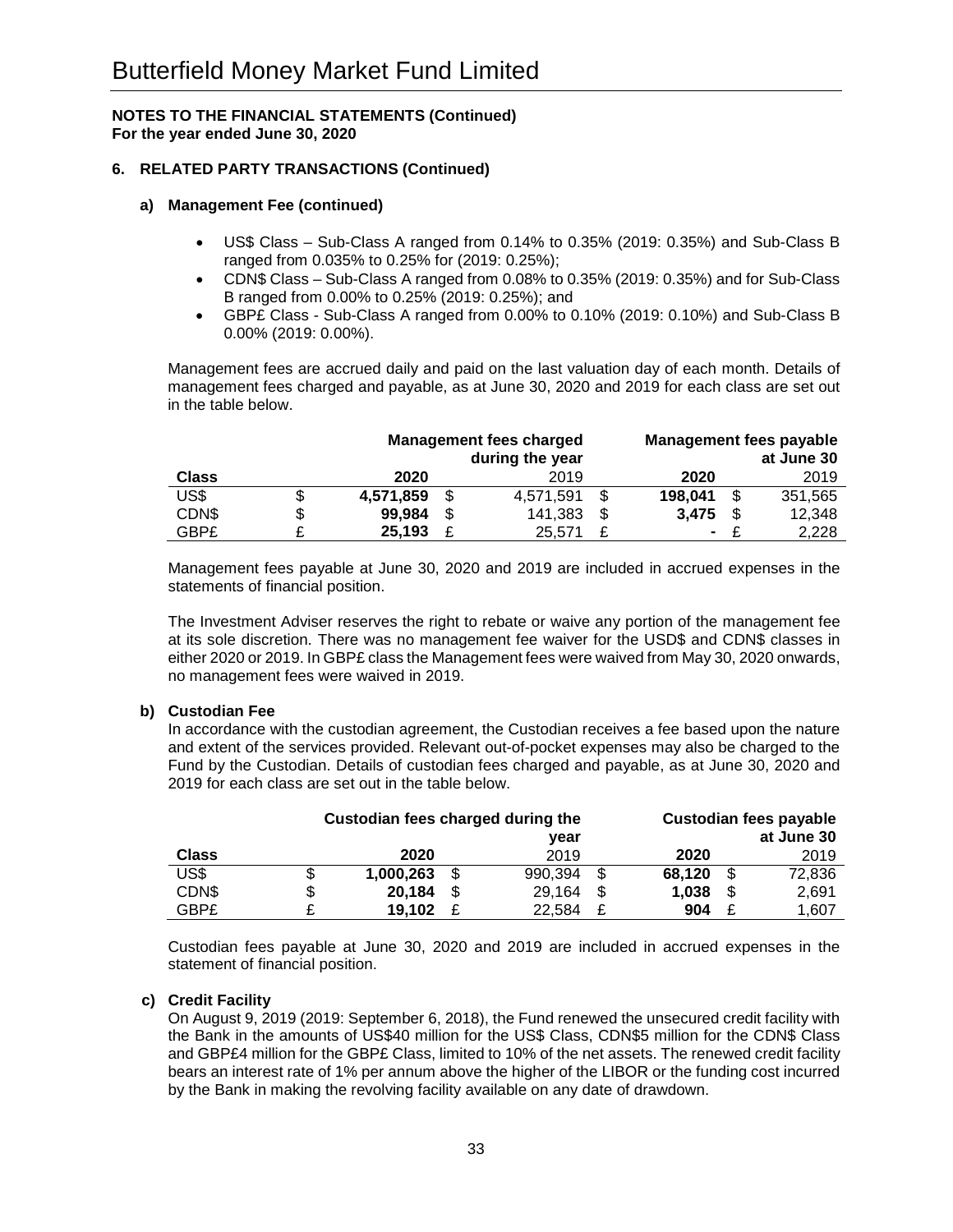# **6. RELATED PARTY TRANSACTIONS (Continued)**

# **c) Credit Facility (continued)**

The full amount of any amount advanced under the revolving facility, together with the accrued interest and other amounts payable by the Fund to the Bank, is payable on the earlier of seven days following the utilization date or the expiry date, unless extended at the Bank's sole discretion. If any payment falls due and payable on a day which is not a business day the payment shall be made on the next following business day. The renewed unsecured credit facility expired on June 30, 2020 (2019: June 30, 2019).

On August 7, 2020, the Fund renewed the unsecured credit facility agreement with the Bank. The terms remain unchanged from the previous agreement, as outlined above. The renewed unsecured facility expires on June 30, 2021.

# **7. ADMINISTRATION FEE**

In accordance with the administration agreement, the Administrator receives a fee based upon the nature and extent of the services provided. Details of administration fees charged and payable, as at June 30, 2020 and 2019 for each class are set out in the table below.

|              | Administration fees charged during<br>the year |           |     |           |     | <b>Administration fees payable</b><br>at June 30 |      |         |
|--------------|------------------------------------------------|-----------|-----|-----------|-----|--------------------------------------------------|------|---------|
| <b>Class</b> |                                                | 2020      |     | 2019      |     | 2020                                             |      | 2019    |
| US\$         |                                                | 1,019,369 | \$. | 1,014,442 | -\$ | 214,935                                          | - \$ | 164.451 |
| CDN\$        |                                                | 18,459    | \$  | 27.359    | \$. | 5,598                                            | -S   | 6.637   |
| <b>GBP£</b>  |                                                | 19.164    | £   | 22.013    | £   | 2.737                                            | £    | 4.259   |

Administration fees payable at June 30, 2020 and 2019 are included in accrued expenses in the statements of financial position.

#### **8. TAXATION**

Under current Bermuda law, the Fund is not obligated to pay taxes in Bermuda on either income or capital gains.

The Fund received an undertaking from the Minister of Finance in Bermuda, pursuant to the provisions of the exempted undertaking Tax Protection Act, 1966 which exempts the Fund from any such Bermuda taxes until March 28, 2016.

In March 2011, the Bermuda Government enacted the Exempted Undertakings Tax Protection Amendment Act 2011, allowing the Minister of Finance to grant assurance up to March 31, 2035. On January 29, 2015 the Minister of Finance granted assurance to the Fund up to that date.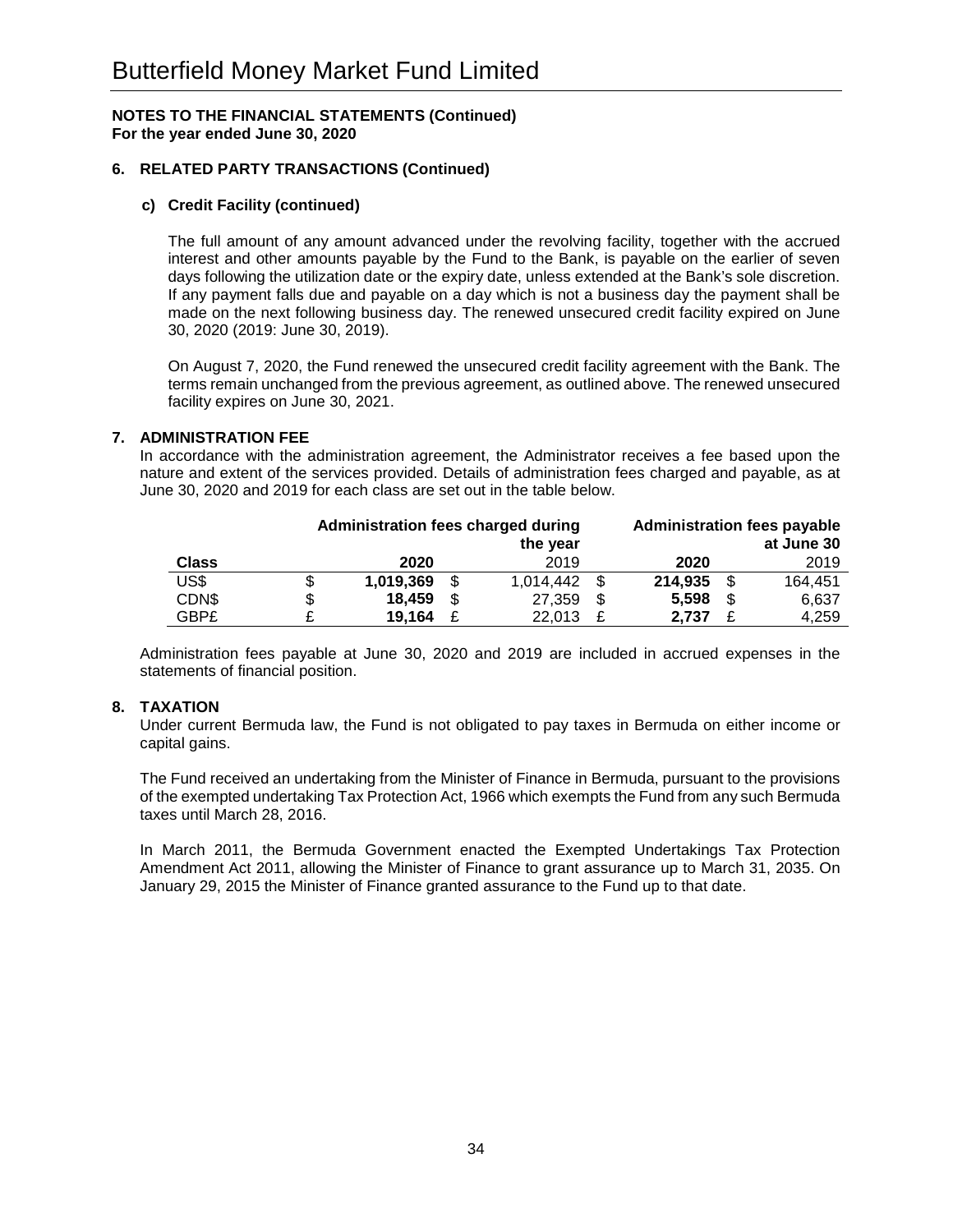# **9. FINANCIAL HIGHLIGHTS**

**2020**

| <b>US\$ CLASS</b>                                   | <b>Sub-Class A</b> | <b>Sub-Class B</b> |
|-----------------------------------------------------|--------------------|--------------------|
| <b>Per Share Information</b>                        |                    |                    |
| Net asset value - beginning of year                 | \$<br>25.3566      | \$<br>25.8215      |
| Increase in net assets attributable to shareholders | 0.3082             | 0.3402             |
| Net asset value - end of year                       | 25.6648            | 26.1617            |
| <b>Ratios / Supplemental Data</b>                   |                    |                    |
| Total net assets - end of year (\$millions)         | 645.53             | 948.90             |
| Average net assets (\$millions)*                    | 699.41             | 936.86             |
| Ratio of expenses to average net assets             | 0.48%              | 0.38%              |
| Average net yield**                                 | 1.14%              | 1.24%              |
| <b>CDN\$ CLASS</b>                                  |                    |                    |
| <b>Per Share Information</b>                        | <b>Sub-Class A</b> | <b>Sub-Class B</b> |
| Net asset value - beginning of year                 | \$<br>17.1096      | \$<br>17.5495      |
| Increase in net assets attributable to shareholders | 0.1610             | 0.1870             |
| Net asset value - end of year                       | 17.2706            | 17.7365            |
| <b>Ratios / Supplemental Data</b>                   |                    |                    |
| Total net assets - end of year (\$millions)         | 23.58              | 0.02               |
| Average net assets (\$millions)*                    | 25.27              | 6.02               |
| Ratio of expenses to average net assets             | 0.51%              | 0.39%              |
| Average net yield**                                 | 0.98%              | 0.99%              |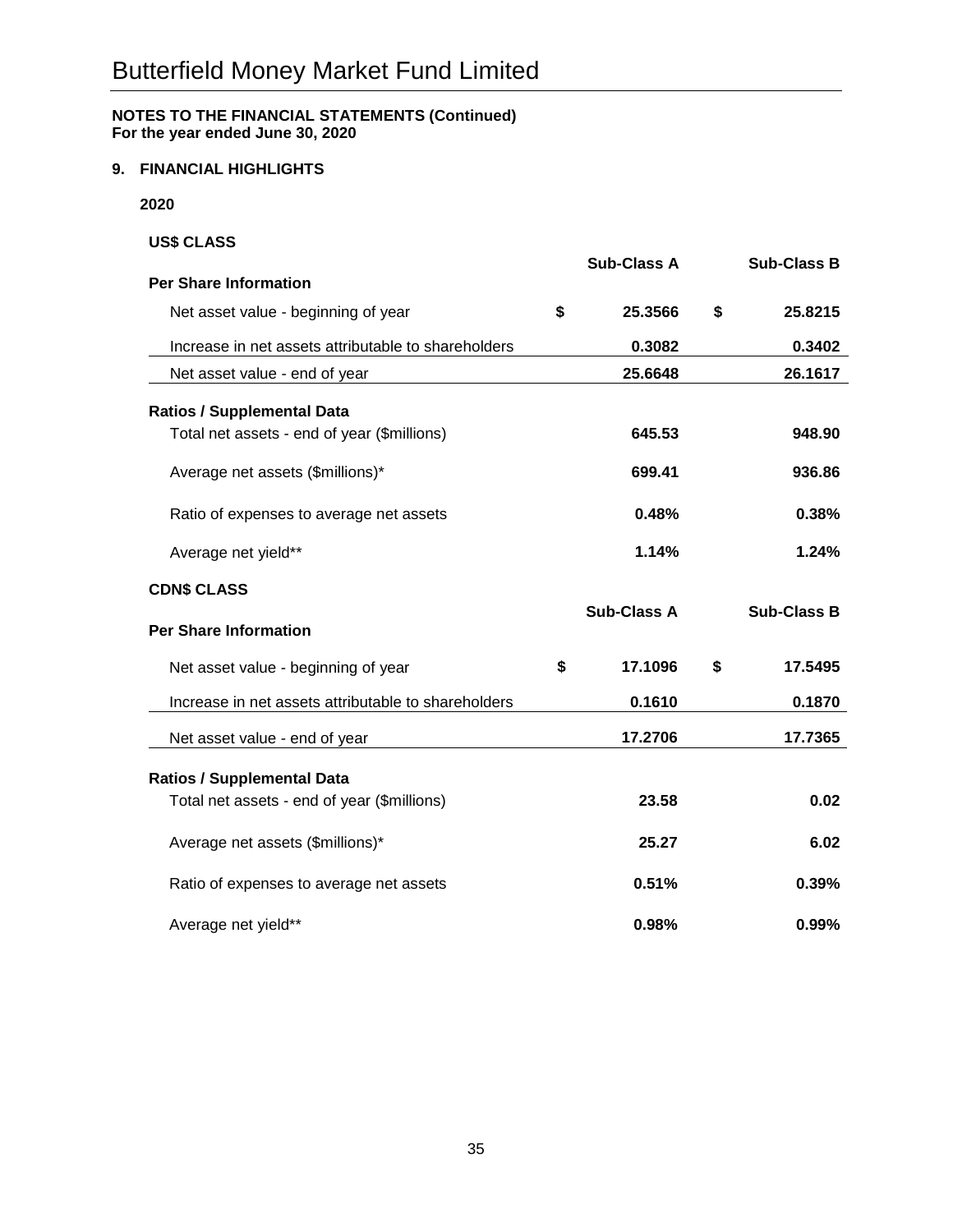# **9. FINANCIAL HIGHLIGHTS (Continued)**

**2020 (continued)**

# **GBP£ CLASS**

|                                                     |    | <b>Sub-Class A</b> |    | <b>Sub-Class B</b> |
|-----------------------------------------------------|----|--------------------|----|--------------------|
| <b>Per Share Information</b>                        |    |                    |    |                    |
| Net asset value - beginning of year                 | £  | 20.4004            | £  | 20.8032            |
| Increase in net assets attributable to shareholders |    | 0.0760             |    | 0.0958             |
| Net asset value - end of year                       |    | 20.4764            |    | 20.8990            |
|                                                     |    |                    |    |                    |
| <b>Ratios / Supplemental Data</b>                   |    |                    |    |                    |
| Total net assets - end of year (£millions)          |    | 22.09              |    | 0.77               |
| Average net assets (£millions)*                     |    | 27.49              |    | 5.12               |
| Ratio of expenses to average net assets             |    | 0.24%              |    | 0.13%              |
| Average net yield**                                 |    | 0.41%              |    | 0.51%              |
| 2019                                                |    |                    |    |                    |
| <b>US\$ CLASS</b>                                   |    |                    |    |                    |
|                                                     |    | <b>Sub-Class A</b> |    | <b>Sub-Class B</b> |
| <b>Per Share Information</b>                        |    |                    |    |                    |
| Net asset value - beginning of year                 | \$ | 24.8792            | \$ | 25.3101            |
| Increase in net assets attributable to shareholders |    | 0.4774             |    | 0.5114             |
| Net asset value - end of year                       |    | 25.3566            |    | 25.8215            |
| <b>Ratios / Supplemental Data</b>                   |    |                    |    |                    |
|                                                     |    |                    |    |                    |
| Total net assets - end of year (\$millions)         |    | 671.70             |    | 881.24             |
| Average net assets (\$millions)*                    |    | 671.56             |    | 892.33             |
| Ratio of expenses to average net assets             |    | 0.49%              |    | 0.39%              |
| Average net yield**                                 |    | 1.92%              |    | 2.02%              |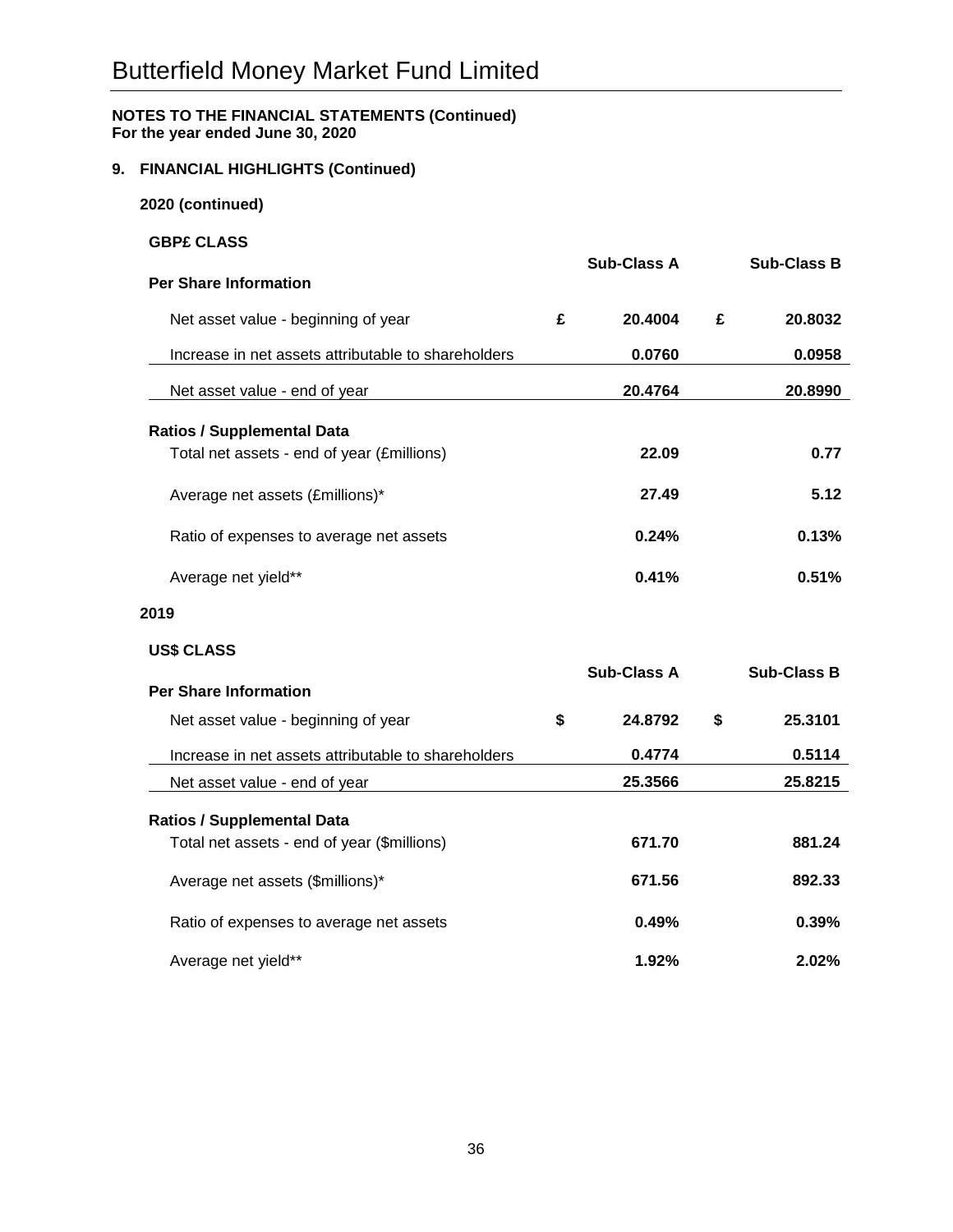# **9. FINANCIAL HIGHLIGHTS (Continued)**

**2019 (continued)**

#### **CDN\$ CLASS**

|                                                     |    | <b>Sub-Class A</b> |    | <b>Sub-Class B</b> |
|-----------------------------------------------------|----|--------------------|----|--------------------|
| <b>Per Share Information</b>                        |    |                    |    |                    |
| Net asset value - beginning of year                 | \$ | 16.9223            | \$ | 17.3401            |
| Increase in net assets attributable to shareholders |    | 0.1873             |    | 0.2093             |
| Net asset value - end of year                       |    | 17.1096            |    | 17.5495            |
| <b>Ratios / Supplemental Data</b>                   |    |                    |    |                    |
| Total net assets - end of year (\$millions)         |    | 26.82              |    | 26.81              |
| Average net assets (\$millions)*                    |    | 27.32              |    | 18.22              |
| Ratio of expenses to average net assets             |    | 0.57%              |    | 0.44%              |
| Average net yield**                                 |    | 1.12%              |    | 1.22%              |
| <b>GBP£ CLASS</b>                                   |    |                    |    |                    |
| <b>Per Share Information</b>                        |    | <b>Sub-Class A</b> |    | <b>Sub-Class B</b> |
| Net asset value - beginning of year                 | £  | 20.3204            | £  | 20.7009            |
| Increase in net assets attributable to shareholders |    | 0.0800             |    | 0.1023             |
| Net asset value - end of year                       |    | 20.4004            |    | 20.8032            |
| <b>Ratios / Supplemental Data</b>                   |    |                    |    |                    |
| Total net assets - end of year (£millions)          |    | 28.23              |    | 11.14              |
| Average net assets (£millions)*                     |    | 25.57              |    | 11.15              |
| Ratio of expenses to average net assets             |    | 0.27%              |    | 0.17%              |
| Average net yield**                                 |    | 0.41%              |    | 0.51%              |

**\*** Average net assets have been calculated using the net assets on each business day for each class.

\*\* Average net yield is calculated using the annualized net income on the last business day of each month for each class.